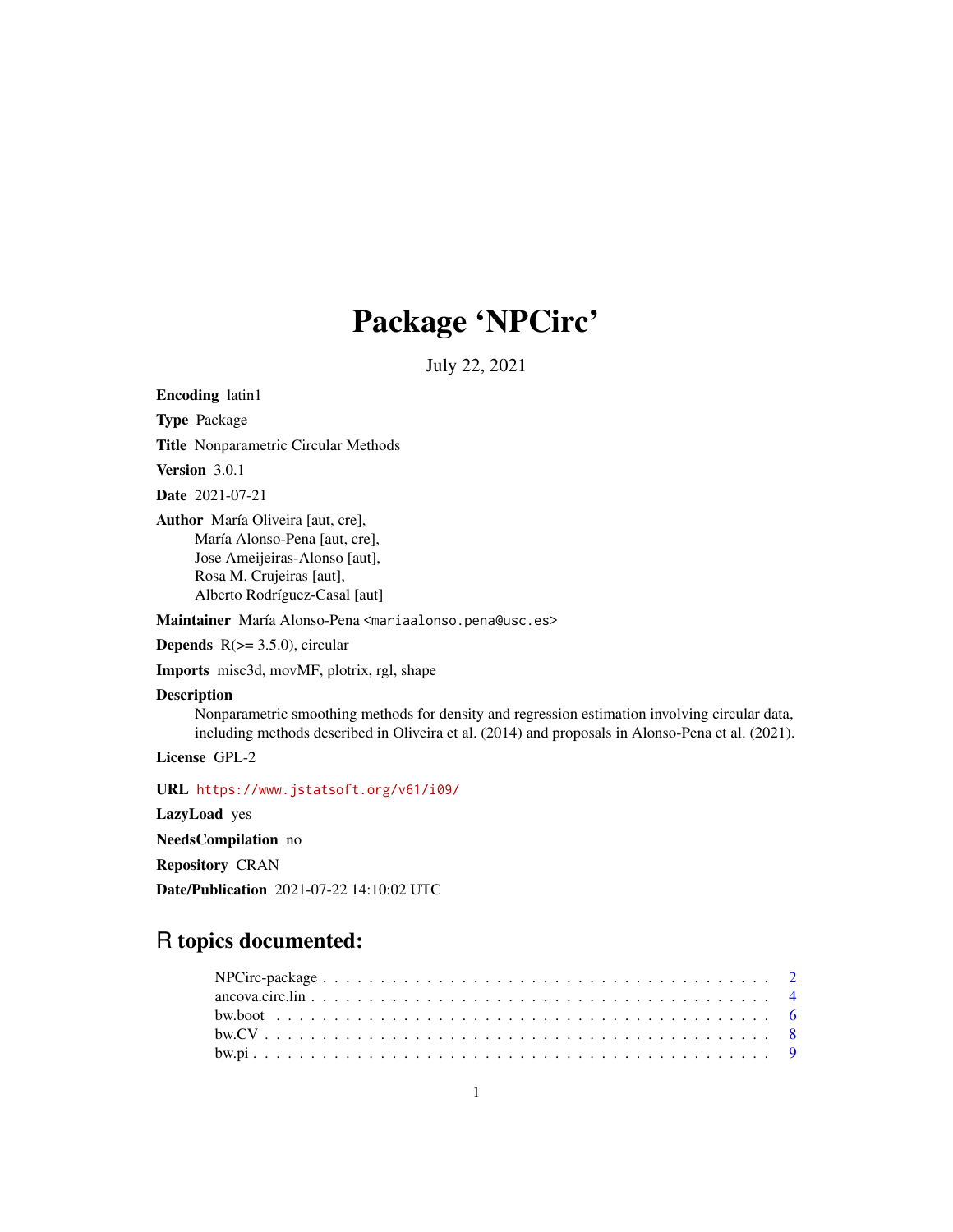<span id="page-1-0"></span>

NPCirc-package *Nonparametric circular methods.*

## Description

Nonparametric smoothing methods for density and regression estimation involving circular data, including methods described in Oliveira et al. (2014) and proposals in Alonso-Pena et al. (2021).

## Details

| Package:  | <b>NPCirc</b> |
|-----------|---------------|
| Type:     | Package       |
| Version:  | 3.0.1         |
| Date:     | 2021-07-21    |
| License:  | $GPL-2$       |
| LazyLoad: | yes           |

This package incorporates the function kern.den.circ which computes the circular kernel density estimator. For choosing the smoothing parameter different functions are available: bw.rt, bw.CV, bw.pi, and bw.boot. For regression involving circular variables, the package includes the functions: kern.reg.circ.lin for a circular covariate and linear response; kern.reg.circ.circ for a circular covariate and a circular response; kern.reg.lin.circ for a linear covariate and a circular response. The three functions compute Nadaraya-Watson and Local-Linear smoothers. The func-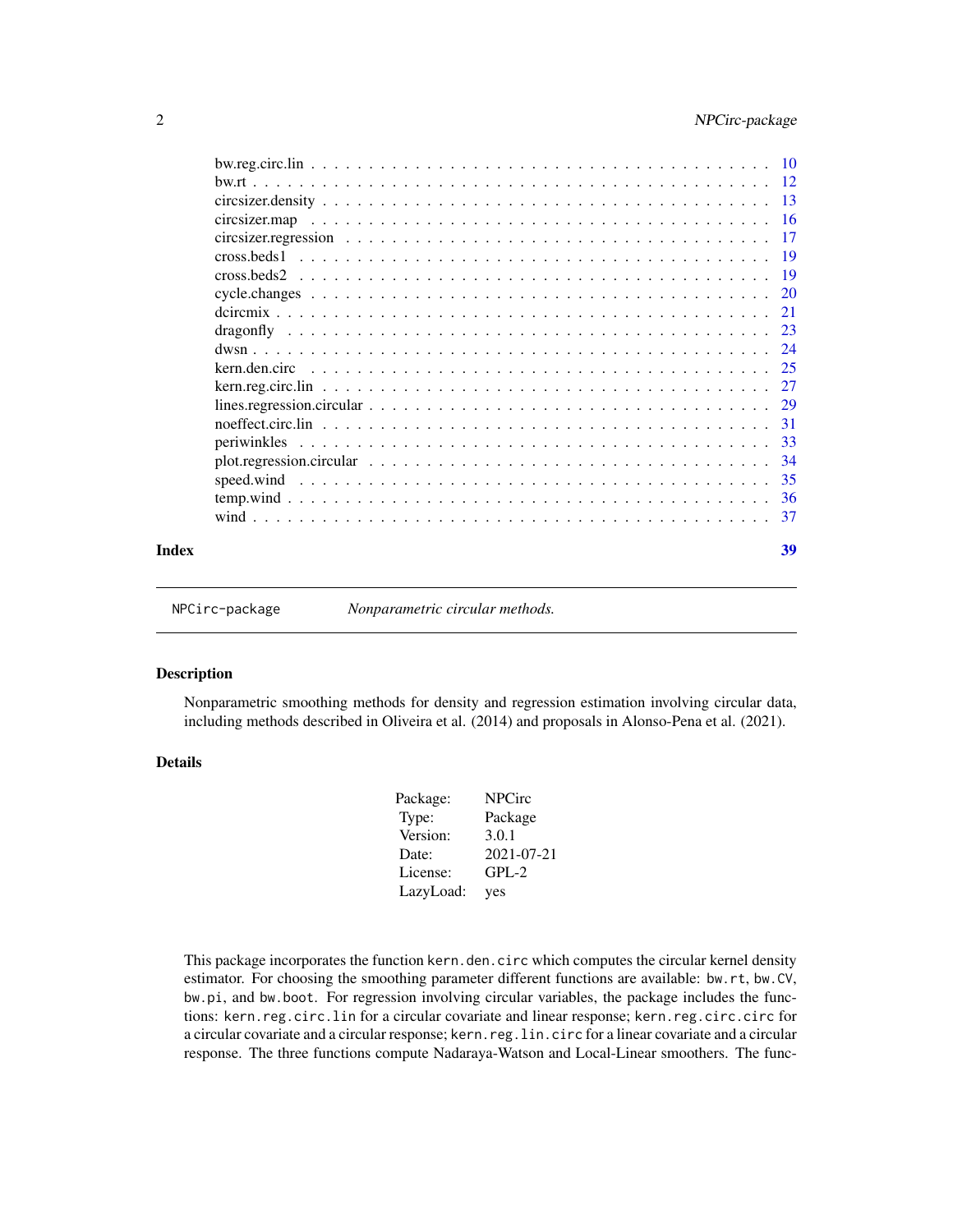#### NPCirc-package 3

tions bw.reg.circ.lin, bw.reg.circ.circ and bw.reg.circ.lin implement cross–validation rules for selecting the smoothing parameter. Functions noeffect.circ.lin, noeffect.circ.circ and noeffect.lin.circ compute the test of no effect to assess the significance of the predictor variable. Additionally, functions ancova.circ.lin, ancova.circ.circ and ancova.lin.circ implement hypothesis testing tools to assess the equality and parallelism of regression curves across different groups of observations. Functions circsizer.density and circsizer.re- gression provide CircSiZer maps for kernel density estimation and regression estimation, respectively. Functions dcircmix and rcircmix compute the density function and generate random samples of a circular distribution or a mixture of circular distributions, allowing for different components such as the circular uniform, von Mises, cardioid, wrapped Cauchy, wrapped normal and wrapped skewnormal. Finally, some data sets are provided. Missing data are allowed. Registries with missing data are simply removed.

For a complete list of functions, use library(help="NPCirc").

#### Acknowledgements

This work has been supported by Project MTM2008-03010 from the Spanish Ministry of Science; Project and MTM201676969-P from the AEI co-funded by the European Regional Development Fund (ERDF), the Competitive Reference Groups 2017-2020 (ED431C 2017/38) from the Xunta de Galicia through the ERDF; and Innovation IAP network (Developing crucial Statistical methods for Understanding major complex Dynamic Systems in natural, biomedical and social sciences (StUDyS)) from Belgian Science Policy. Work of Mar?a Alonso-Pena was supported by grant ED481A-2019/139 from the Xunta de Galicia. Work of Jose Ameijeiras-Alonso was supported by the FWO research project G.0826.15N (Flemish Science Foundation); and GOA/12/014 project (Research Fund KU Leuven). The authors want to acknowledge Prof. Arthur Pewsey for facilitating data examples and for his comments.

#### Author(s)

Mar?a Oliveira, Mar?a Alonso-Pena, Jose Ameijeiras-Alonso, Rosa M. Crujeiras and Alberto Rodr?guez– Casal

Maintainer: Mar?a Alonso-Pena <mariaalonso.pena@usc.es>

#### References

Oliveira, M., Crujeiras, R.M. and Rodr?guez–Casal, A. (2012) A plug–in rule for bandwidth selection in circular density. *Computational Statistics and Data Analysis*, 56, 3898–3908.

Oliveira, M., Crujeiras R.M. and Rodr?guez–Casal, A. (2013) Nonparametric circular methods for exploring environmental data. *Environmental and Ecological Statistics*, 20, 1–17.

Oliveira, M., Crujeiras, R.M. and Rodr?guez–Casal (2014) CircSiZer: an exploratory tool for circular data. *Environmental and Ecological Statistics*, 21, 143–159.

Oliveira, M., Crujeiras R.M. and Rodr?guez–Casal, A. (2014) NPCirc: an R package for nonparametric circular methods. *Journal of Statistical Software*, 61(9), 1–26. [https://www.jstatsoft.](https://www.jstatsoft.org/v61/i09/) [org/v61/i09/](https://www.jstatsoft.org/v61/i09/)

Alonso-Pena, M., Ameijeiras-Alonso, J. and Crujeiras, R.M. (2021) Nonparametric tests for circular regression. *Journal of Statistical Computation and Simulation*, 91(3), 477–500.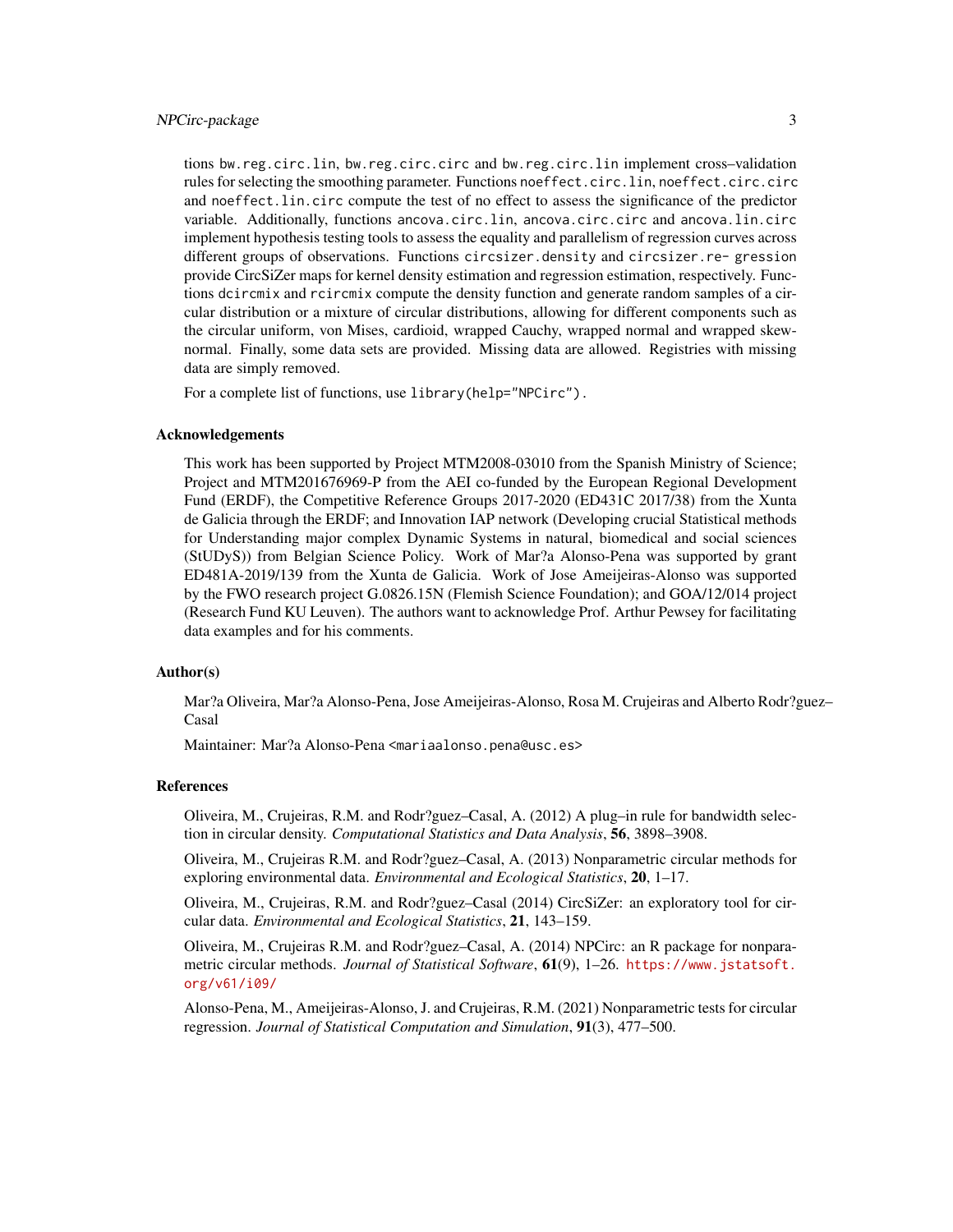<span id="page-3-0"></span>

## Description

Function ancova.circ.lin computes nonparametric ANCOVA tests to compare regression curves with a circular predictor variable and a real-valued response variable. The null hypothesis may be either equality or parallelism of the regression curves, as described in Alonso-Pena et al. (2021). It uses the nonparametric Nadaraya-Watson estimator or the Local-Linear estimator for circular-linear data described in Di Marzio et al. (2009) and Oliveira et al. (2013).

Function ancova.lin.circ computes nonparametric ANCOVA tests to compare regression curves with a real-valued predictor variable and a circular response variable. The null hypothesis may be either equality or parallelism of the regression curves, as described in Alonso-Pena et al. (2021). It uses the nonparametric Nadaraya-Watson estimator or the Local-Linear estimator for linear-circular data described in Di Marzio et al. (2012).

Function ancova.circ.circ computes nonparametric ANCOVA tests to compare regression curves with a circular predictor variable and a circular response variable. The null hypothesis may be either equality or parallelism of the regression curves, as described in Alonso-Pena et al. (2021). It uses the nonparametric Nadaraya-Watson estimator or the Local-Linear estimator for circular-circular data described in Di Marzio et al. (2012).

#### Usage

```
ancova.circ.lin(x, y, g, bw, bw1, test = "eq", method = "LL",
   calib = "chisq", n\_boot = 500)ancova.lin.circ(x, y, g, bw, bw1, test = "eq", method = "LL", n_boot = 500)
ancova.circ.circ(x, y, g, bw, bw1, test = "eq", method = "LL", n\_boot = 500)
```
## Arguments

| X      | Vector of data for the independent variable. The object is coerced to class<br>circular when using functions noeffect.circ.lin and noeffect.circ.circ.                                 |
|--------|----------------------------------------------------------------------------------------------------------------------------------------------------------------------------------------|
| У      | Vector of data for the dependent variable. This must be same length as x. The<br>object is coerced to class circular when using functions noeffect.lin.circ<br>and noeffect.circ.circ. |
| g      | Vector of group indicators.                                                                                                                                                            |
| bw     | Smoothing parameter to be used. If not provided it selects the parameter ob-<br>tained by cross-validation.                                                                            |
| bw1    | Preliminary smoothing parameter for the parallelism test.                                                                                                                              |
| test   | Character string giving the type of test to be performed. Must be one of "eq" for<br>the test of equality or "paral" for the test of parallelism. Default is test="eq".                |
| method | Character string giving the estimator to be used. This must be one of "LL"<br>for Local-Linear estimator or "NW" for Nadaraya-Watson estimator. Default<br>method="LL".                |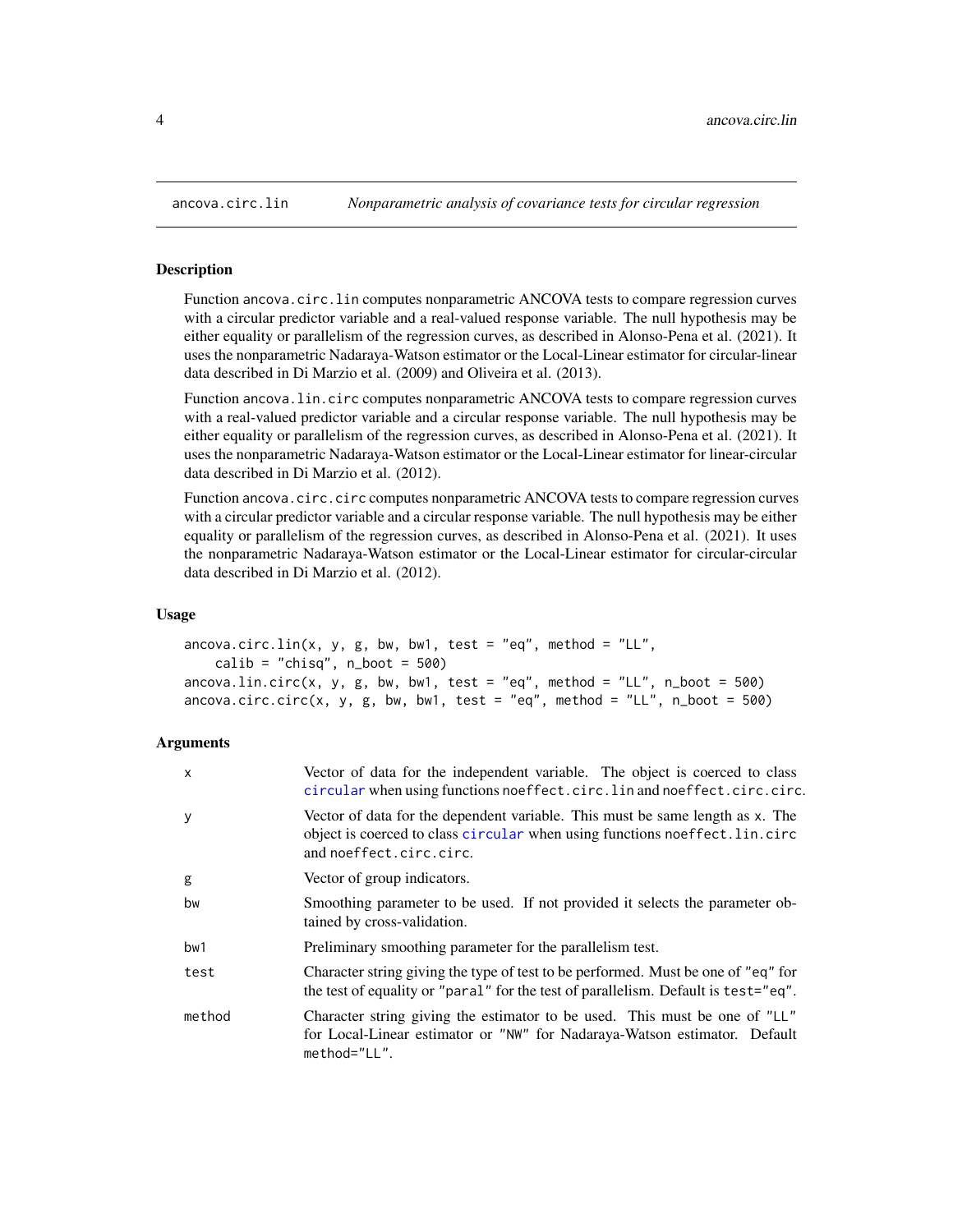<span id="page-4-0"></span>

| calib  | Character string giving the calibration method to be used in noeffect.circ.lin                                |
|--------|---------------------------------------------------------------------------------------------------------------|
|        | function. This must be one of "chisq" for the chi-squared approximation or                                    |
|        | "boot" for the bootstrap calibration.                                                                         |
| n boot | Number of bootstrap resamples. Default is n_boot=500. In function noeffect.circ.lin.<br>only if calib="boot". |

## Details

See Alonso-Pena et al. (2021). The NAs will be automatically removed.

## Value

A list with class "htest" containing the following components:

| statistic   | observed value of the statistic.                          |
|-------------|-----------------------------------------------------------|
| bw          | Smoothing parameter used.                                 |
| p.value     | p-value for the test.                                     |
| data.name   | a character string giving the name(s) of the data.        |
| alternative | a character string describing the alternative hypothesis. |

## Author(s)

María Alonso-Pena, Jose Ameijeiras-Alonso and Rosa M. Crujeiras

#### References

Alonso-Pena, M., Ameijeiras-Alonso, J. and Crujeiras, R.M. (2021) Nonparametric tests for circular regression. *Journal of Statistical Computation and Simulation*, 91(3), 477–500.

Di Marzio, M., Panzera A. and Taylor, C. C. (2009) Local polynomial regression for circular predictors. *Statistics and Probability Letters*, 79, 2066–2075.

Di Marzio, M., Panzera A. and Taylor, C. C. (2012) Non–parametric regression for circular responses. *Scandinavian Journal of Statistics*, 40, 228–255.

Oliveira, M., Crujeiras R.M. and Rodríguez-Casal, A. (2013) Nonparametric circular methods for exploring environmental data. *Environmental and Ecological Statistics*, 20, 1–17.

## See Also

[kern.reg.circ.lin](#page-26-1), [kern.reg.lin.circ](#page-26-2), [kern.reg.circ.circ](#page-26-2)

## Examples

```
# ANCOVA circ-lin
set.seed(2025)
x1 <- rcircularuniform(100)
x2 <- rcircularuniform(100)
x \leq -c(x1, x2)y1 \leftarrow 2*sin(as.numeric(x1)) + rnorm(100, sd=2)
```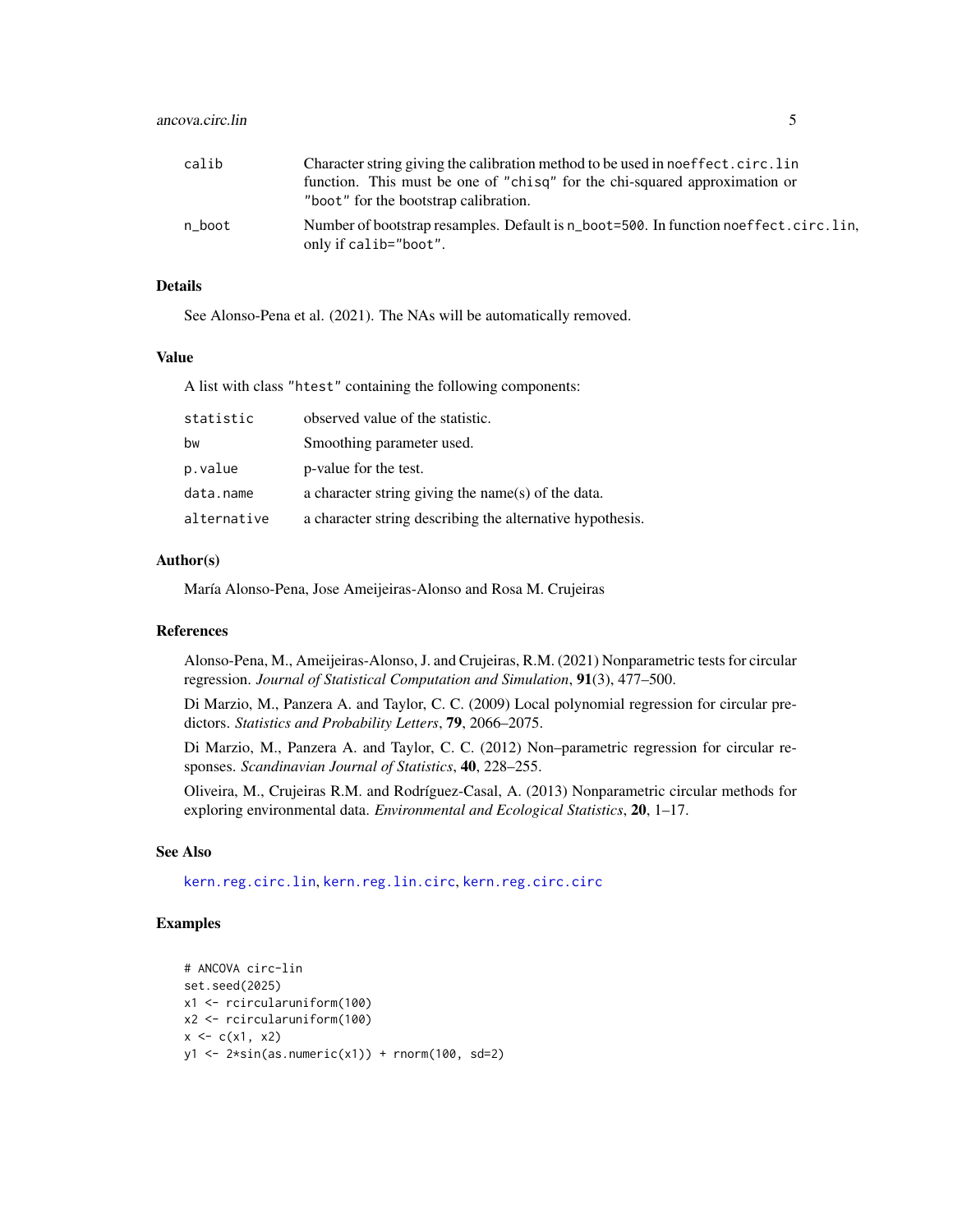```
y2 \le -4 + 2*sin(as.numeric(x2)) + rnorm(100, sd=2)y \leq c(y1, y2)g <- c(rep(0,100), rep(1,100))
\arccos{a.circ.lin(x, y, g, test = "eq")}arccov<sub>a</sub>.circ.lin(x, y, g, test = "paral")# ANCOVA lin-circ
set.seed(2025)
x1 <- runif(100)
x2 <- runif(100)
y1 \le -3 \cdot \pi x 1^2 + r \text{vonnises} (100, \text{mu} = 0, \text{kappa} = 6)y2 \le -2 \cdot \pi i / 8 + 3 \cdot \pi i \cdot x2^2 + \text{rvonmiss}(100, \text{mu} = 0, \text{kappa} = 6)x \leq -c(x1, x2)y \leftarrow c(y1, y2)g<-c(rep(0, 100), rep(1, 100))
ancova.lin.circ(x, y, g, test = "eq")
\arccos\lambda.lin.circ(x, y, g, test = "paral")
# ANCOVA circ-circ
set.seed(2025)
x1 <- rcircularuniform(100)
x2 <- rcircularuniform(100)
y1 <- 2*sin(2*x1) + rvonmises(100, mu = 0, kappa = 8 )
y2 \le -pi/8 + 2*sin(2*x2) + rvonmises(100, mu = 0, kappa = 8)x \leq -c(x1, x2)y \leq c(y1, y2)g<-c(rep(0, 100), rep(1, 100))
\arccos{a.circ.circ(x, y, g, test = "eq")}\arccos{a.circ.circ(x, y, g, test = "parallel")}
```
<span id="page-5-1"></span>

bw.boot *Bootstrap method*

## Description

This function implements the bootstrap procedure proposed by Di Marzio et al. (2011) for selecting the smoothing parameter for density estimation taking the von Mises density as kernel.

#### Usage

bw.boot(x, lower=0, upper=100, np=500, tol=0.1)

<span id="page-5-0"></span>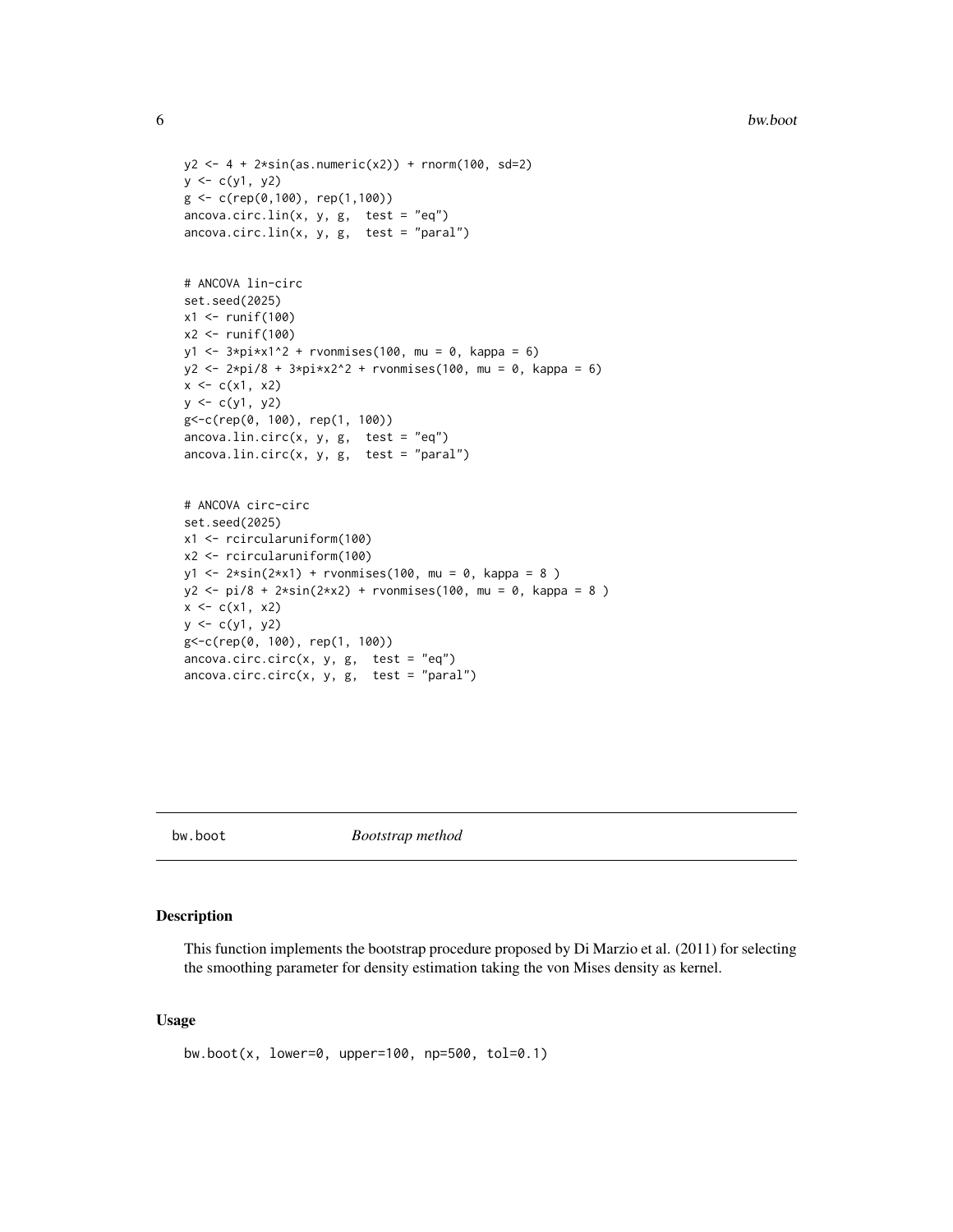#### <span id="page-6-0"></span>bw.boot 7

#### Arguments

| $\mathsf{x}$ | Data from which the smoothing parameter is to be computed. The object is<br>coerced to class circular.                                        |
|--------------|-----------------------------------------------------------------------------------------------------------------------------------------------|
| lower, upper | lower and upper boundary of the interval to be used in the search for the value<br>of the smoothing parameter. Default lower=0 and upper=100. |
| np           | Number of points where to evaluate the estimator for numerical integration. De-<br>fault np=500.                                              |
| tol          | Convergence tolerance for optimize.                                                                                                           |

#### Details

This method is based on the proposal of Taylor (1989) for linear data. See also Oliveira et al. (2012). The NAs will be automatically removed.

#### Value

Value of the smoothing parameter.

## Author(s)

Mar?a Oliveira, Rosa M. Crujeiras and Alberto Rodr?guez–Casal

## References

Di Marzio, M., Panzera A. and Taylor, C.C. (2011) Kernel density estimation on the torus. *Journal of Statistical Planning and Inference*, 141, 2156–2173.

Oliveira, M., Crujeiras, R.M. and Rodr?guez–Casal, A. (2012) A plug–in rule for bandwidth selection in circular density. *Computational Statistics and Data Analysis*, 56, 3898–3908.

Taylor, C.C. (1989) Bootstrap choice of the smoothing parameter in kernel density estimation. *Biometrika*, 76, 705–712.

Oliveira, M., Crujeiras R.M. and Rodr?guez–Casal, A. (2014) NPCirc: an R package for nonparametric circular methods. *Journal of Statistical Software*, 61(9), 1–26. [https://www.jstatsoft.](https://www.jstatsoft.org/v61/i09/) [org/v61/i09/](https://www.jstatsoft.org/v61/i09/)

## See Also

[kern.den.circ](#page-24-1), [bw.rt](#page-11-1), [bw.CV](#page-7-1), [bw.pi](#page-8-1)

#### Examples

```
set.seed(2012)
n < -100x <- rcircmix(n, model=17)
bw.boot(x, lower=0, upper=20)
```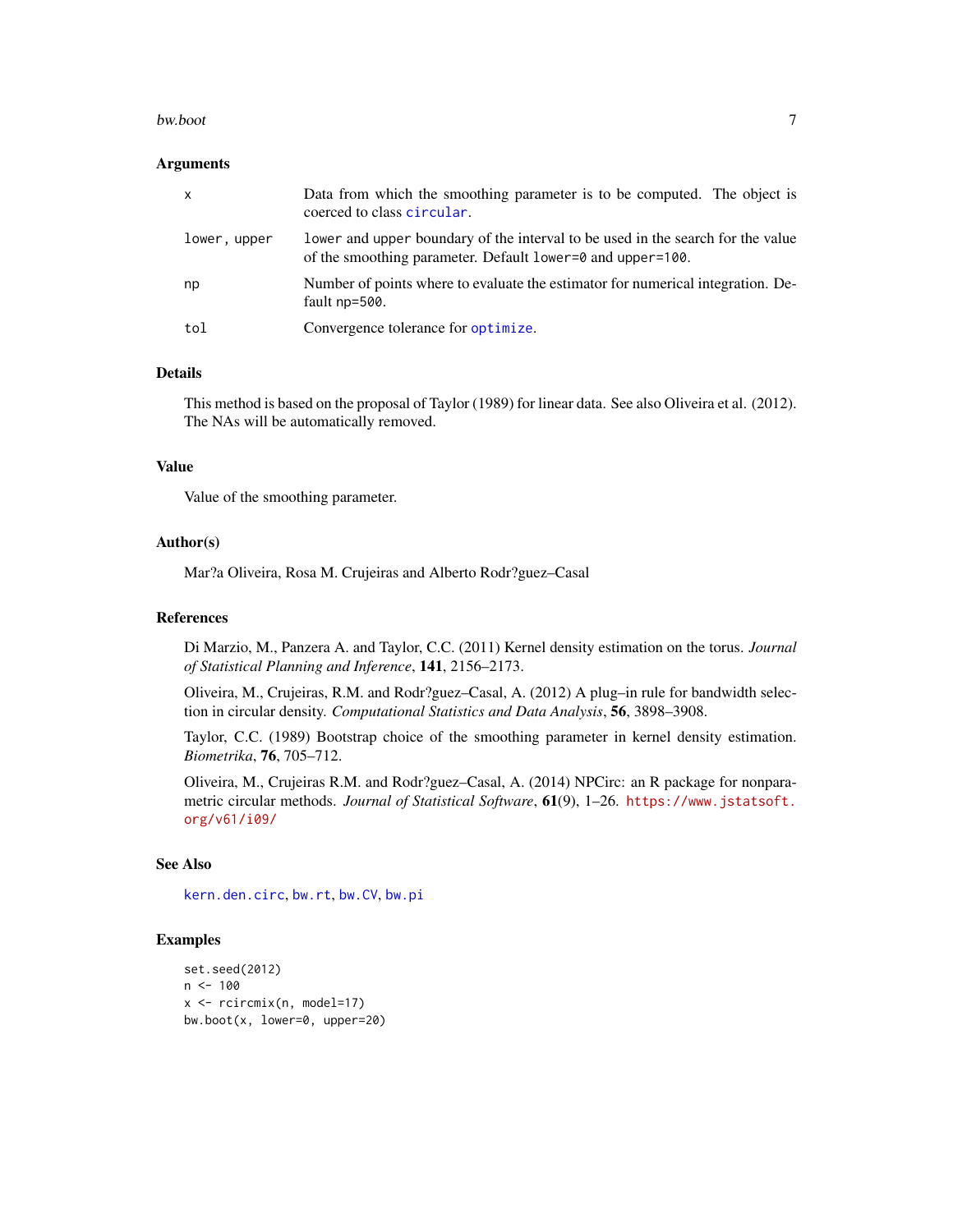<span id="page-7-1"></span><span id="page-7-0"></span>

#### Description

This function provides a least squares cross-validation smoothing parameter or a likelihood crossvalidation smoothing parameter for density estimation.

#### Usage

bw.CV(x, method="LCV", lower=0, upper=50, tol=1e-2, np=500)

## Arguments

| $\mathsf{x}$ | Data from which the smoothing parameter is to be computed. The object is<br>coerced to class circular.                                       |
|--------------|----------------------------------------------------------------------------------------------------------------------------------------------|
| method       | Character string giving the cross-validation rule to be used. This must be one of<br>"LCV" or "LSCV". Default method="LCV".                  |
| lower, upper | lower and upper boundary of the interval to be used in the search for the value<br>of the smoothing parameter. Default lower=0 and upper=50. |
| tol          | Convergence tolerance for optimize. Default tol=1e-2.                                                                                        |
| np           | Number of points where to evaluate the estimator for numerical integration when<br>method="LSCV". Default np=500.                            |

## Details

The LCV smoothing parameter is obtained as the value of  $\nu$  that maximizes the logarithm of the likelihood cross-validation function (8) in Oliveira et al. (2013). The LSCV smoothing parameter is obtained as the value of  $\nu$  that minimizes expression (7) in Oliveira et al. (2013). See also Hall et al. (1987) and Oliveira et al. (2012). The NAs will be automatically removed.

## Value

Value of the smoothing parameter.

#### Author(s)

Mar?a Oliveira, Rosa M. Crujeiras and Alberto Rodr?guez–Casal

## References

Hall, P., Watson, G.S. and Cabrera, J. (1987) Kernel density estimation with spherical data, *Biometrika*, 74, 751–762.

Oliveira, M., Crujeiras, R.M. and Rodr?guez–Casal, A. (2012) A plug–in rule for bandwidth selection in circular density. *Computational Statistics and Data Analysis*, 56, 3898–3908.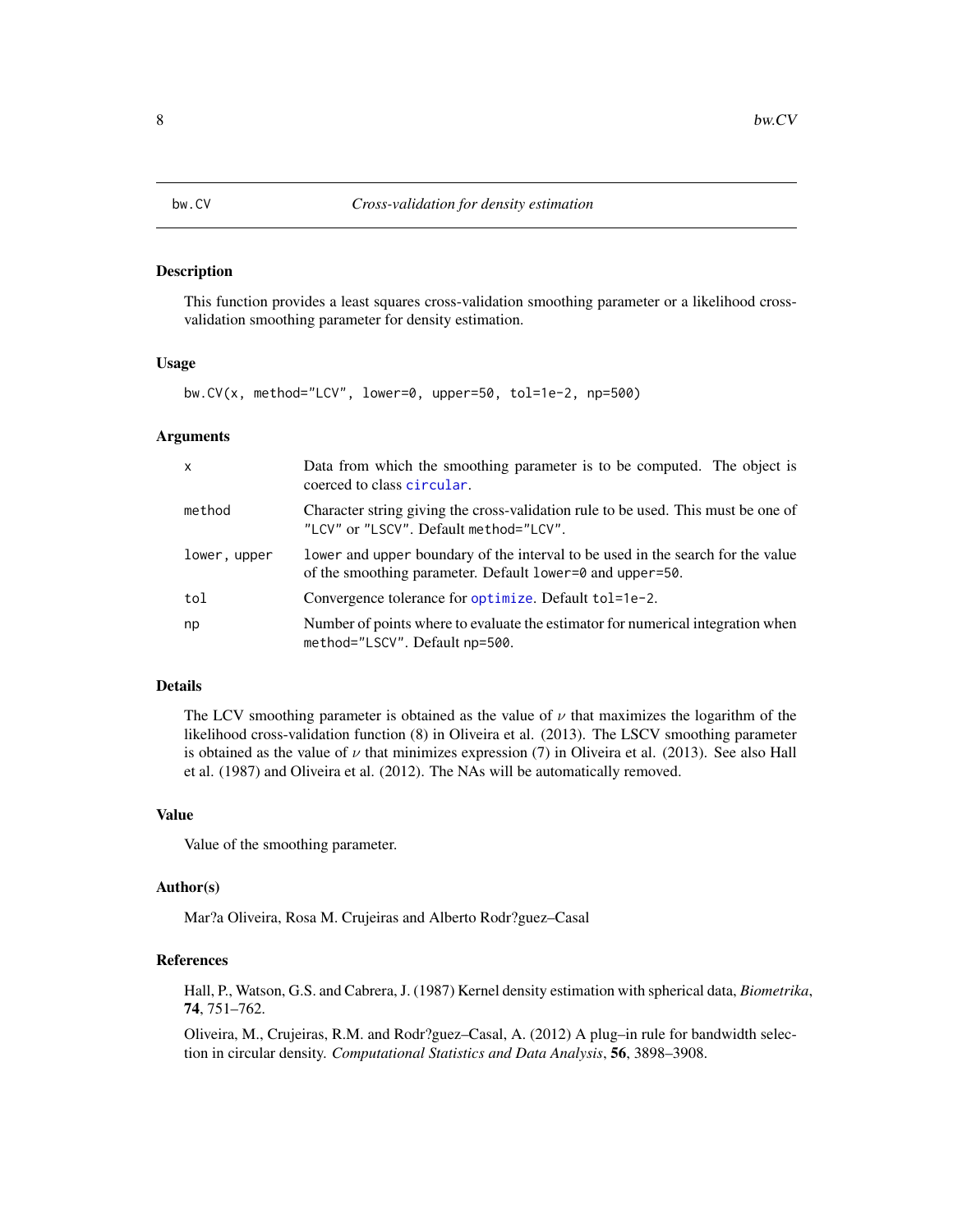#### <span id="page-8-0"></span>bw.pi 99

Oliveira, M., Crujeiras R.M. and Rodr?guez–Casal, A. (2013) Nonparametric circular methods for exploring environmental data. *Environmental and Ecological Statistics*, 20, 1–17.

Oliveira, M., Crujeiras R.M. and Rodr?guez–Casal, A. (2014) NPCirc: an R package for nonparametric circular methods. *Journal of Statistical Software*, 61(9), 1–26. [https://www.jstatsoft.](https://www.jstatsoft.org/v61/i09/) [org/v61/i09/](https://www.jstatsoft.org/v61/i09/)

## See Also

[kern.den.circ](#page-24-1), [bw.rt](#page-11-1), [bw.pi](#page-8-1), [bw.boot](#page-5-1)

## Examples

```
set.seed(2012)
n < -100x <- rcircmix(n, model=11)
bw.CV(x, method="LCV", lower=0, upper=20)
bw.CV(x, method="LSCV", lower=0, upper=20)
```
## bw.pi *Plug–in rule*

#### Description

This function implements the von Mises scale plug-in rule for the smoothing parameter for density estimation when the number of components in the mixture is selected by Akaike Information Criterion (AIC) which selects the best model between a mixture of 2-5 von Mises distributions.

#### Usage

```
bw.pi(x, M=NULL, lower=0, upper=100, np=500, tol=0.1, outM=FALSE)
```
#### Arguments

| $\mathsf{x}$ | Data from which the smoothing parameter is to be computed. The object is<br>coerced to class circular.                                                                                    |
|--------------|-------------------------------------------------------------------------------------------------------------------------------------------------------------------------------------------|
| M            | Integer indicating the number of components in the mixture. If $M=1$ , the rule of<br>thumb is carried out with $\kappa$ estimated by maximum likelihood. If M=NULL, AIC<br>will be used. |
| lower, upper | lower and upper boundary of the interval to be used in the search for the value<br>of the smoothing parameter. Default lower=0 and upper=100.                                             |
| np           | Number of points where to evaluate the estimator for numerical integration. De-<br>fault np=500.                                                                                          |
| tol          | Convergence tolerance for optimize. Default tol=0.1.                                                                                                                                      |
| outM         | Logical; if TRUE the function also returns the number of components in the mix-<br>ture. Default, outM=FALSE.                                                                             |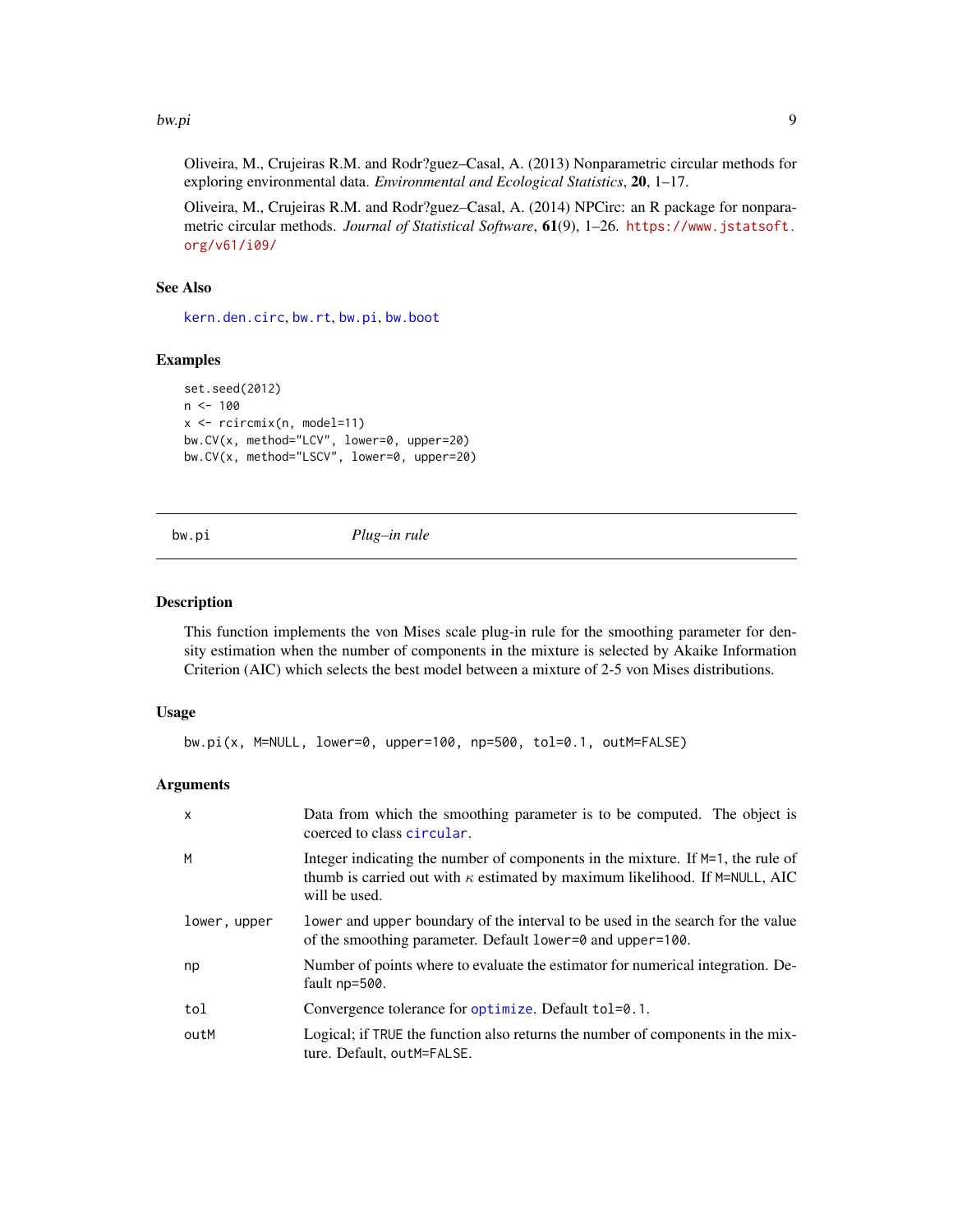## Details

The value of the smoothing parameter is chosen by minimizing the asymptotic mean integrated squared error (AMISE) derived by Di Marzio et al. (2009) assuming that the data follow a mixture of von Mises distributions. The number of components in the mixture can be fixed by the user, by specifying the argument M or selected by using AIC (default option) as described in Oliveira et al. (2012). The NAs will be automatically removed.

## Value

Vector with the value of the smoothing parameter and the number of components in the mixture (if specified).

#### Author(s)

Mar?a Oliveira, Rosa M. Crujeiras and Alberto Rodr?guez–Casal

#### References

Oliveira, M., Crujeiras, R.M. and Rodr?guez–Casal, A. (2012) A plug–in rule for bandwidth selection in circular density. *Computational Statistics and Data Analysis*, 56, 3898–3908.

Oliveira, M., Crujeiras R.M. and Rodr?guez–Casal, A. (2014) NPCirc: an R package for nonparametric circular methods. *Journal of Statistical Software*, 61(9), 1–26. [https://www.jstatsoft.](https://www.jstatsoft.org/v61/i09/) [org/v61/i09/](https://www.jstatsoft.org/v61/i09/)

#### See Also

[kern.den.circ](#page-24-1), [bw.rt](#page-11-1), [bw.CV](#page-7-1), [bw.boot](#page-5-1)

#### Examples

```
set.seed(2012)
n < - 100x <- rcircmix(n,model=18)
bw.pi(x, M=3)
bw.pi(x, outM=TRUE) # Using AIC
```
<span id="page-9-1"></span>bw.reg.circ.lin *Cross-validation rule for circular regression estimation*

#### <span id="page-9-2"></span>Description

Function bw.reg.circ.lin provides the least squares cross-validation smoothing parameter for the Nadaraya-Watson and Local-Linear estimators when the covariate is circular and the response variable is linear.

Function bw.reg.circ.circ provides the least squares cross-validation smoothing parameter for the Nadaraya-Watson and Local-Linear estimators when the covariate and the response variable are circular.

<span id="page-9-0"></span>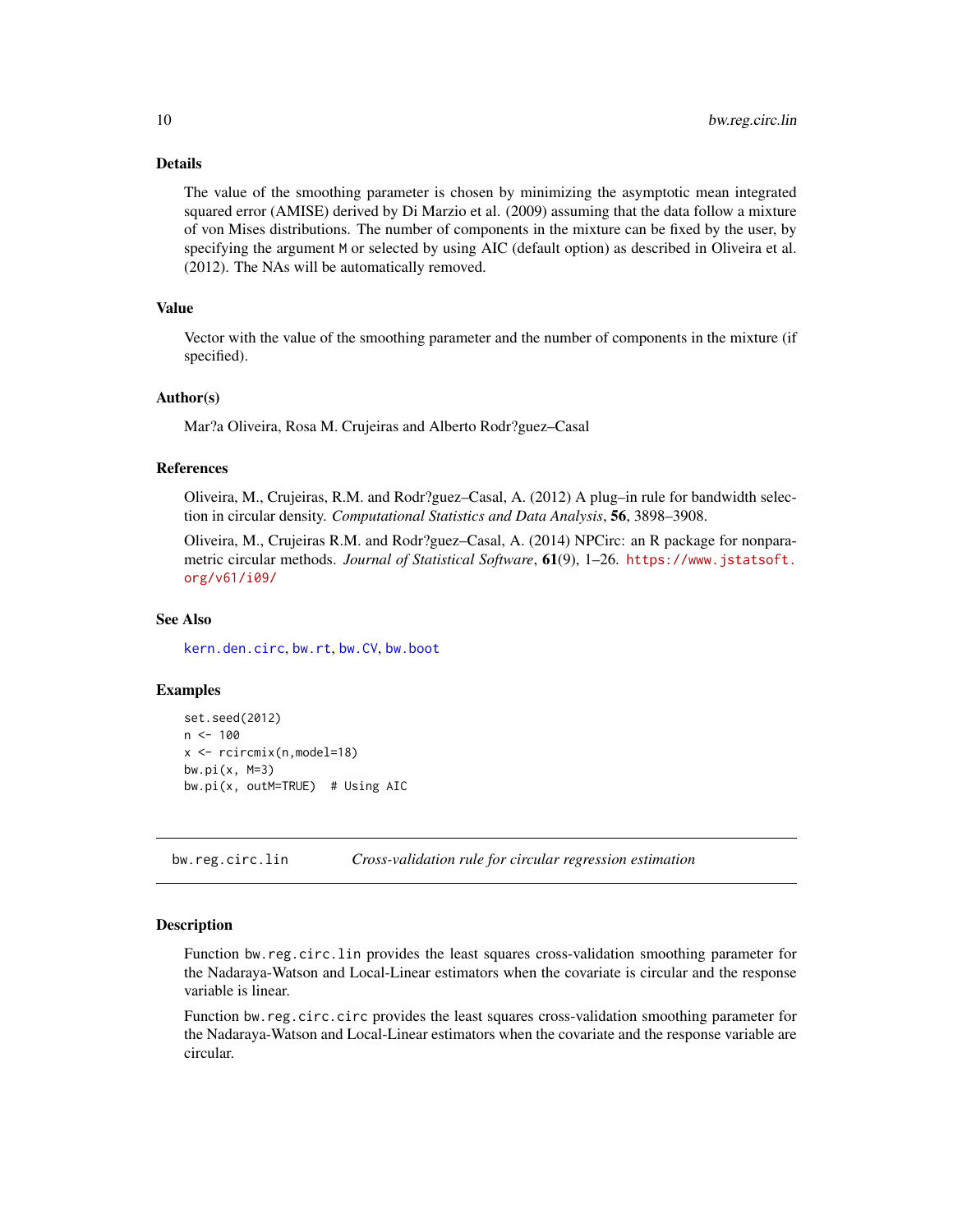## <span id="page-10-0"></span>bw.reg.circ.lin 11

Function bw.reg.lin.circ provides the least squares cross-validation smoothing parameter for the Nadaraya-Watson and Local-Linear estimators when the covariate is linear and the response variable is circular.

#### Usage

```
bw.reg.circ.lin(x, y, method="LL", lower=0, upper=50, tol=1e-2)
bw.reg.circ.circ(x, y, method="LL", option=1, lower=0, upper=50, tol=1e-2)
bw.reg.lin.circ(x, y, method="LL", option=1, lower=0, upper=50, tol=1e-2)
```
## Arguments

| $\mathsf{x}$ | Vector of data for the independent variable. The object is coerced to class<br>circular when using functions bw.reg.circ.lin and bw.reg.circ.circ.                                 |
|--------------|------------------------------------------------------------------------------------------------------------------------------------------------------------------------------------|
| У            | Vector of data for the dependent variable. This must be same length as x. The<br>object is coerced to class circular when using functions bw.reg.circ.circ<br>and bw.reg.lin.circ. |
| method       | Character string giving the estimator to be used. This must be one of "LL" or<br>"NW". Default method="LL".                                                                        |
| option       | Cross-validation rule. Default option=1. See details.                                                                                                                              |
| lower, upper | lower and upper boundary of the interval to be used in the search for the value<br>of the smoothing parameter. Default lower=0 and upper=50.                                       |
| tol          | Convergence tolerance for optimize. Default tol=1e-2.                                                                                                                              |

## Details

For nonparmetric regression with circular response, given  $(X_i, Y_i)$ ,  $i = 1, \ldots, n$ : If option=1, the cross–validation smoothing parameter is computed as the value that minimizes  $\sum_{i=1}^{n}(-\cos(Y_i \hat{f}^{-i}(X_i)$ ), where  $\hat{f}^{-i}$  denotes the estimator computed with all the observations except  $(X_i, Y_i)$ .

If option=2, the cross–validation smoothing parameter is computed as the value that minimizes  $n^{-1} \sum_{i=1}^{n} (d(Y_i, \hat{f}^{-i}(X_i))^2$  where  $d(Y_i, \hat{f}^{-i}(X_i)) = \min(|Y_i - \hat{f}^{-i}(X_i)|, 2\pi - |Y_i - \hat{f}^{-i}(X_i)|)$ .

The NAs will be automatically removed.

#### Value

Value of the smoothing parameter.

#### Author(s)

Mar?a Oliveira, Rosa M. Crujeiras and Alberto Rodr?guez–Casal

#### References

Oliveira, M., Crujeiras R.M. and Rodr?guez–Casal, A. (2013) Nonparametric circular methods for exploring environmental data. *Environmental and Ecological Statistics*, 20, 1–17.

Di Marzio, M., Panzera A. and Taylor, C. C. (2012) Non–parametric regression for circular responses. *Scandinavian Journal of Statistics*, 40, 228–255.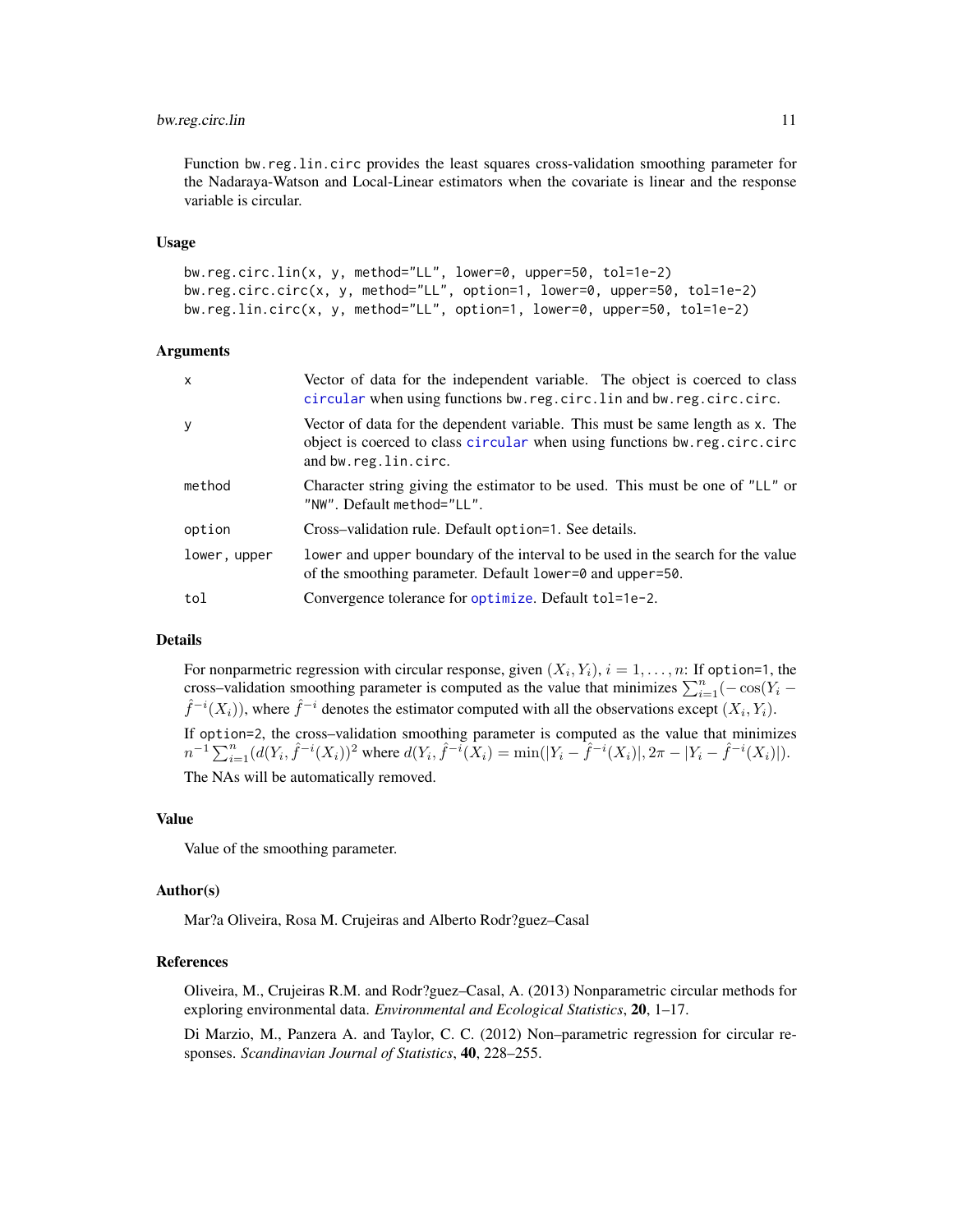<span id="page-11-0"></span>Oliveira, M., Crujeiras R.M. and Rodr?guez–Casal, A. (2014) NPCirc: an R package for nonparametric circular methods. *Journal of Statistical Software*, 61(9), 1–26. [https://www.jstatsoft.](https://www.jstatsoft.org/v61/i09/) [org/v61/i09/](https://www.jstatsoft.org/v61/i09/)

## See Also

[kern.reg.circ.lin](#page-26-1), [kern.reg.circ.circ](#page-26-2), [kern.reg.lin.circ](#page-26-2)

#### Examples

```
set.seed(2012)
n <- 100
x \leftarrow \text{seq}(0, 2 \star \text{pi}, \text{length=n})y \le -\sin(x)+0.2*rnorm(n)bw.reg.circ.lin(circular(x), y, method="LL", lower=1, upper=20)
bw.reg.circ.lin(circular(x), y, method="NW", lower=1, upper=20)
```
<span id="page-11-1"></span>

bw.rt *Rule of thumb*

#### Description

This function implements the selector proposed by Taylor (2008) for density estimation, based on an estimation of the concentration parameter of a von Mises distribution. The concentration parameter can be estimated by maximum likelihood or by a robustified procedure as described in Oliveira et al. (2013).

#### Usage

bw.rt(x, robust=FALSE, alpha=0.5)

## Arguments

| X.     | Data from which the smoothing parameter is to be computed. The object is<br>coerced to class circular.                                                                             |
|--------|------------------------------------------------------------------------------------------------------------------------------------------------------------------------------------|
| robust | Logical, if robust=FALSE the parameter $\kappa$ is estimated by maximum likeli-<br>hood, if TRUE it is estimated as described in Oliveira et al. (2012b). Default<br>robust=FALSE. |
| alpha  | Arc probability when robust=TRUE. Default is alpha=0.5. See Details.                                                                                                               |

## Details

When robust=TRUE, the parameter  $\kappa$  is estimated as follows:

1. Select  $\alpha \in (0,1)$  and find the shortest arc containing  $\alpha \cdot 100\%$  of the sample data.

2. Obtain the estimated  $\hat{\kappa}$  in such way that the probability of a von Mises centered in the midpoint of the arc is alpha.

The NAs will be automatically removed.

See also Oliveira et al. (2012).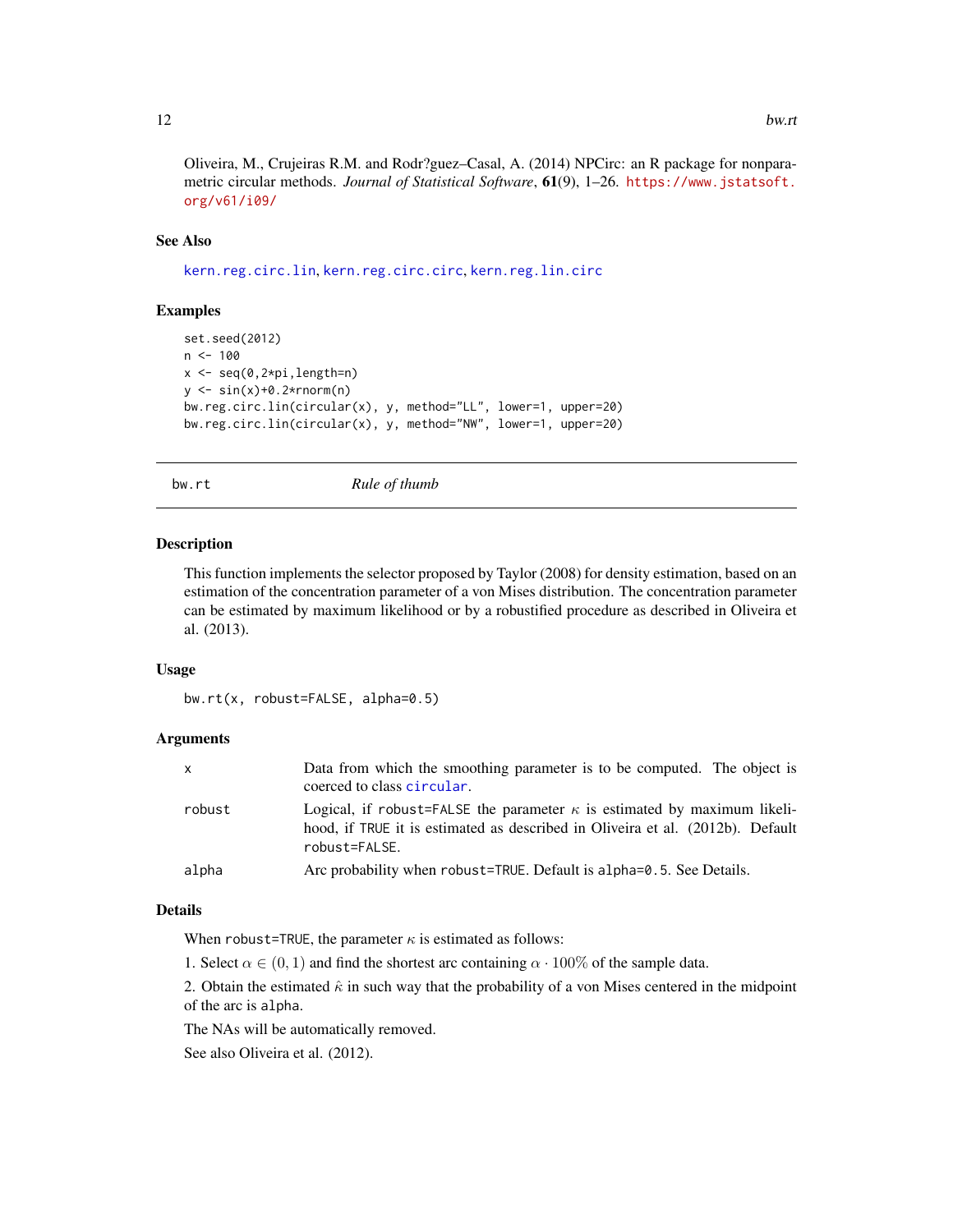## <span id="page-12-0"></span>circsizer.density 13

## Value

Value of the smoothing parameter.

## Author(s)

Mar?a Oliveira, Rosa M. Crujeiras and Alberto Rodr?guez–Casal

#### References

Oliveira, M., Crujeiras, R.M. and Rodr?guez–Casal, A. (2012) A plug–in rule for bandwidth selection in circular density. *Computational Statistics and Data Analysis*, 56, 3898–3908.

Oliveira, M., Crujeiras R.M. and Rodr?guez–Casal, A. (2013) Nonparametric circular methods for exploring environmental data. *Environmental and Ecological Statistics*, 20, 1–17.

Taylor, C.C. (2008) Automatic bandwidth selection for circular density estimation. *Computational Statistics and Data Analysis*, 52, 3493–3500.

Oliveira, M., Crujeiras R.M. and Rodr?guez–Casal, A. (2014) NPCirc: an R package for nonparametric circular methods. *Journal of Statistical Software*, 61(9), 1–26. [https://www.jstatsoft.](https://www.jstatsoft.org/v61/i09/) [org/v61/i09/](https://www.jstatsoft.org/v61/i09/)

## See Also

[kern.den.circ](#page-24-1), [bw.CV](#page-7-1), [bw.pi](#page-8-1), [bw.boot](#page-5-1)

#### Examples

```
set.seed(2012)
n < - 100x <- rcircmix(n,model=7)
bw.rt(x)bw.rt(x, robust=TRUE)
```
<span id="page-12-1"></span>circsizer.density *CircSiZer map for density*

## Description

This function plots the CircSiZer map for circular density estimation based on circular kernel methods, as described in Oliveira et al. (2013). The CircSiZer is an extension of SiZer proposed by Chaudhuri and Marron (1999) to circular data.

## Usage

```
circsizer.density(x, bws, ngrid=250, alpha=0.05, B=500, log.scale=TRUE,
display=TRUE)
## S3 method for class 'circsizer'
print(x, digits=NULL, ...)
```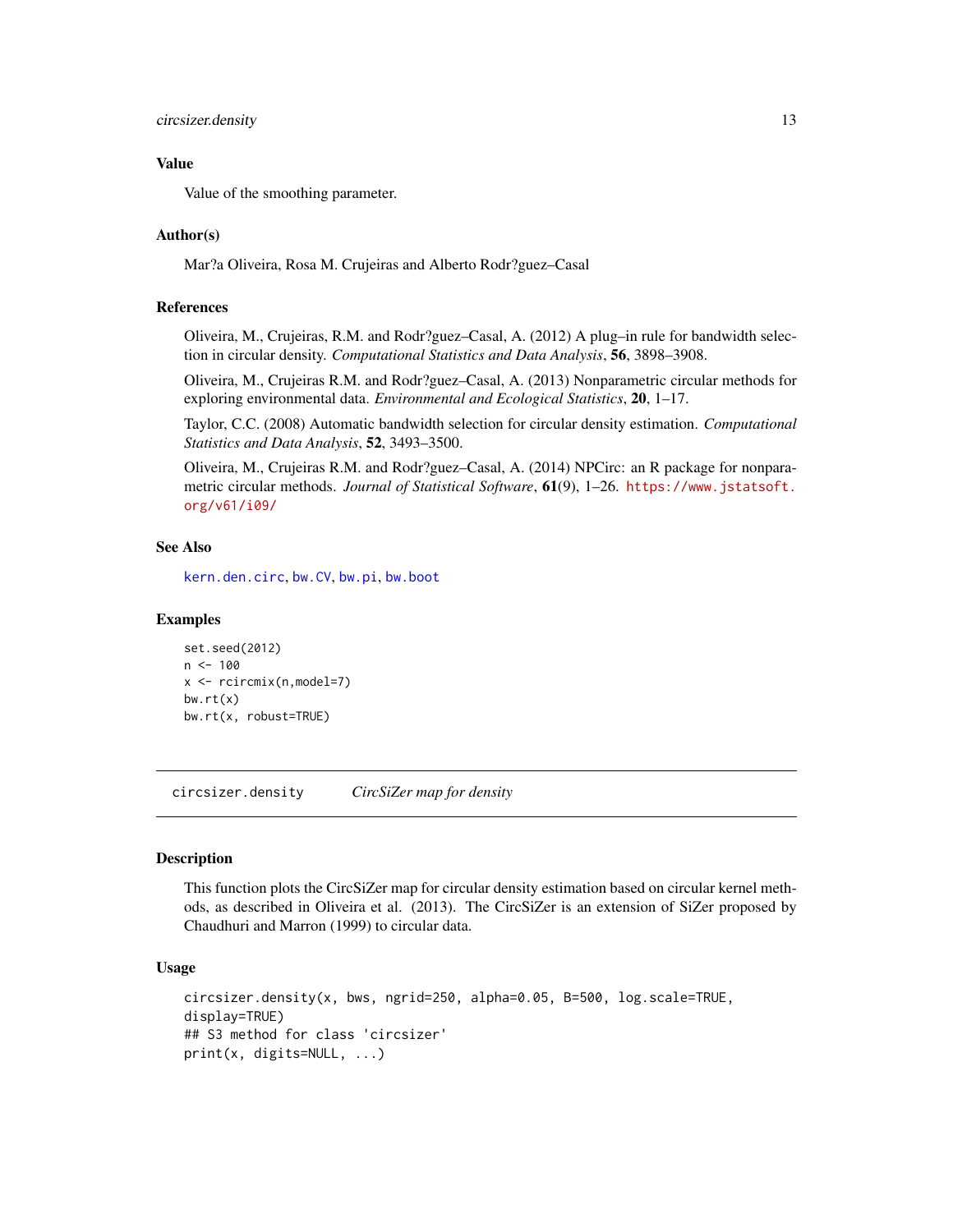## <span id="page-13-0"></span>Arguments

| X         | Data from which the estimate is to be computed. The object is coerced to class<br>circular.                                                           |
|-----------|-------------------------------------------------------------------------------------------------------------------------------------------------------|
| bws       | Vector of smoothing parameters. Values of bws must be positive, bws will be<br>coerced to be equally spaced. Length of vector bws must be at least 2. |
| ngrid     | Integer indicating the number of equally spaced angles between 0 and $2\pi$ where<br>the estimator is evaluated. Default ngrid=250.                   |
| alpha     | Significance level for the CircSiZer map. Default alpha=0.05.                                                                                         |
| B         | Integer indicating the number of bootstrap samples to estimate the standard de-<br>viation of the derivative estimator. Default B=500.                |
| log.scale | Logical, if TRUE, the CircSiZer map is plotted in the scale $-\log_{10}(\text{bws})$ . Default<br>is TRUE. See Details.                               |
| display   | Logical, if TRUE, the CircSiZer map is plotted. Default is TRUE.                                                                                      |
| digits    | Integer indicating the precision to be used.                                                                                                          |
| $\ddots$  | further arguments                                                                                                                                     |

## Details

With CircSiZer, significance features (peaks and valleys) in the data are seeked via the construction of confidence intervals for the scale-space version of the smoothed derivative curve, as it is described in Oliveira et al. (2013). Thus, for a given point and a given value of the smoothing parameter, the curve is significantly increasing (decreasing) if the confidence interval is above (below) 0 and if the confidence interval contains 0, the curve for that value of the smoothing parameter and at that point does not have a statistically significant slope. If display=TRUE, this information is displayed in a circular color map, the CircSiZer map, in such a way that, at a given point, the performance of the estimated curve is represented by a color ring with radius proportional to the value of the smoothing parameter.

Differents colors allow to indentify peaks and valleys. Blue color indicates locations where the curve is significantly increasing; red color shows where it is significantly decreasing and purple indicates where it is not significantly different from zero. Gray color corresponds to those regions where there is not enough data to make statements about significance. Thus, at a given bandwidth, a significant peak can be identified when a region of significant positive gradient is followed by a region of significant negative gradient (i.e. blue-red pattern), and a significant trough by the reverse (red-blue pattern), taking clockwise as the positive sense of rotation.

If log.scale=TRUE then, the values of the considered smoothing parameters bws are transformed to  $-\log_{10}$  scale, i.e, a sequence of equally spaced smoothing parameters according to the parameters -log10(max(bws)), -log10(min(bws)) and length(bws) is used. Hence, small values of this parameter corresponds with larger rings and large values corresponds with smaller rings. Whereas if log.scale=FALSE, small values of this parameter corresponds with smaller rings and large values corresponds with larger rings.

The NAs will be automatically removed.

#### Value

An object with class circsizer whose underlying structure is a list containing the following components: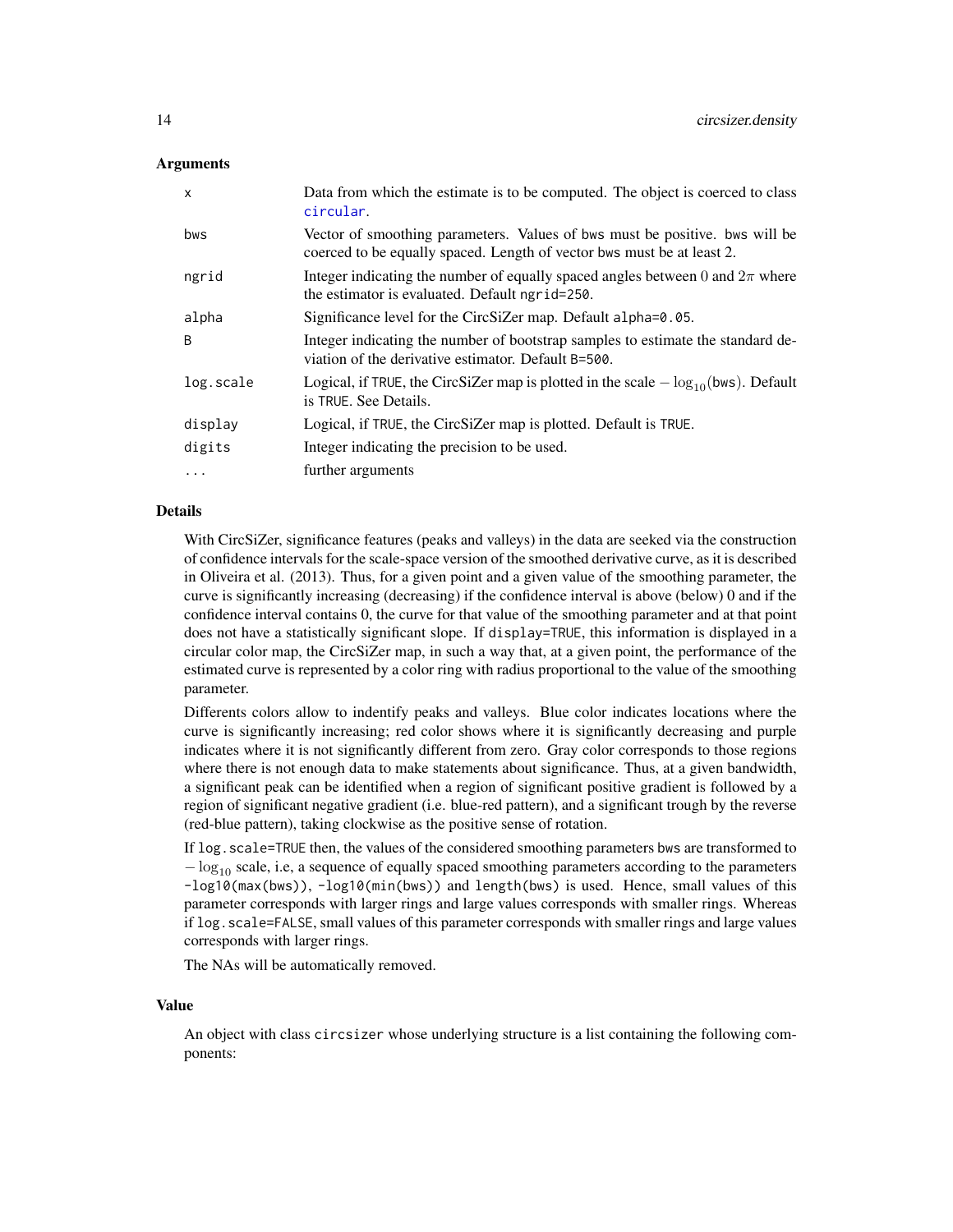<span id="page-14-0"></span>

| data      | Original dataset.                                                                                                                                                                                                                                                                              |
|-----------|------------------------------------------------------------------------------------------------------------------------------------------------------------------------------------------------------------------------------------------------------------------------------------------------|
| ngrid     | Number of equally spaced angles where the derivative of the circular kernel<br>density estimator.                                                                                                                                                                                              |
| bw        | Vector of smoothing parameters (given in $-\log_{10}$ scale if log. scale=TRUE).                                                                                                                                                                                                               |
| log.scale | Logical; if TRUE, the $-\log_{10}$ scale is used for constructing the CircSiZer map.                                                                                                                                                                                                           |
| CI        | List containing: a matrix with lower limits fot the confidence intervals; a matrix<br>with the lower limits of the confidence intervals; a matrix with the Effective<br>Sample Size. Each row corresponds to each value of the smoothing parameter<br>and each column corresponds to an angle. |
| col       | Matrix containing the colors for plotting the CircSiZer map.                                                                                                                                                                                                                                   |

If display==TRUE, the function also returns the CircSiZer map for density.

#### Author(s)

Mar?a Oliveira, Rosa M. Crujeiras and Alberto Rodr?guez–Casal

## References

Chaudhuri, P. and Marron, J.S. (1999). SiZer for exploration of structures in curves, *Journal of the American Statistical Association*, 94, 807–823.

Oliveira, M., Crujeiras, R.M. and Rodr?guez–Casal (2014) CircSiZer: an exploratory tool for circular data. *Environmental and Ecological Statistics*, 21, 143–159.

Oliveira, M., Crujeiras R.M. and Rodr?guez–Casal, A. (2014) NPCirc: an R package for nonparametric circular methods. *Journal of Statistical Software*, 61(9), 1–26. [https://www.jstatsoft.](https://www.jstatsoft.org/v61/i09/) [org/v61/i09/](https://www.jstatsoft.org/v61/i09/)

## See Also

[circsizer.map](#page-15-1)

#### Examples

```
## Not run:
set.seed(2012)
x \leftarrow rcircmix(100, model=7)
sizer <- circsizer.density(x, bws=seq(0,50,length=12))
sizer
names(sizer)
circsizer.map(sizer,type=1,zero=pi/2,clockwise=TRUE,raw.data=TRUE)
```
## End(Not run)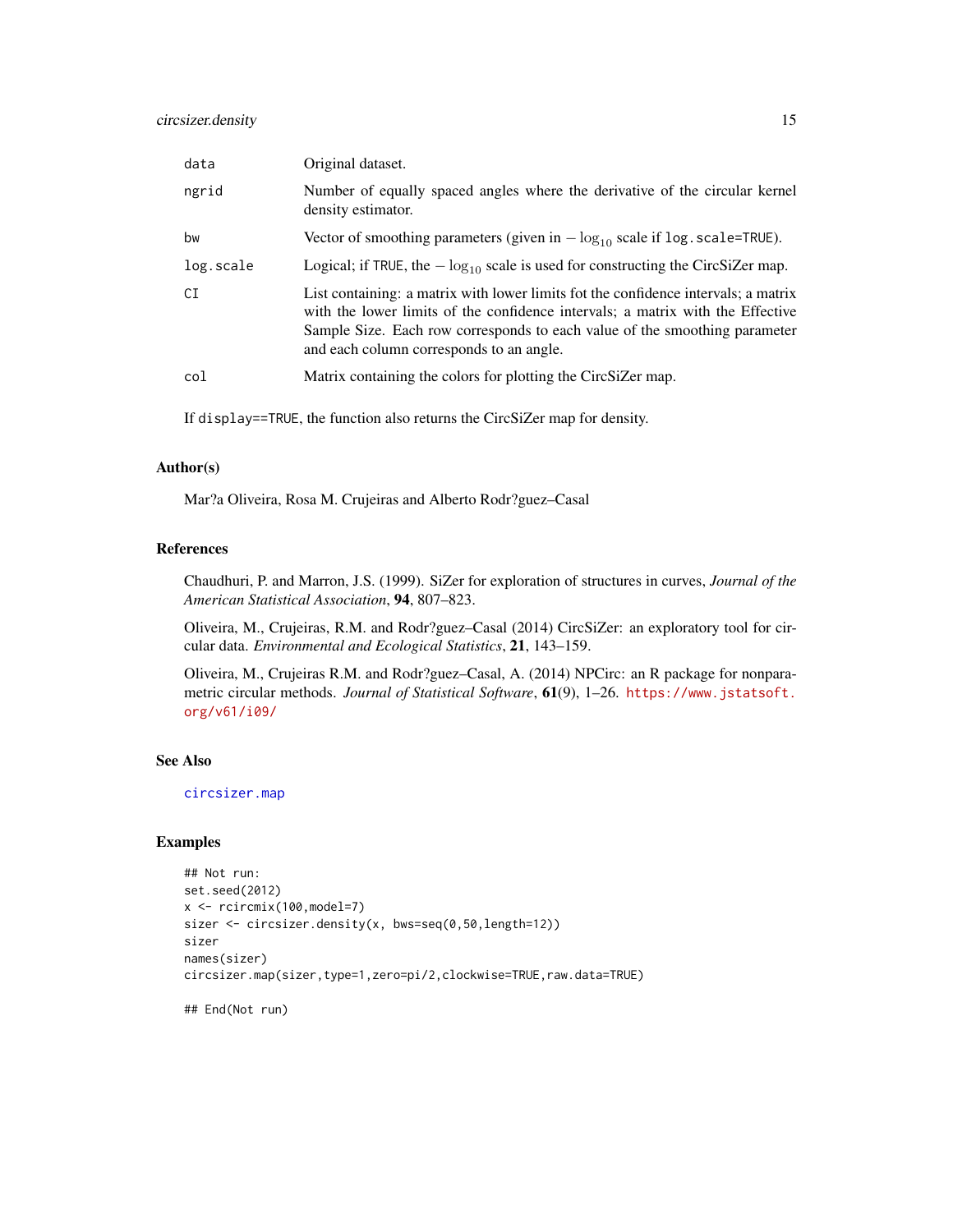<span id="page-15-1"></span><span id="page-15-0"></span>circsizer.map *CircSiZer map*

## Description

This function plots the CircSiZer map for circsizer objects.

## Usage

```
circsizer.map(circsizer.object, type, zero, clockwise, title=NULL, labels=NULL,
label.pos=NULL, rad.pos=NULL, raw.data=FALSE)
```
## Arguments

circsizer.object

|           | An object of class circsizer, i.e., output from functions circsizer. density<br>or circsizer.regression.                                       |
|-----------|------------------------------------------------------------------------------------------------------------------------------------------------|
| type      | Number indicating the labels to display in the plot: 1 (directions), 2 (hours), 3<br>(angles in radians), 4 (angles in degrees) or 5 (months). |
| zero      | Where to place the starting (zero) point.                                                                                                      |
| clockwise | Whether to interpret positive positions as clockwise from the starting point.                                                                  |
| title     | Title for the plot.                                                                                                                            |
| labels    | Character or expression vector of labels to be placed at the label. pos. label. pos<br>must also be supplied.                                  |
| label.pos | Vector indicating the position (between 0 and $2\pi$ ) at which the labels are to be<br>drawn.                                                 |
| rad.pos   | Vector (between 0 and $2\pi$ ) with the drawing position for the radius.                                                                       |
| raw.data  | Logical, if TRUE, points indicated by x are stacked on the perimeter of the circle.<br>Default is FALSE.                                       |

## Value

CircSiZer map.

## Author(s)

Mar?a Oliveira, Rosa M. Crujeiras and Alberto Rodr?guez–Casal

## References

Oliveira, M., Crujeiras R.M. and Rodr?guez–Casal, A. (2014) NPCirc: an R package for nonparametric circular methods. *Journal of Statistical Software*, 61(9), 1–26. [https://www.jstatsoft.](https://www.jstatsoft.org/v61/i09/) [org/v61/i09/](https://www.jstatsoft.org/v61/i09/)

## See Also

[circsizer.density](#page-12-1), [circsizer.regression](#page-16-1)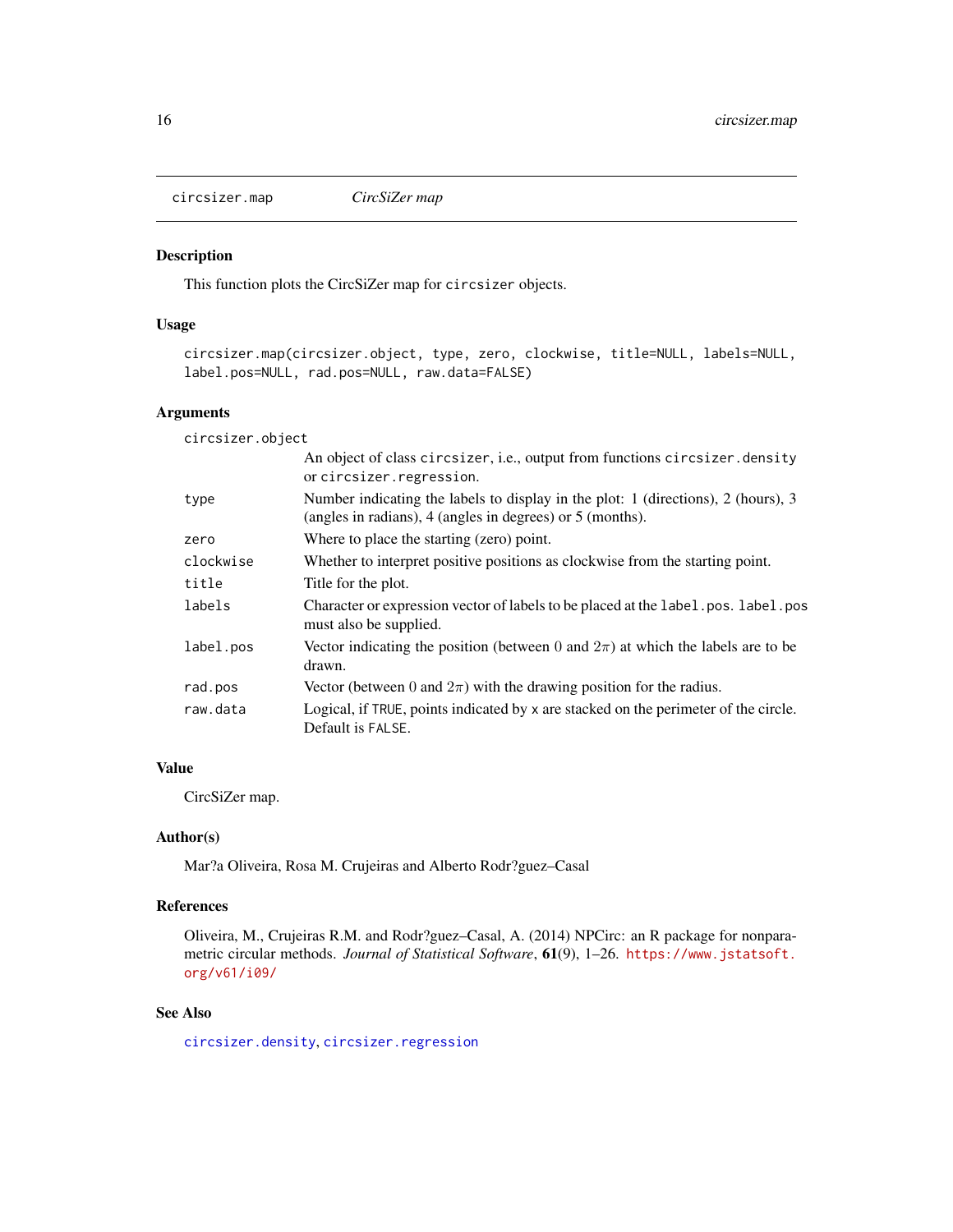## <span id="page-16-1"></span><span id="page-16-0"></span>Description

This function plots the CircSiZer map for circular regression estimation based on circular kernel methods, as described in Oliveira et al. (2013). The CircSiZer is an extension of SiZer proposed by Chaudhuri and Marron (1999) to circular data.

#### Usage

```
circsizer.regression(x, y, bws=NULL, adjust=2, ngrid=150, alpha=0.05, B=500,
B2=250, log.scale=TRUE, display=TRUE)
```
## Arguments

| Vector of data for the dependent variable. This must be same length as x.<br>Vector of smoothing parameters. Values of bws must be positive, bws will be<br>coerced to be equally spaced. Length of vector bws must be at least 2.<br>If bws=NULL, the smoothing parameters used are adjust/bw and adjust*bw,<br>where bw is the smoothing parameter obtained by using the cross-validation<br>rule.<br>Integer indicating the number of equally spaced angles between 0 and $2\pi$ where<br>the estimator is evaluated. Default ngrid=150.<br>Significance level for the CircSiZer map. Default alpha=0.05.<br>Integer indicating the number of bootstrap samples to estimate the standard de-<br>viation of the derivative estimator. Default B=500.<br>Integer indicating the number of bootstrap samples to compute the denominator<br>in Step 2 of algorithm described in Oliveira et al. (2013). Default B=250.<br>Logical, if TRUE, the CircSiZer map is plotted in the scale $-\log_{10}(\text{bws})$ . Default<br>is TRUE.<br>Logical, if TRUE, the CircSiZer map is plotted. Default is TRUE. | $\mathsf{x}$ | Vector of data for the independent variable. The object is coerced to class<br>circular. |
|---------------------------------------------------------------------------------------------------------------------------------------------------------------------------------------------------------------------------------------------------------------------------------------------------------------------------------------------------------------------------------------------------------------------------------------------------------------------------------------------------------------------------------------------------------------------------------------------------------------------------------------------------------------------------------------------------------------------------------------------------------------------------------------------------------------------------------------------------------------------------------------------------------------------------------------------------------------------------------------------------------------------------------------------------------------------------------------------------------|--------------|------------------------------------------------------------------------------------------|
|                                                                                                                                                                                                                                                                                                                                                                                                                                                                                                                                                                                                                                                                                                                                                                                                                                                                                                                                                                                                                                                                                                         | У            |                                                                                          |
|                                                                                                                                                                                                                                                                                                                                                                                                                                                                                                                                                                                                                                                                                                                                                                                                                                                                                                                                                                                                                                                                                                         | bws          |                                                                                          |
|                                                                                                                                                                                                                                                                                                                                                                                                                                                                                                                                                                                                                                                                                                                                                                                                                                                                                                                                                                                                                                                                                                         | adjust       |                                                                                          |
|                                                                                                                                                                                                                                                                                                                                                                                                                                                                                                                                                                                                                                                                                                                                                                                                                                                                                                                                                                                                                                                                                                         | ngrid        |                                                                                          |
|                                                                                                                                                                                                                                                                                                                                                                                                                                                                                                                                                                                                                                                                                                                                                                                                                                                                                                                                                                                                                                                                                                         | alpha        |                                                                                          |
|                                                                                                                                                                                                                                                                                                                                                                                                                                                                                                                                                                                                                                                                                                                                                                                                                                                                                                                                                                                                                                                                                                         | B            |                                                                                          |
|                                                                                                                                                                                                                                                                                                                                                                                                                                                                                                                                                                                                                                                                                                                                                                                                                                                                                                                                                                                                                                                                                                         | <b>B2</b>    |                                                                                          |
|                                                                                                                                                                                                                                                                                                                                                                                                                                                                                                                                                                                                                                                                                                                                                                                                                                                                                                                                                                                                                                                                                                         | log.scale    |                                                                                          |
|                                                                                                                                                                                                                                                                                                                                                                                                                                                                                                                                                                                                                                                                                                                                                                                                                                                                                                                                                                                                                                                                                                         | display      |                                                                                          |

## Details

See Details Section of [circsizer.density](#page-12-1). The NAs will be automatically removed.

## Value

An object with class circsizer whose underlying structure is a list containing the following components.

data Original dataset.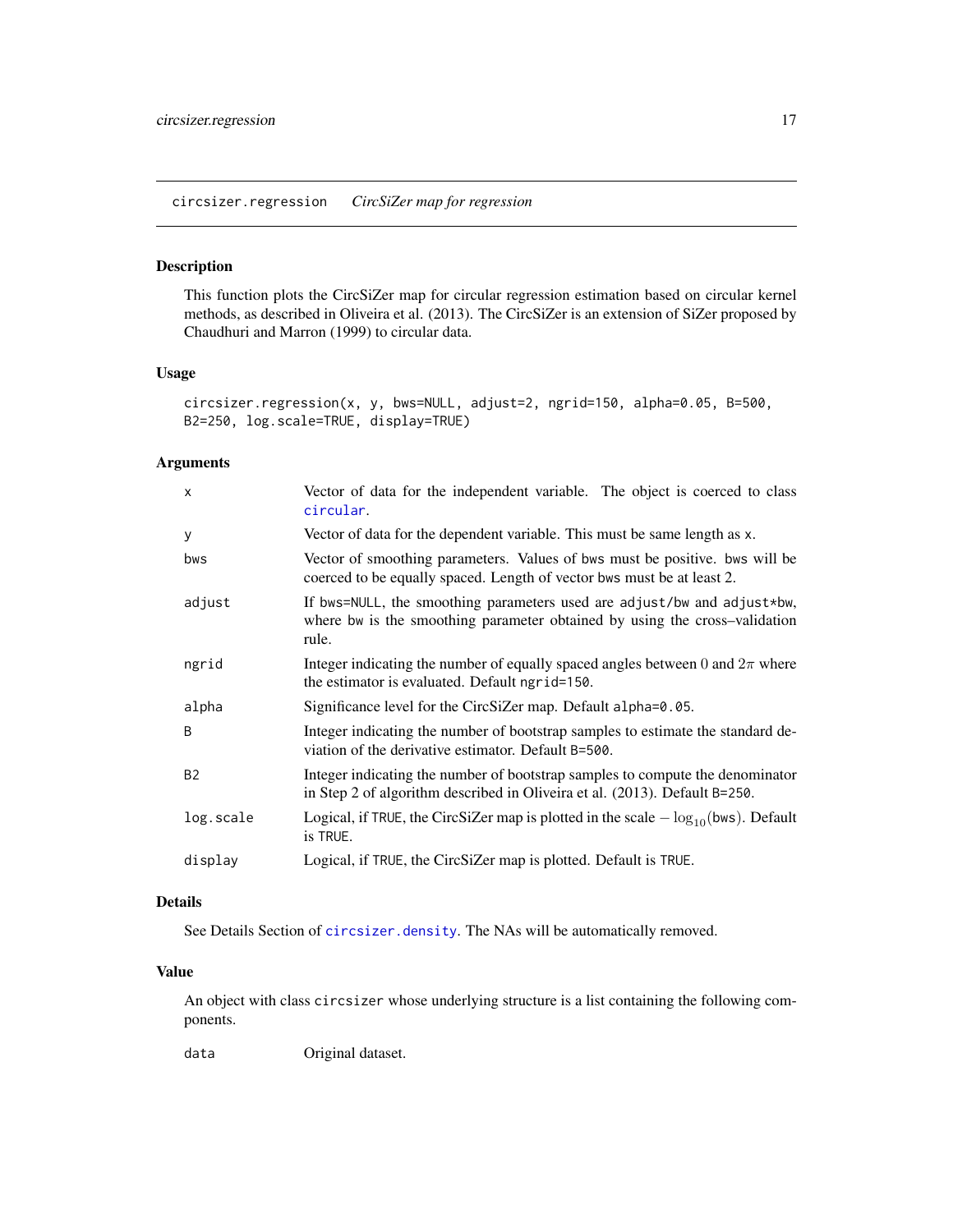<span id="page-17-0"></span>

| ngrid     | Number of equally spaced angles where the derivative of the regression estima-<br>tor is evaluated.                                                                                                                                                                                            |
|-----------|------------------------------------------------------------------------------------------------------------------------------------------------------------------------------------------------------------------------------------------------------------------------------------------------|
| bw        | Vector of smoothing parameters (given in $-\log_{10}$ scale if log. scale=TRUE).                                                                                                                                                                                                               |
| log.scale | Logical; if TRUE, the $-\log_{10}$ scale is used for constructing the CircSiZer map.                                                                                                                                                                                                           |
| СI        | List containing: a matrix with lower limits fot the confidence intervals; a matrix<br>with the lower limits of the confidence intervals; a matrix with the Effective<br>Sample Size. Each row corresponds to each value of the smoothing parameter<br>and each column corresponds to an angle. |
| col       | Matrix containing the colors for plotting the CircSiZer map.                                                                                                                                                                                                                                   |

If display==TRUE, the function also returns the CircSiZer map for regression.

## Author(s)

Mar?a Oliveira, Rosa M. Crujeiras and Alberto Rodr?guez–Casal

## References

Chaudhuri, P. and Marron, J.S. (1999). SiZer for exploration of structures in curves, *Journal of the American Statistical Association*, 94, 807–823.

Oliveira, M., Crujeiras, R.M. and Rodr?guez–Casal (2014) CircSiZer: an exploratory tool for circular data. *Environmental and Ecological Statistics*, 21, 143–159.

Oliveira, M., Crujeiras R.M. and Rodr?guez–Casal, A. (2014) NPCirc: an R package for nonparametric circular methods. *Journal of Statistical Software*, 61(9), 1–26. [https://www.jstatsoft.](https://www.jstatsoft.org/v61/i09/) [org/v61/i09/](https://www.jstatsoft.org/v61/i09/)

## See Also

[circsizer.map](#page-15-1)

## Examples

```
## Not run:
set.seed(2012)
n < -100x \leftarrow \text{seq}(0, 2 \star \text{pi}, \text{length=n})y \leftarrow \sin(x) + \sqrt{9} \cdot 5 \times \text{rnorm}(n)circsizer.regression(circular(x), y, bws=seq(10,60,by=5))
```
## End(Not run)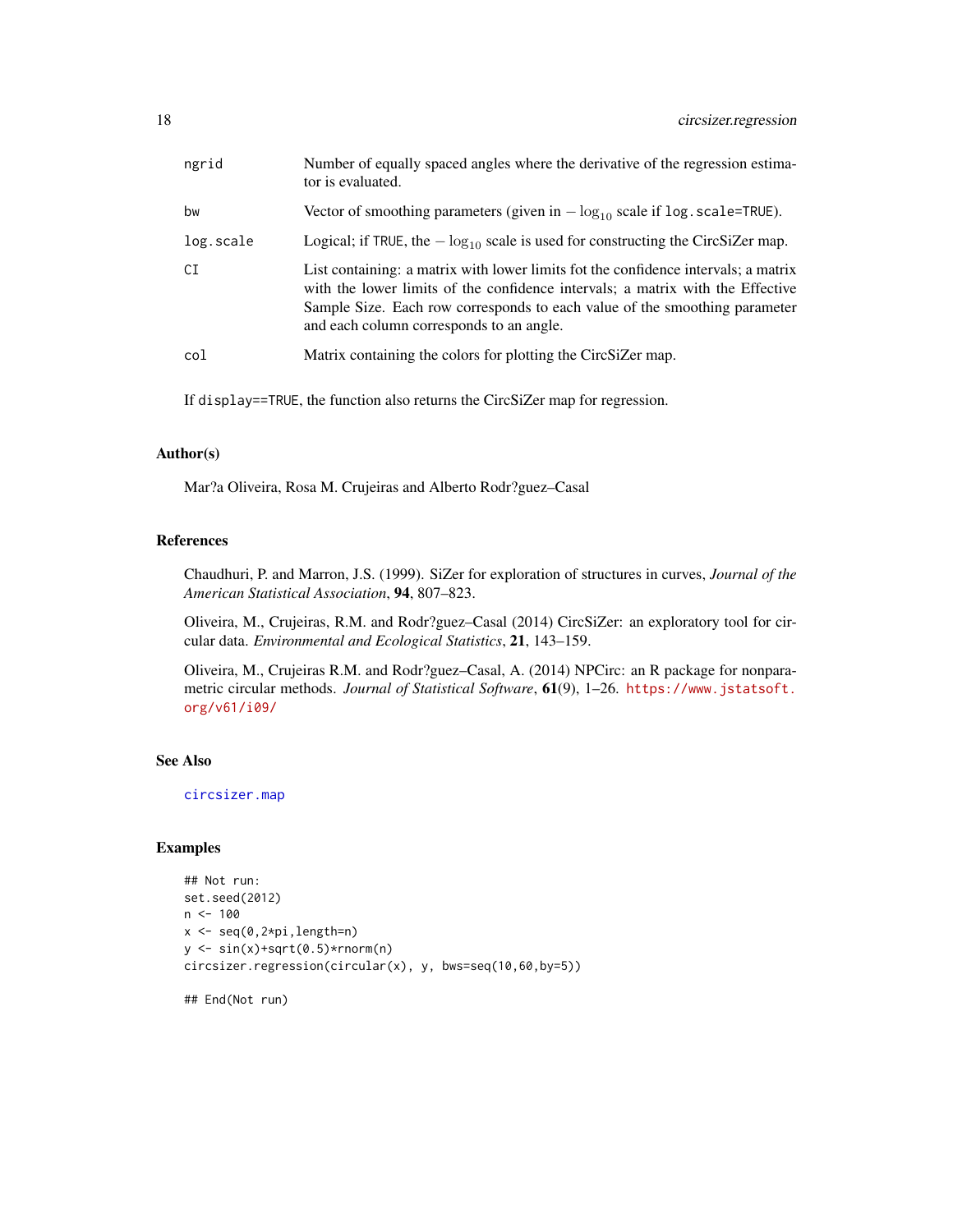<span id="page-18-0"></span>

#### Description

This dataset corresponds to azimuths of cross-beds in the Kamthi river (India). Originally analized by SenGupta and Rao (1966) and included in Table 1.5 in Mardia (1972), the dataset collects 580 azimuths of layers lying oblique to principal accumulation surface along the river, being these layers known as cross-beds.

#### Usage

data(cross.beds1)

## Format

A single-column data frame with 580 observations in radians.

## Details

Data were originally recorded in degrees.

#### Source

Mardia, K.V. (1972) *Statistics of Directional Data*. Academic Press, New York.

SenGupta, S. and Rao, J.S. (1966) Statistical analysis of cross–bedding azimuths from the Kamthi formation around Bheemaram, Pranhita: Godavari Valley. *Sankhya: The Indian Journal of Statistics, Series B*, 28, 165–174.

## Examples

data(cross.beds1)

cross.beds2 *Cross-beds (II)*

## Description

A dataset of cross-beds measurements from Himalayan molasse in Pakistan presented in Fisher (1993). This dataset collects 104 measurements of Chaudan Zam large bedforms.

## Usage

data(cross.beds2)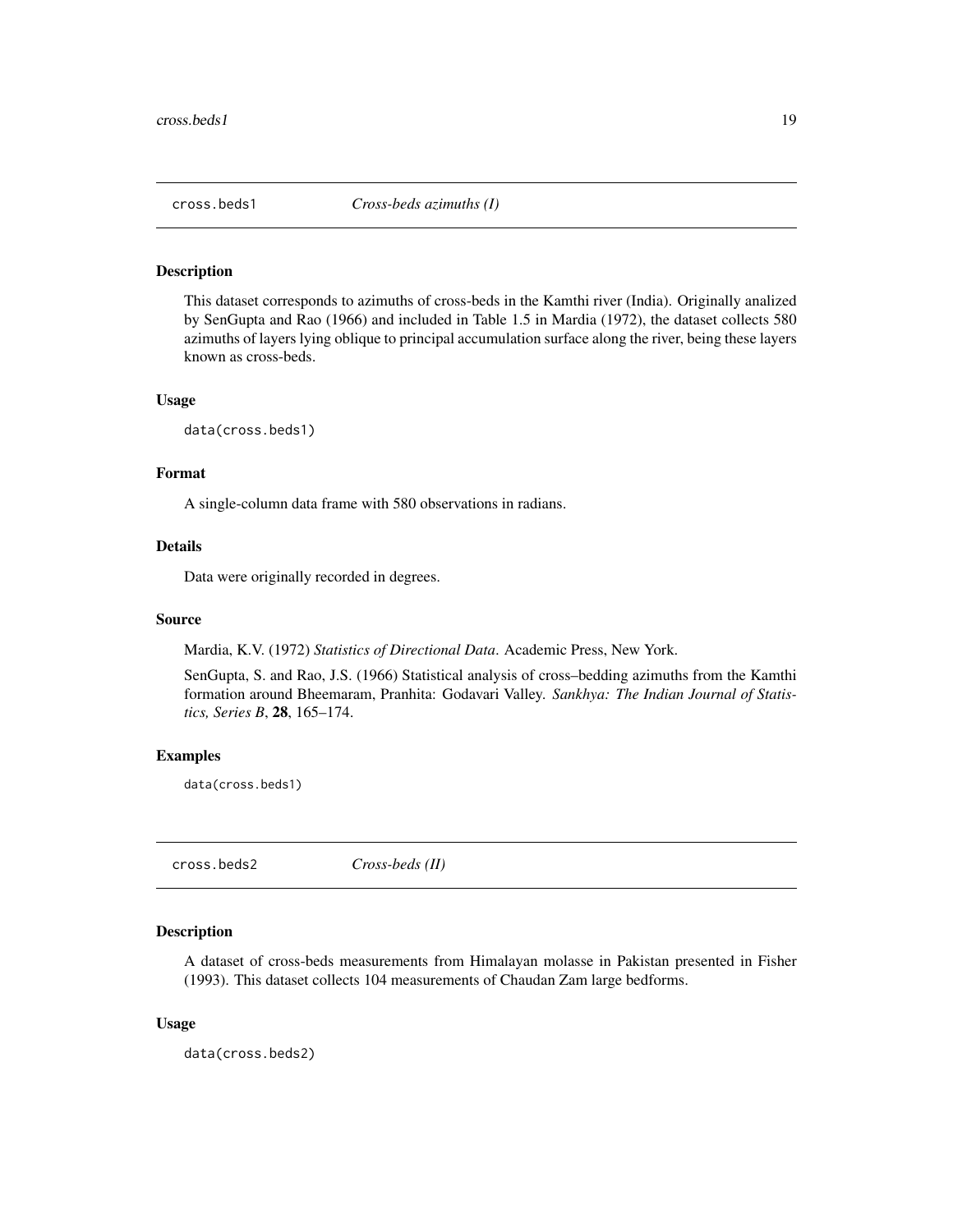#### <span id="page-19-0"></span>Format

A single-column data frame with 104 observations in radians.

### Details

Data were originally recorded in degrees.

#### Source

Fisher, N.I. (1993) *Statistical Analysis of Circular Data*. Cambridge University Press, Cambridge, U.K.

## Examples

data(cross.beds2)

cycle.changes *Cycle changes*

#### Description

The data consists on the changes in cycles of temperatures at ground level in periglacial Monte Alvear (Argentina). The dataset includes 350 observations which correspond to the hours where the temperature changes from positive to negative and viceversa from February 2008 to December 2009.

#### Usage

data(cycle.changes)

## Format

A data frame with 350 observations on two variables: change, which indicates if the temperature changed from positive to negative (-1) or viceversa (1) and hour, which indicates the hour (in radians) when the cycle change occured.

## Details

Analysis of cycle changes in temperatures for another locations can be seen in Oliveira et al. (2013).

#### Source

The authors want to acknowledge Prof. Augusto Pérez–Alberti for providing the data, collected within the Project POL2006-09071 from the Spanish Ministry of Education and Science.

#### References

Oliveira, M., Crujeiras R.M. and Rodríguez–Casal, A. (2013) Nonparametric circular methods for exploring environmental data. *Environmental and Ecological Statistics*, 20, 1–17.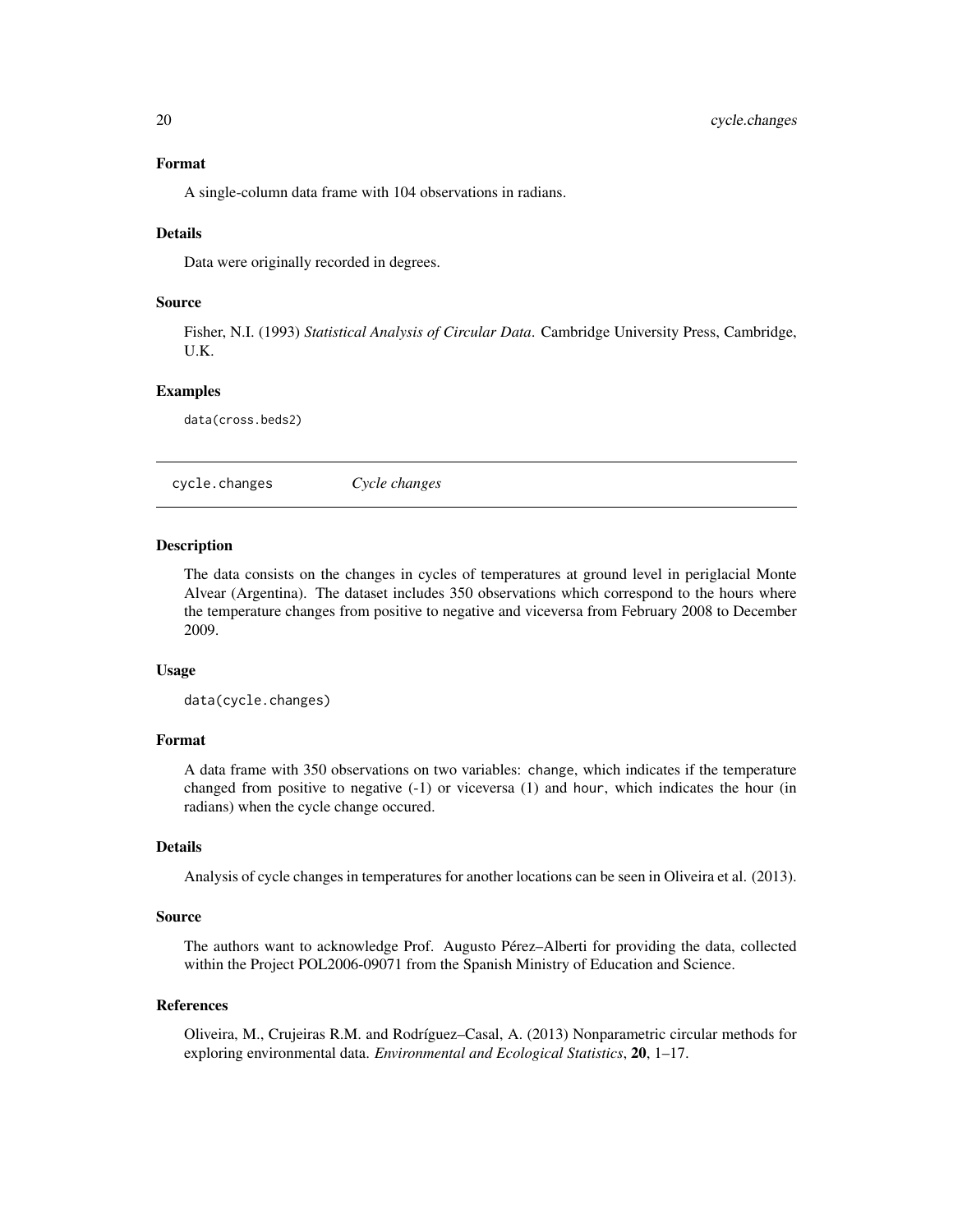#### <span id="page-20-0"></span>dcircmix 21

## Examples

```
data(cycle.changes)
thaw <- (cycle.changes[,1]==1)
frosting <- (cycle.changes[,1]==-1)
plot(circular(cycle.changes[frosting,2],template="clock24"), shrink=1.08, col=4,
stack=TRUE, main="Frosting")
plot(circular(cycle.changes[thaw,2],template="clock24"), shrink=1.08, col=2,
stack=TRUE, main="Thaw")
```
## dcircmix *Mixtures of circular distributions*

## Description

Density and random generation functions for a circular distribution or a mixture of circular distributions allowing the following components: circular uniform, von Mises, cardioid, wrapped Cauchy, wrapped normal, wrapped skew-normal.

## Usage

dcircmix(x, model=NULL, dist=NULL, param=NULL) rcircmix(n, model=NULL, dist=NULL, param=NULL)

## Arguments

| $\times$ | Vector of angles where the density is evaluated. The object is coerced to class<br>circular.                                                                                                                                                                                                                                                                                                                                                                                                                                                                                                                                                                                                                  |
|----------|---------------------------------------------------------------------------------------------------------------------------------------------------------------------------------------------------------------------------------------------------------------------------------------------------------------------------------------------------------------------------------------------------------------------------------------------------------------------------------------------------------------------------------------------------------------------------------------------------------------------------------------------------------------------------------------------------------------|
| n        | Number of observations to generate.                                                                                                                                                                                                                                                                                                                                                                                                                                                                                                                                                                                                                                                                           |
| model    | Number between 1 and 20, corresponding with a model defined in Oliveira et al.<br>$(2012)$ . See Details.                                                                                                                                                                                                                                                                                                                                                                                                                                                                                                                                                                                                     |
| dist     | Vector of strings with the distributions that participate in the mixture: "unif",<br>"vm", "car", "wc", "wn", "wsn".                                                                                                                                                                                                                                                                                                                                                                                                                                                                                                                                                                                          |
| param    | List with three or four objects. The first object will be a vector containing the<br>proportion of each distribution in the mixture, the second object will be a vector<br>containg the location parameters and the third object will be a vector containing<br>the concentration parameters. If the wrapped skew-normal distribution partic-<br>ipates in the mixture, a fourth object will be introduced in the list, a vector<br>containing the skewness parameter. In this case, the values of the skewness pa-<br>rameter for the rest of distributions in the mixture will be zero. The length of<br>each object in the list must be equal to the length of argument dist. See Details<br>and Examples. |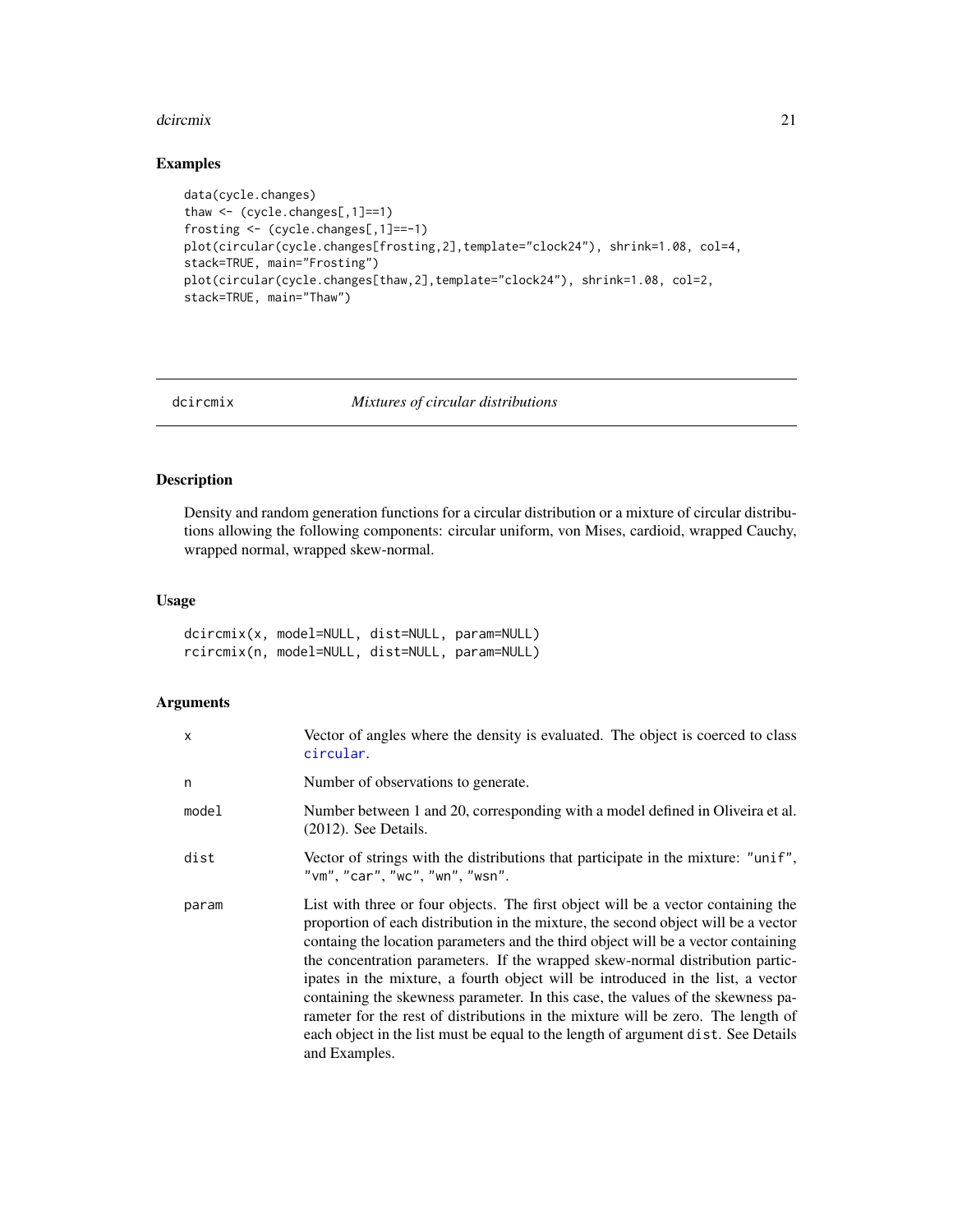#### Details

Models from Oliveira et al. (2012) are described below:

M1: Circular uniform.

- M2: von Mises:  $vM(\pi, 1)$ .
- M3: Wrapped normal:  $WN(\pi, 0.9)$ .
- M4: cardioid:  $C(\pi, 0.5)$ .
- M5: Wrapped Cauchy:  $WC(\pi, 0.8)$ .
- M6: Wrapped skew–normal:  $WSN(\pi, 1, 20)$ .
- M7: Mixture of two von Mises  $1/2vM(0, 4) + 1/2vM(\pi, 4)$ .
- M8: Mixture of two von Mises  $1/2vM(2, 5) + 1/2vM(4, 5)$ .
- M9: Mixture of two von Mises  $1/4vM(0, 2) + 3/4vM(\pi/\sqrt{3}, 2)$ .
- M10: Mixture of von Mises and wrapped Cauchy  $4/5vM(\pi, 5) + 1/5WC(4\pi/3, 0.9)$ .
- M11: Mixture of three von Mises  $1/3vM(\pi/3, 6) + 1/3vM(\pi, 6) + 1/3vM(5\pi/3, 6)$ .
- M12: Mixture of three von Mises  $2/5vM(\pi/2, 4) + 1/5vM(\pi, 5) + 2/5vM(3\pi/2, 4)$ .
- M13: Mixture of three von Mises  $2/5vM(0.5, 6) + 2/5vM(3, 6) + 1/5vM(5, 24)$ .

M14: Mixture of four von Mises  $1/4vM(0, 12)+1/4vM(\pi/2, 12)+1/4vM(\pi, 12)+1/4vM(3\pi/2, 12).$ 

M15: Mixture of wrapped Cauchy, wrapped normal, von Mises and wrapped skew-normal  $3/10WC(\pi 1, 0.6$ ) +  $1/4WN(\pi + 0.5, 0.9) + 1/4vM(\pi + 2, 3) + 1/5WSN(6, 1, 3).$ 

M16: Mixture of five von Mises  $1/5vM(\pi/5, 18) + 1/5vM(3\pi/5, 18) + 1/5vM(\pi, 18) + 1/5vM(7\pi/5, 18) +$  $1/5vM(9\pi/5, 18)$ .

M17: Mixture of cardioid and wrapped Cauchy  $2/3C(\pi, 0.5) + 1/3WC(\pi, 0.9)$ .

M18: Mixture of four von Mises  $1/2vM(\pi, 1)+1/6vM(\pi-0.8, 30)+1/6vM(\pi, 30)+1/vM(\pi+$ 0.8, 30).

M19: Mixture of five von Mises  $4/9vM(2,3)+5/36vM(4,3)+5/36vM(3.5,50)+5/36vM(4,50)+$  $5/36vM(4.5, 50)$ .

M20: Mixture of two wrapped skew-normal and two wrapped Cauchy  $1/3WSN(0, 0.7, 20)$  +  $1/3WSN(\pi, 0.7, 20) + 1/6WC(3\pi/4, 0.9) + 1/6WC(7\pi/4, 0.9).$ 

When the wrapped skew-normal distribution participates in the mixture, the argument param for function dcircmix can be a list with fifth objects. The fifth object would be the number of terms to be used in approximating the density function of the wrapped skew normal distribution. By default the number of terms used is 20.

## Value

dcircmix gives the density and rcircmix generates random deviates.

## Author(s)

Mar?a Oliveira, Rosa M. Crujeiras and Alberto Rodr?guez–Casal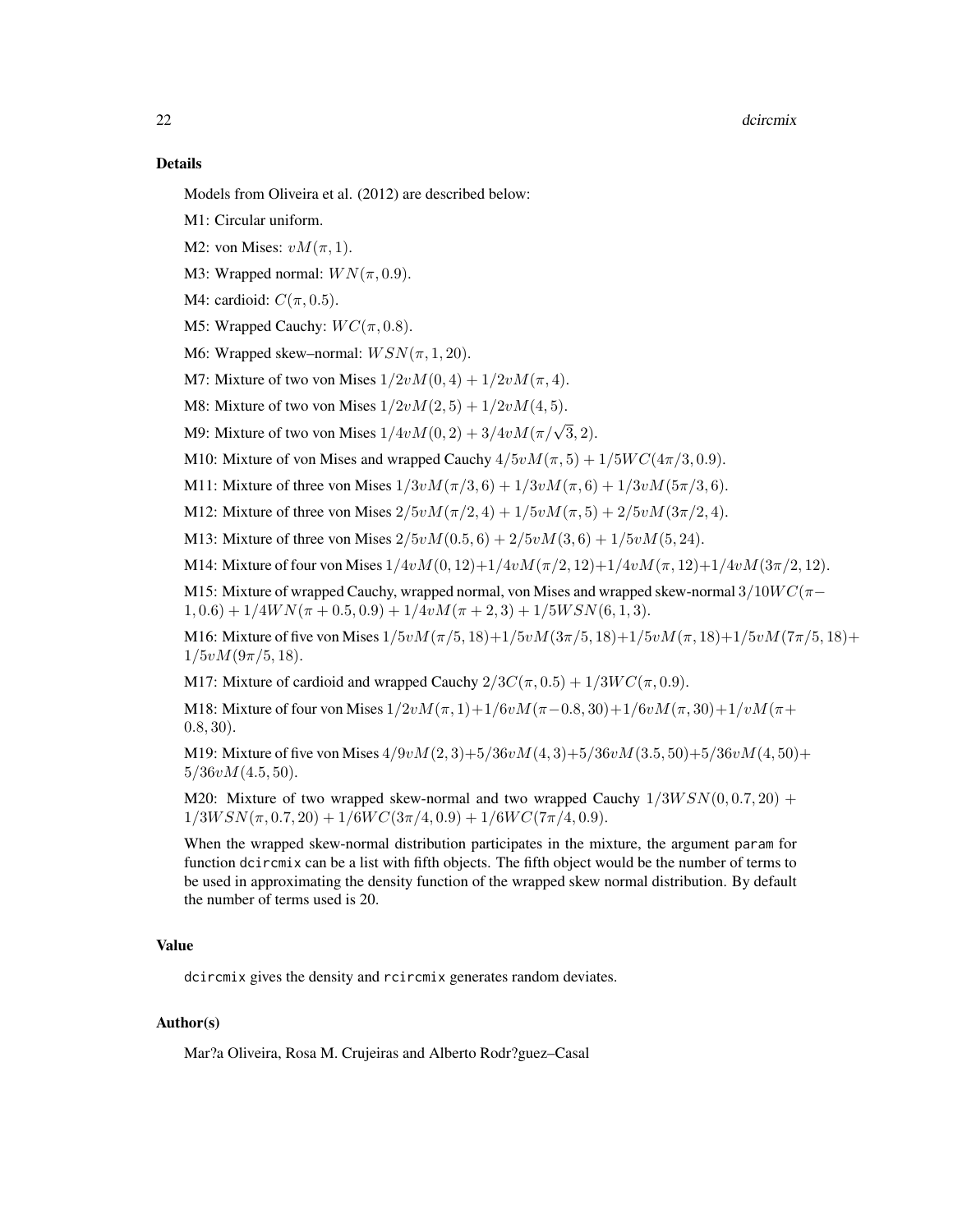#### <span id="page-22-0"></span>dragonfly the contract of the contract of the contract of the contract of the contract of the contract of the contract of the contract of the contract of the contract of the contract of the contract of the contract of the

## References

Oliveira, M., Crujeiras, R.M. and Rodr?guez–Casal, A. (2012) A plug–in rule for bandwidth selection in circular density. *Computational Statistics and Data Analysis*, 56, 3898–3908.

Oliveira, M., Crujeiras R.M. and Rodr?guez–Casal, A. (2014) NPCirc: an R package for nonparametric circular methods. *Journal of Statistical Software*, 61(9), 1–26. [https://www.jstatsoft.](https://www.jstatsoft.org/v61/i09/) [org/v61/i09/](https://www.jstatsoft.org/v61/i09/)

## Examples

```
set.seed(2012)
# Circular representation of models M1-M20, each one in a separate window
for (i in 1:20){
dev.new()
f \leftarrow function(x) dcircmix(x, model=i)
curve.circular(f, n=500, join=TRUE, shrink=1.9, main=i)
}
# Random generation from model M1 (uniform model)
data1 <- rcircmix(50, model=1)
plot(data1)
# Density function and random generation from a mixture of a von Mises and
# a wrapped skew-normal
f \leftarrow function(x) dcircmix(x, model=NULL, dist=c("vm","wsn"),
param=list(p=c(0.5, 0.5), muc(0, pi), con=c(1,1), sk=c(0,10)))curve.circular(f, n=500, shrink=1.2)
data <- rcircmix(100, model=NULL, dist=c("vm","wsn"),
param=list(p=c(0.5,0.5), mu=c(0,pi), con=c(1,1), sk=c(0,10)))
points(data)
# Density function and random generation from a mixture of two von Mises and
# two wrapped Cauchy
f <- function(x) dcircmix(x, model=NULL, dist=c("vm","vm","wc","wc"),
param=list(p=c(0.3,0.3,0.2,0.2), mu=c(0,pi,pi/2,3*pi/2), con=c(5,5,0.9,0.9)))
curve.circular(f, n=1000, xlim=c(-1.65,1.65))
data <- rcircmix(100, model=NULL, dist=c("vm","vm","wc","wc"),
param=list(p=c(0.3,0.3,0.2,0.2), mu=c(0,pi,pi/2,3*pi/2), con=c(5,5,0.9,0.9)))
points(data)
```
dragonfly *Orientations of dragonflies*

## **Description**

The data, presented in Batschelet (1981), consists on the orientation of 214 dragonflies with respect to the sun's azimuth.

## Usage

data(dragonfly)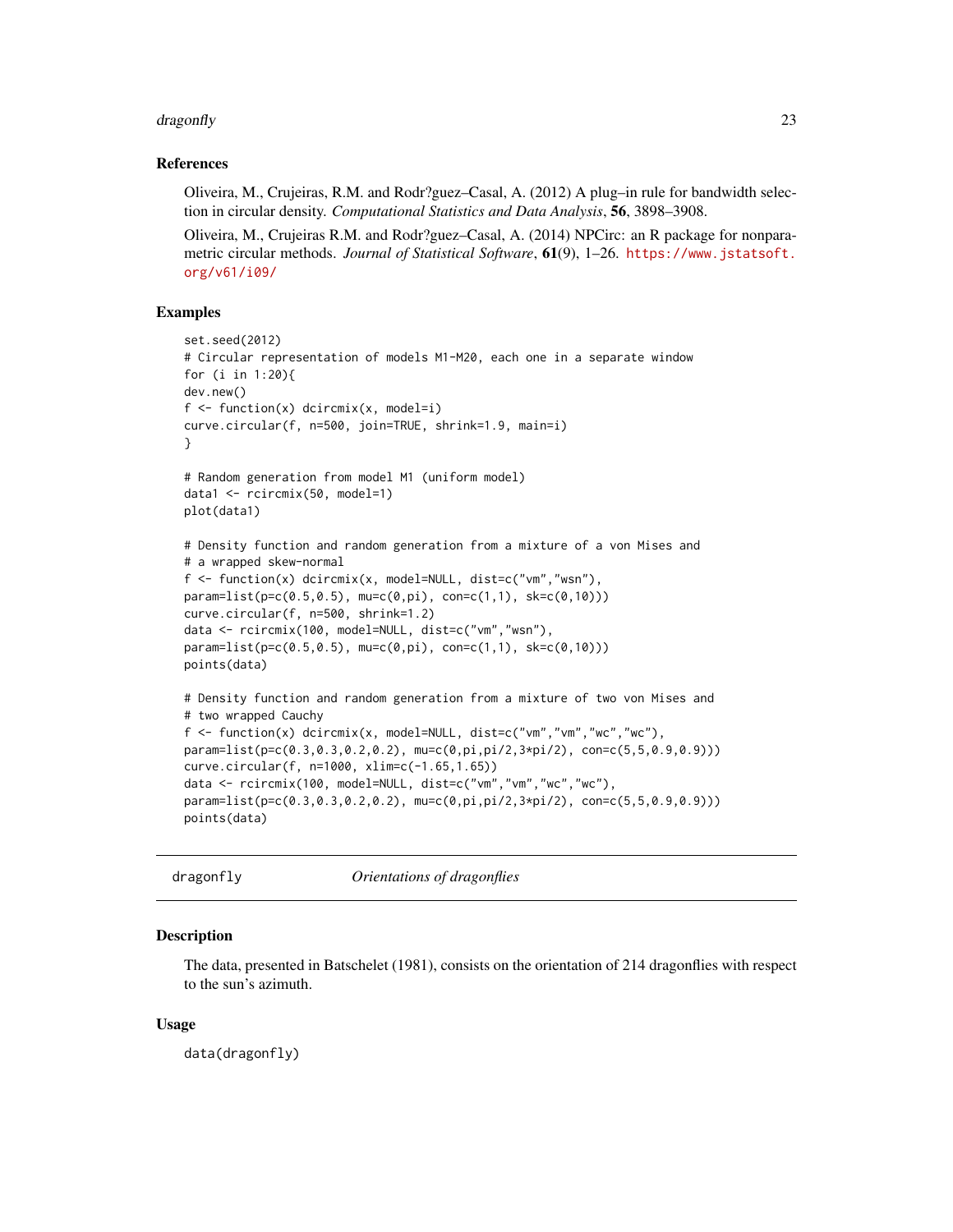## Format

A single-column data frame with 214 observations in radians.

## Details

Data were originally recorded in degrees.

## Source

Batschelet, E. (1981) *Circular Statistics in Biology*. Academic Press, New York.

## Examples

```
data(dragonfly)
x <- circular(dragonfly$orientation)
dens <- kern.den.circ(x)
plot(dens, shrink=1.3)
```
dwsn *Wrapped skew-Normal density function*

## Description

Density function and random generation for the wrapped skew-Normal distribution introduced by Pewsey (2000).

## Usage

```
dwsn(x,xi,eta,lambda,K=NULL,min.k=20)
rwsn(n,xi,eta,lambda)
```
## Arguments

| $\times$ | Vector of angles where the density is evaluated. The object is coerced to class<br>circular. |
|----------|----------------------------------------------------------------------------------------------|
| n        | Number of observations.                                                                      |
| хi       | Location parameter. The object is coerced to class circular.                                 |
| eta      | Scale parameter.                                                                             |
| lambda   | Skewness parameter.                                                                          |
| К        | Number of terms to be used in approximating the density. Default K=NULL.                     |
| min.k    | Minimum number of terms used in approximating the density.                                   |

## Details

The NAs will be automatically removed.

<span id="page-23-0"></span>24 dwsn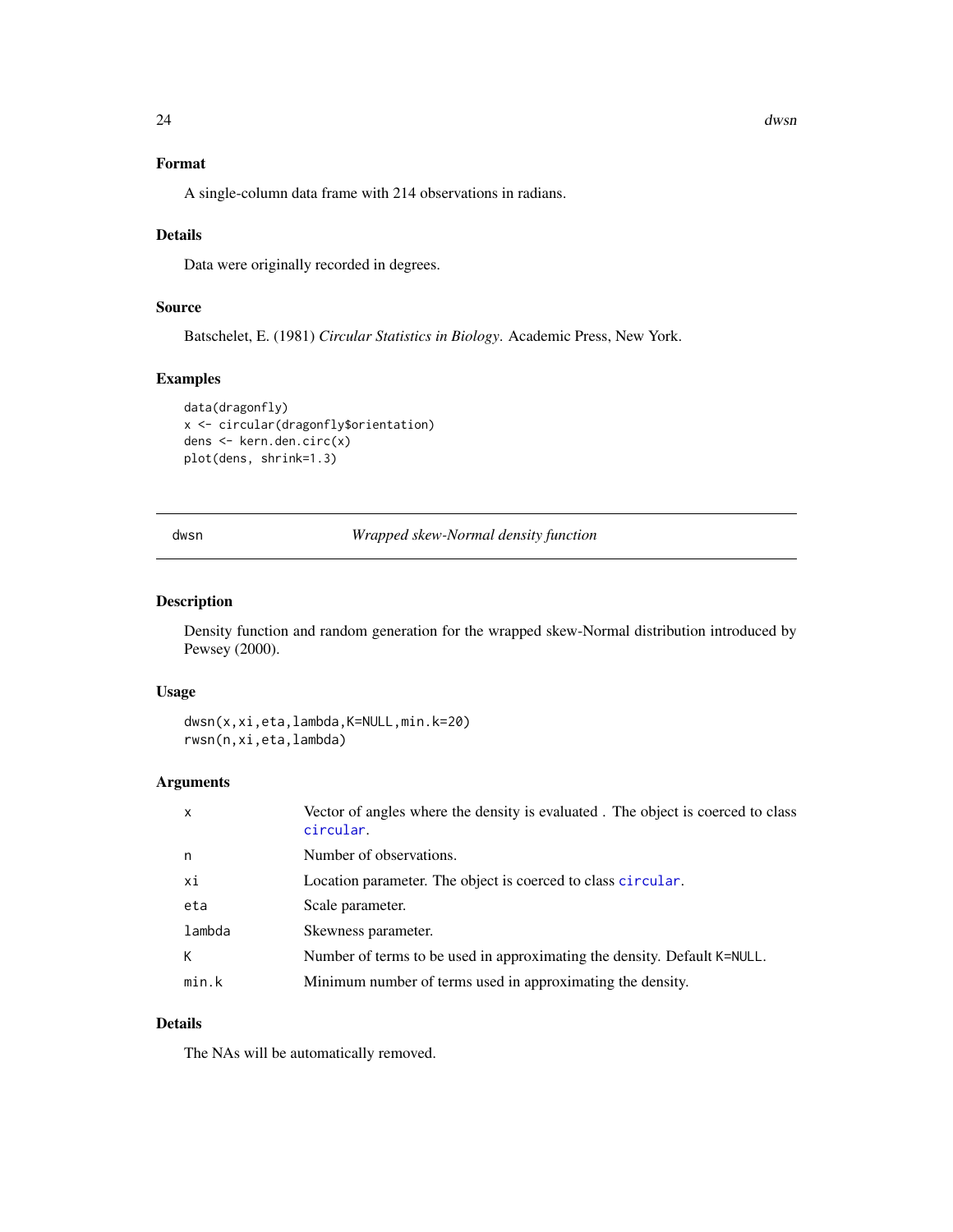#### <span id="page-24-0"></span>kern.den.circ 25

## Value

dwsn gives the density and rwsn generates random deviates.

## Author(s)

María Oliveira, Rosa M. Crujeiras and Alberto Rodríguez–Casal

## References

Pewsey, A. (2000) The wrapped skew–Normal distribution on the circle. *Communications in Statistics - Theory and Methods*, 29, 2459–2472.

## Examples

```
set.seed(2012)
# Density function of a wrapped skew-normal distribution WSN(pi,1,20)
wsn <- function(x) dwsn(x, xi=circular(pi), eta=1, lambda=20)
curve.circular(wsn,n=500,xlim=c(-1.65,1.65),main=expression(WSN(pi,1,20)))
# Random generation
data<-rwsn(50,xi=circular(pi),eta=1,lambda=20)
points(data)
```
<span id="page-24-1"></span>

| kern.den.circ | Nonparametric circular kernel density estimation |
|---------------|--------------------------------------------------|
|               |                                                  |

#### Description

This function computes circular kernel density estimates with the given bandwidth, taking the von Mises distribution as circular kernel.

## Usage

kern.den.circ(x, t=NULL, bw=NULL, from=circular(0), to=circular(2\*pi), len=250)

## Arguments

| $\mathsf{x}$ | Data from which the estimate is to be computed. The object is coerced to class<br>circular.                                                   |
|--------------|-----------------------------------------------------------------------------------------------------------------------------------------------|
| t            | Points where the density is estimated. If NULL equally spaced points are used<br>according to the parameters from, to and len.                |
| bw           | Smoothing parameter to be used. The value of the smoothing parameter can be<br>chosen by using the functions bw.rt, bw.CV, bw.pi and bw.boot. |
| from, to     | Left and right-most points of the grid at which the density is to be estimated.<br>The objects are coerced to class circular.                 |
| len          | Number of equally spaced points at which the density is to be estimated.                                                                      |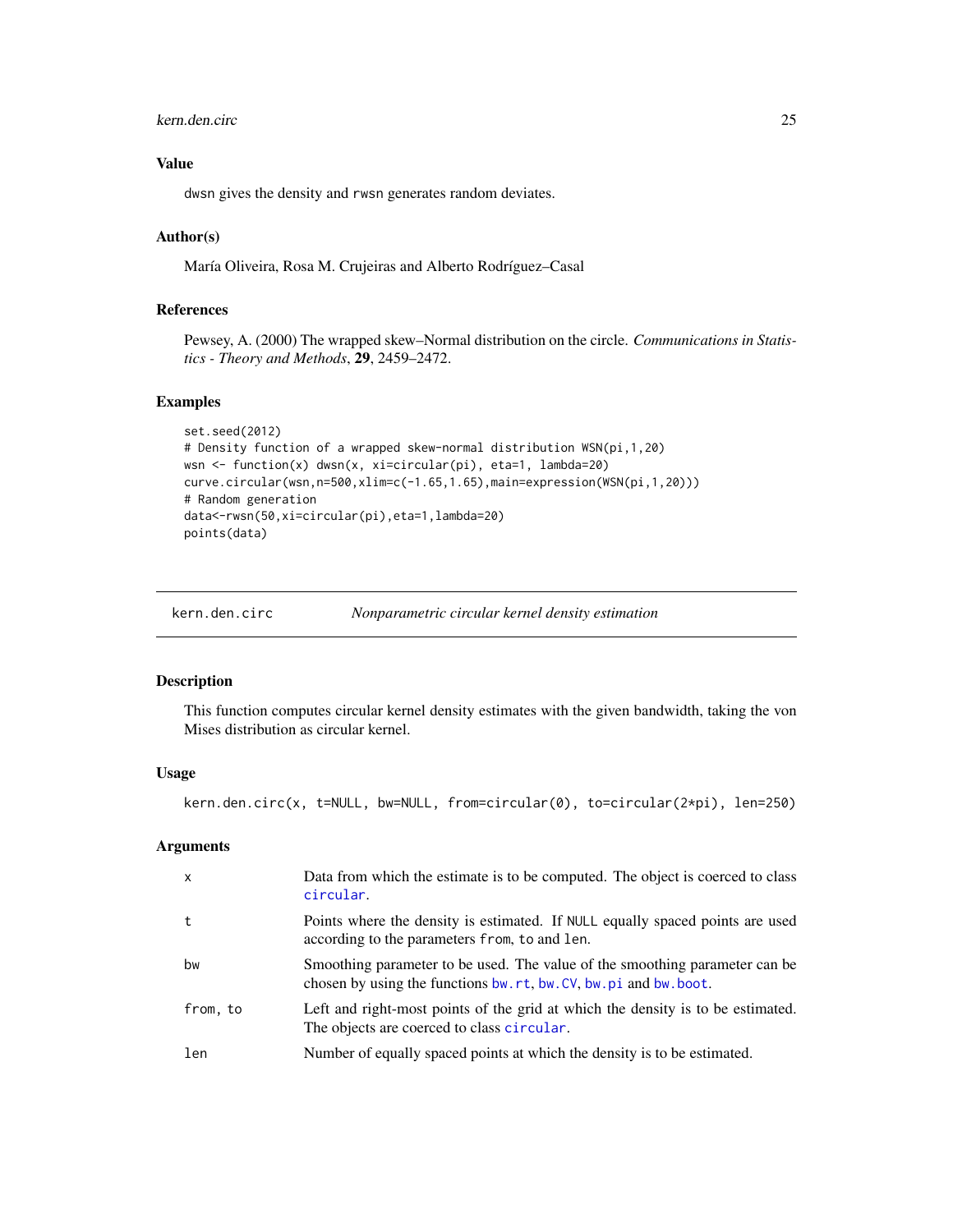## <span id="page-25-0"></span>Details

The NAs will be automatically removed.

#### Value

An object with class [density.circular](#page-0-0) whose underlying structure is a list containing the following components:

| data      | Original dataset.                                    |
|-----------|------------------------------------------------------|
| X         | The points where the density is estimated.           |
| У         | The estimated density values.                        |
| bw        | The smoothing parameter used.                        |
| N         | The sample size after elimination of missing values. |
| call      | The call which produced the result.                  |
| data.name | The deparsed name of the x argument.                 |
| has.na    | Logical, for compatibility (always FALSE).           |

## Author(s)

Mar?a Oliveira, Rosa M. Crujeiras and Alberto Rodr?guez–Casal

## References

Oliveira, M., Crujeiras, R.M. and Rodr?guez–Casal, A. (2012) A plug–in rule for bandwidth selection in circular density. *Computational Statistics and Data Analysis*, 56, 3898–3908.

Taylor, C.C. (2008) Automatic bandwidth selection for circular density estimation. *Computational Statistics and Data Analysis*, 52, 3493–3500.

Oliveira, M., Crujeiras R.M. and Rodr?guez–Casal, A. (2014) NPCirc: an R package for nonparametric circular methods. *Journal of Statistical Software*, 61(9), 1–26. [https://www.jstatsoft.](https://www.jstatsoft.org/v61/i09/) [org/v61/i09/](https://www.jstatsoft.org/v61/i09/)

## See Also

[bw.rt](#page-11-1), [bw.CV](#page-7-1), [bw.pi](#page-8-1), [bw.boot](#page-5-1), [plot.density.circular](#page-0-0), [lines.density.circular](#page-0-0)

## Examples

```
set.seed(2012)
n <- 100
x <- rcircmix(n, model=14)
est1 <- kern.den.circ(x, t=NULL, bw=NULL)
plot(est1, plot.type="circle", points.plot=TRUE, shrink=1.2, main="Circular plot")
est2 <- kern.den.circ(x, t=NULL, bw=20)
lines(est2, plot.type="circle",shrink=1.2,col=2)
plot(est1, plot.type="line", main="Linear plot")
lines(est2, plot.type="line", col=2)
```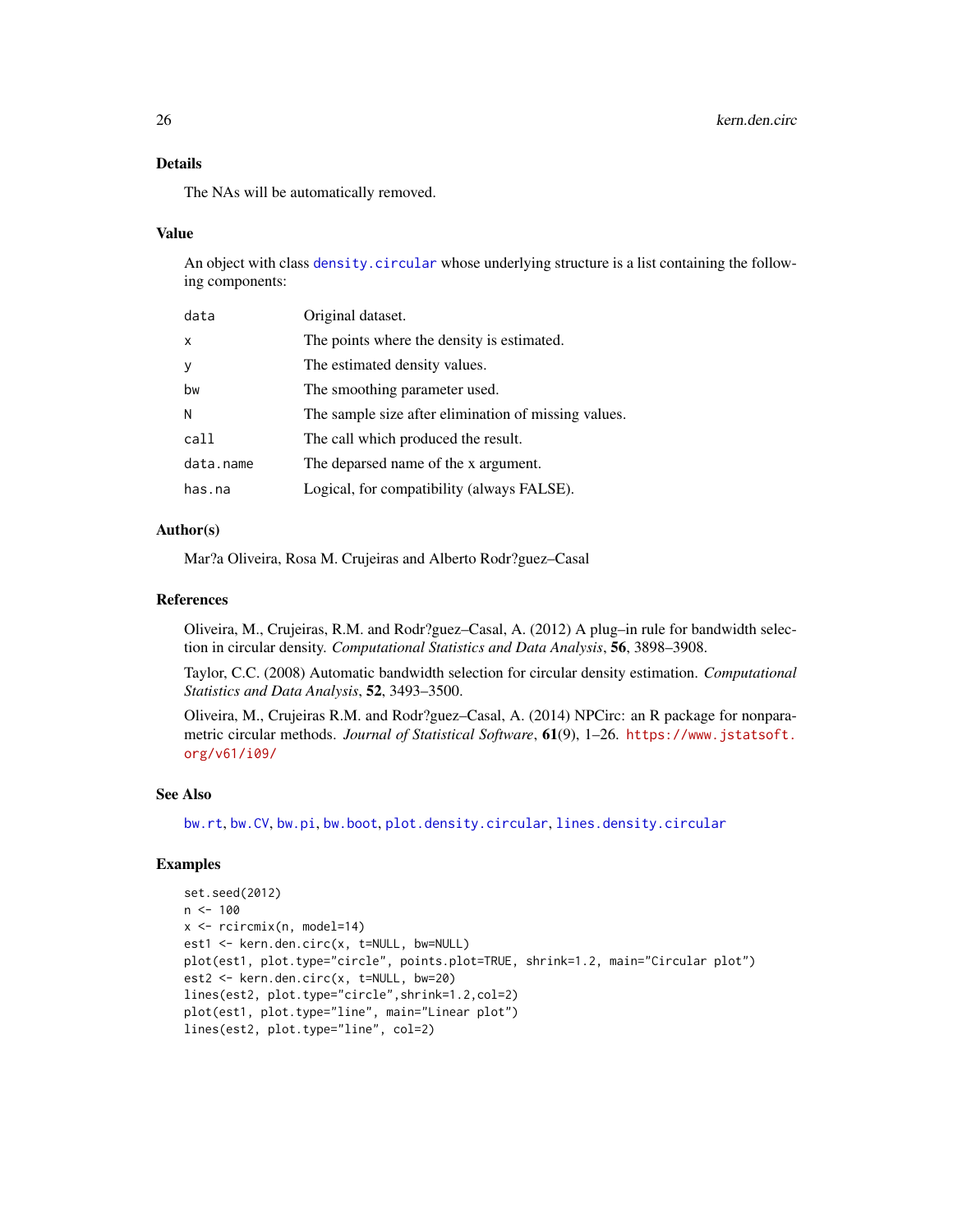<span id="page-26-1"></span><span id="page-26-0"></span>kern.reg.circ.lin *Nonparametric regression estimation for circular data*

#### <span id="page-26-2"></span>**Description**

Function kern.reg.circ.lin implements the Nadaraya-Watson estimator and the Local-Linear estimator for circular-linear data (circular covariate and linear response), as described in Di Marzio et al. (2009) and Oliveira et al. (2013), taking the von Mises distribution as kernel.

Function kern.reg.circ.circ implements the Nadaraya-Watson estimator and the Local-Linear estimator for circular-circular data (circular covariate and circular response), as described in Di Marzio et al. (2012), taking the von Mises distribution as kernel.

Function kern.reg.lin.circ implements the Nadaraya-Watson estimator and the Local-Linear estimator for linear-circular data (linear covariate and circular response), as described in Di Marzio et al. (2012), taking the Normal distribution as kernel.

## Usage

```
kern.reg.circ.lin(x, y, t=NULL, bw, method="LL", from=circular(0),
to=circular(2*pi), len=250, tol=300)
kern.reg.circ.circ(x, y, t=NULL, bw, method="LL", from=circular(0),
to=circular(2*pi), len=250)
kern.reg.lin.circ(x, y, t=NULL, bw, method="LL", len=250)
## S3 method for class 'regression.circular'
print(x, digits=NULL, ...)
```
## **Arguments**

| $\mathsf{x}$ | Vector of data for the independent variable. The object is coerced to class<br>circular when using functions kern.reg.circ.lin and kern.reg.circ.circ.                                 |
|--------------|----------------------------------------------------------------------------------------------------------------------------------------------------------------------------------------|
| У            | Vector of data for the dependent variable. This must be same length as x. The<br>object is coerced to class circular when using functions kern.reg.circ.circ<br>and kern.reg.lin.circ. |
| t            | Points where the regression function is estimated. If NULL equally spaced points<br>are used according to the parameters from, to and len.                                             |
| bw           | Smoothing parameter to be used. The value of the smoothing parameter can<br>be chosen by using the function bw.reg.circ.lin, bw.reg.circ.circ and<br>bw.reg.lin.circ.                  |
| method       | Character string giving the estimator to be used. This must be one of "LL"<br>for Local-Linear estimator or "NW" for Nadaraya-Watson estimator. Default<br>method="LL".                |
| from, to     | Left and right-most points of the grid at which the density is to be estimated.<br>The objects are coerced to class circular.                                                          |
| len          | Number of equally spaced points at which the density is to be estimated.                                                                                                               |
| tol          | Tolerance parameter to avoid overflow when bw is larger than tol. Default is<br>tol=300.                                                                                               |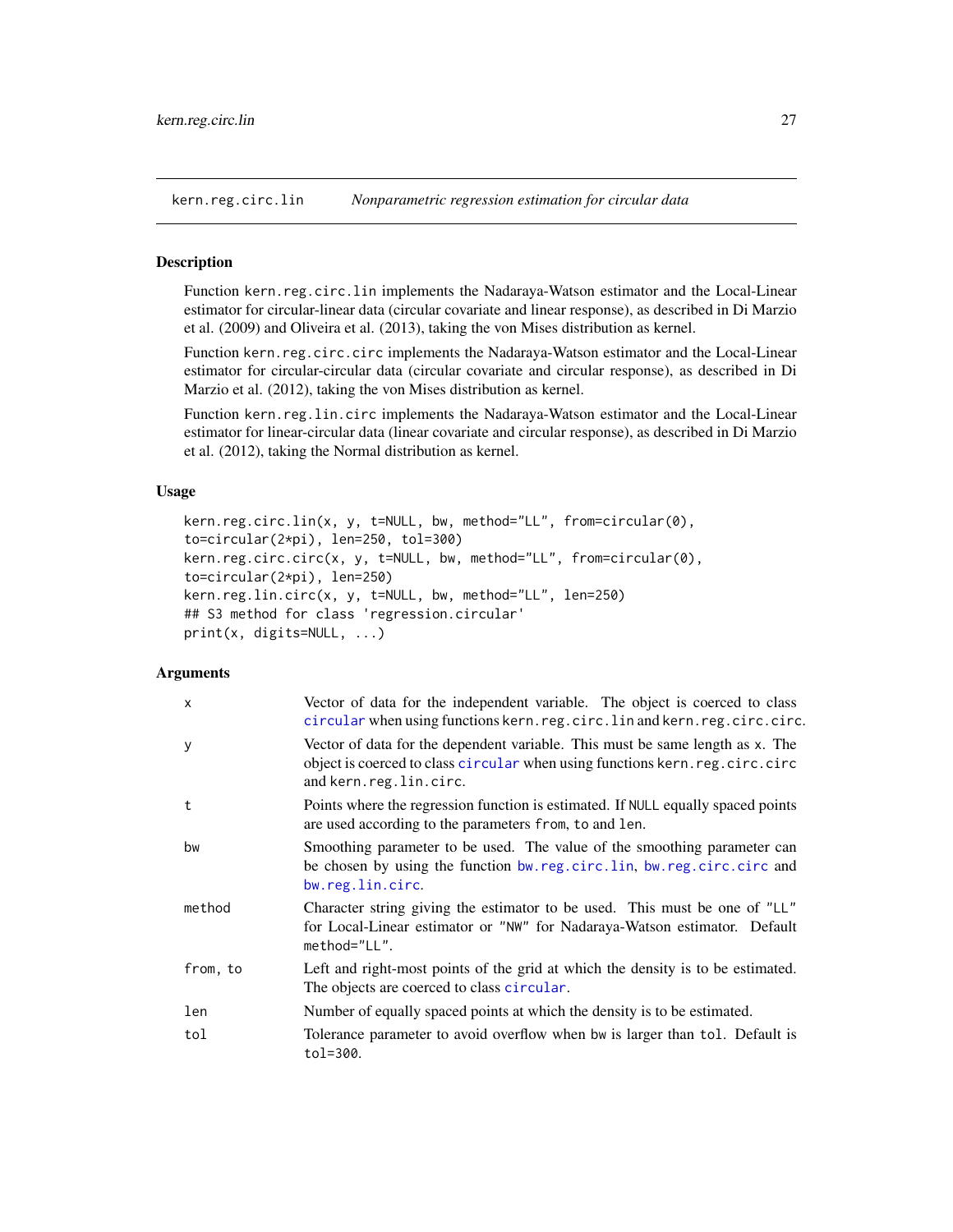## <span id="page-27-0"></span>28 kern.reg.circ.lin

| digits   | Integer indicating the precision to be used. |
|----------|----------------------------------------------|
| $\cdots$ | further arguments                            |

## Details

See Di Marzio et al. (2012). See Section 3 in Oliveira et al. (2013). See Di Marzio et al. (2009). The NAs will be automatically removed.

## Value

An object with class "regression.circular" whose underlying structure is a list containing the following components:

| data      | Original dataset.                                                  |
|-----------|--------------------------------------------------------------------|
| X         | The n coordinates of the points where the regression is estimated. |
| У         | The estimated values.                                              |
| bw        | The smoothing parameter used.                                      |
| N         | The sample size after elimination of missing values.               |
| call      | The call which produced the result.                                |
| data.name | The deparsed name of the x argument.                               |
| has.na    | Logical, for compatibility (always FALSE).                         |
|           |                                                                    |

## Author(s)

Mar?a Oliveira, Rosa M. Crujeiras and Alberto Rodr?guez–Casal

## References

Di Marzio, M., Panzera A. and Taylor, C. C. (2009) Local polynomial regression for circular predictors. *Statistics and Probability Letters*, 79, 2066–2075.

Di Marzio, M., Panzera A. and Taylor, C. C. (2012) Non–parametric regression for circular responses. *Scandinavian Journal of Statistics*, 40, 228–255.

Oliveira, M., Crujeiras R.M. and Rodr?guez–Casal, A. (2013) Nonparametric circular methods for exploring environmental data. *Environmental and Ecological Statistics*, 20, 1–17.

Oliveira, M., Crujeiras R.M. and Rodr?guez–Casal, A. (2014) NPCirc: an R package for nonparametric circular methods. *Journal of Statistical Software*, 61(9), 1–26. [https://www.jstatsoft.](https://www.jstatsoft.org/v61/i09/) [org/v61/i09/](https://www.jstatsoft.org/v61/i09/)

### See Also

[plot.regression.circular](#page-33-1), [lines.regression.circular](#page-28-1)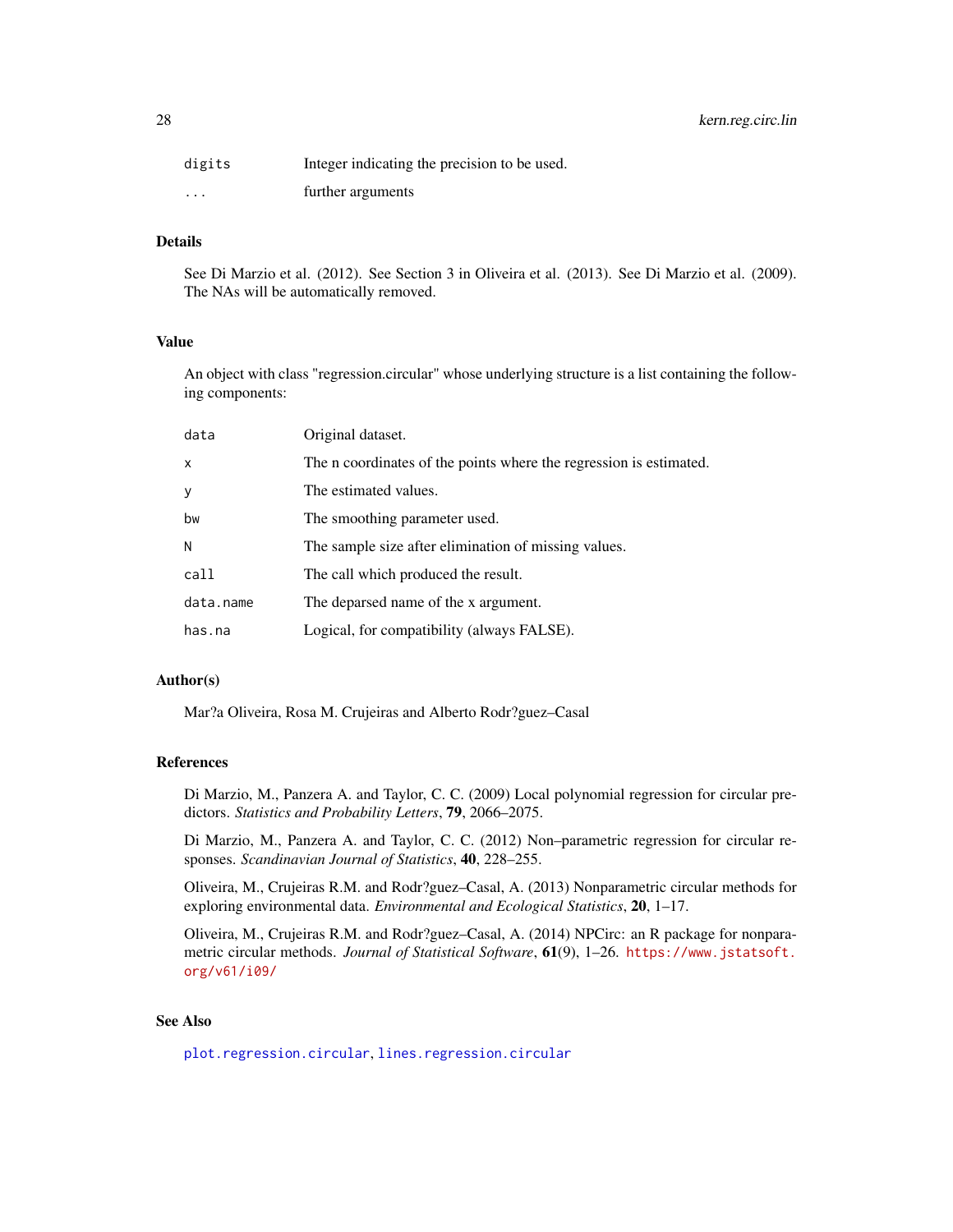## <span id="page-28-0"></span>lines.regression.circular 29

#### Examples

```
### circular-linear
data(speed.wind2)
dir <- speed.wind2$Direction
vel <- speed.wind2$Speed
nas <- which(is.na(vel))
dir <- circular(dir[-nas],units="degrees")
vel <- vel[-nas]
estLL <- kern.reg.circ.lin(dir, vel, method="LL")
estNW <- kern.reg.circ.lin(dir, vel, method="NW")
# Circular representation
res<-plot(estNW, plot.type="circle", points.plot=TRUE,
labels=c("N","NE","E","SE","S","SO","O","NO"),
label.pos=seq(0,7*pi/4,by=pi/4), zero=pi/2, clockwise=TRUE)
lines(estLL, plot.type="circle", plot.info=res, line.col=2)
# Linear representation
plot(estNW, plot.type="line", points.plot=TRUE, xlab="direction", ylab="speed (m/s)")
lines(estLL, plot.type="line", line.col=2)
```

```
### circular-circular
data(wind)
wind6 <- circular(wind$wind.dir[seq(7,1752,by=24)])
wind12 <- circular(wind$wind.dir[seq(13,1752,by=24)])
estNW <- kern.reg.circ.circ(wind6,wind12,t=NULL,bw=6.1,method="NW")
estLL <- kern.reg.circ.circ(wind6,wind12,t=NULL,bw=2.25,method="LL")
# Torus representation
plot(estNW, plot.type="circle", points.plot=TRUE, line.col=2, lwd=2, points.col=2,
units="degrees")
lines(estLL, plot.type="circle", line.col=3, lwd=2)
# Linear representation
plot(estNW, plot.type="line", points.plot=TRUE, xlab="Wind direction at 6 a.m.",
ylab="Wind direction at noon")
lines(estLL, plot.type="line", line.col=2)
```

```
### linear-circular
data(periwinkles)
dist <- periwinkles$distance
dir <- circular(periwinkles$direction, units="degrees")
estNW <- kern.reg.lin.circ(dist,dir,t=NULL,bw=12.7,method="NW")
estLL <- kern.reg.lin.circ(dist,dir,t=NULL,bw=200,method="LL")
# Cylinder representation
plot(estNW, plot.type="circle", points.plot=TRUE, line.col=2, lwd=2, points.col=2)
lines(estLL, plot.type="circle", line.col=3, lwd=2)
# Linear representation
 plot(estNW, plot.type="line", points.plot=TRUE, units="radians", main="")
 lines(estLL, plot.type="line", line.col=2, units="radians")
```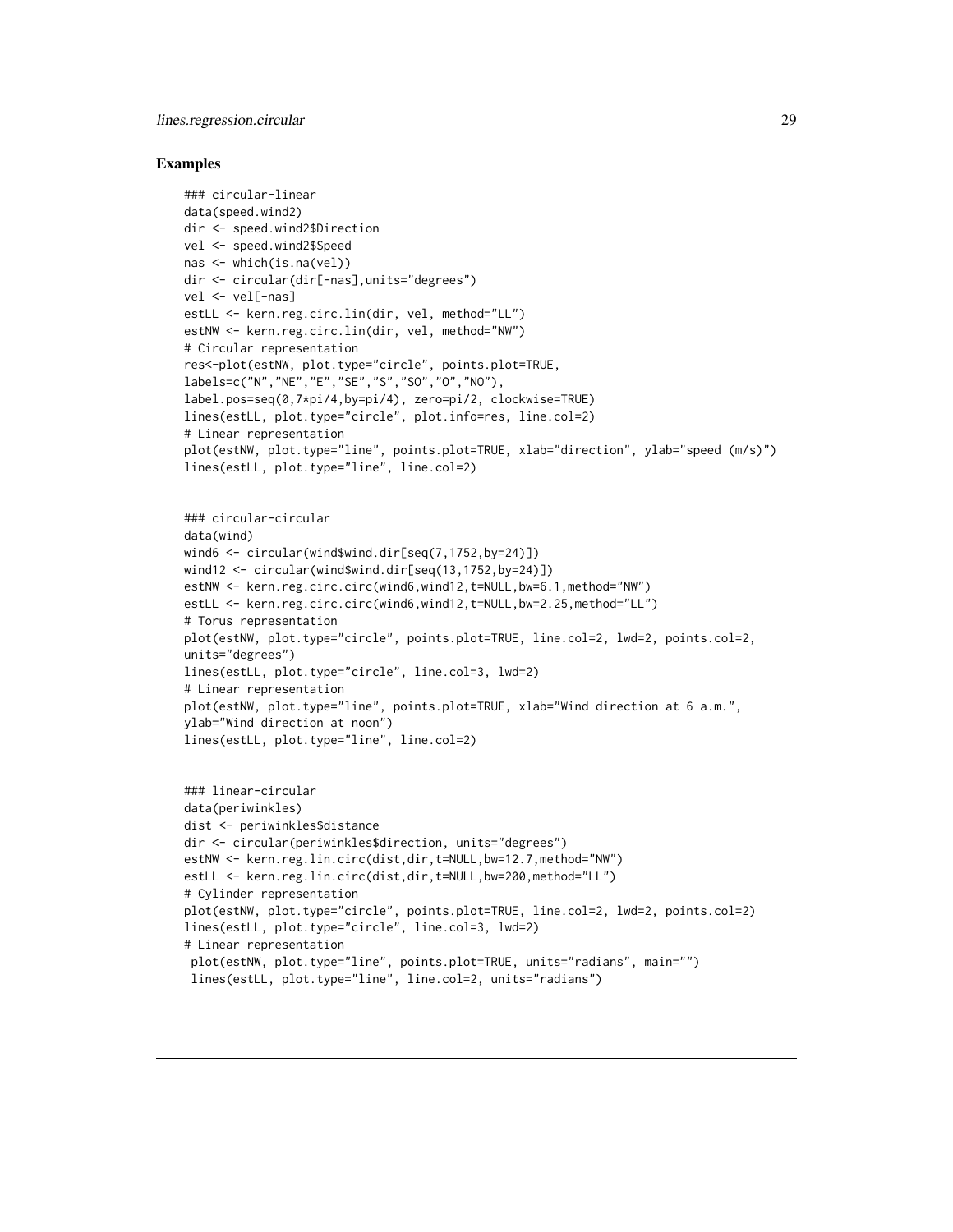<span id="page-29-0"></span>lines.regression.circular

*Add a plot for circular regression*

## Description

The lines add a plot for regression.circular objects.

## Usage

```
## S3 method for class 'regression.circular'
lines(x, plot.type=c("circle", "line"), points.plot=FALSE, rp.type="p", type="l",
line.col=1, points.col="grey", points.pch=1, units=NULL, zero=NULL,
clockwise=NULL, radial.lim=NULL, plot.info=NULL, ...)
```
## Arguments

| X             | An object of class regression.circular.                                                                                                                                                                                                             |
|---------------|-----------------------------------------------------------------------------------------------------------------------------------------------------------------------------------------------------------------------------------------------------|
| plot.type     | Type of the plot: "line": linear plot, "circle": circular plot.                                                                                                                                                                                     |
| points.plot   | Logical; if TRUE original data are added to the plot.                                                                                                                                                                                               |
| rp.type, type | Character indicating the type of plotting.                                                                                                                                                                                                          |
| line.col      | Color code or name.                                                                                                                                                                                                                                 |
| points.col    | Color code or name for the original data. Used if points.plot=TRUE.                                                                                                                                                                                 |
| points.pch    | Plotting 'character', i.e., symbol to use for the original data. Used if points . plot=TRUE.                                                                                                                                                        |
| units         | Units measure used in the plot. If NULL the value is taken from the attribute of<br>object 'x' from the argument 'x', i.e. x\$x.                                                                                                                    |
| zero          | Where to place the starting (zero) point, i.e., the zero of the plot. Ignored if<br>plot. info is provided.                                                                                                                                         |
| clockwise     | Logical, indicating the sense of rotation of the plot: clockwise if TRUE and coun-<br>terclockwise if FALSE. Ignored if plot. info is provided.                                                                                                     |
| radial.lim    | The range of the grid circle. Used if plot. type="circle".                                                                                                                                                                                          |
| plot.info     | An object from plot. regression. circular that contains information on the<br>zero, the clockwise and radial.lim. Used if plot.type="circle".                                                                                                       |
| $\ddotsc$     | Further arguments to be passed to lines. default (if plot. type="line") or to<br>radial.plot (if plot.type="circle" and x is the output of kern.reg.circ.lin)<br>or to lines 3d (if plot.type="circle") and x is the output of kern.reg.circ.circ). |

## Author(s)

Mar?a Oliveira, Rosa M. Crujeiras and Alberto Rodr?guez–Casal

## References

Oliveira, M., Crujeiras R.M. and Rodr?guez–Casal, A. (2014) NPCirc: an R package for nonparametric circular methods. *Journal of Statistical Software*, 61(9), 1–26. [https://www.jstatsoft.](https://www.jstatsoft.org/v61/i09/) [org/v61/i09/](https://www.jstatsoft.org/v61/i09/)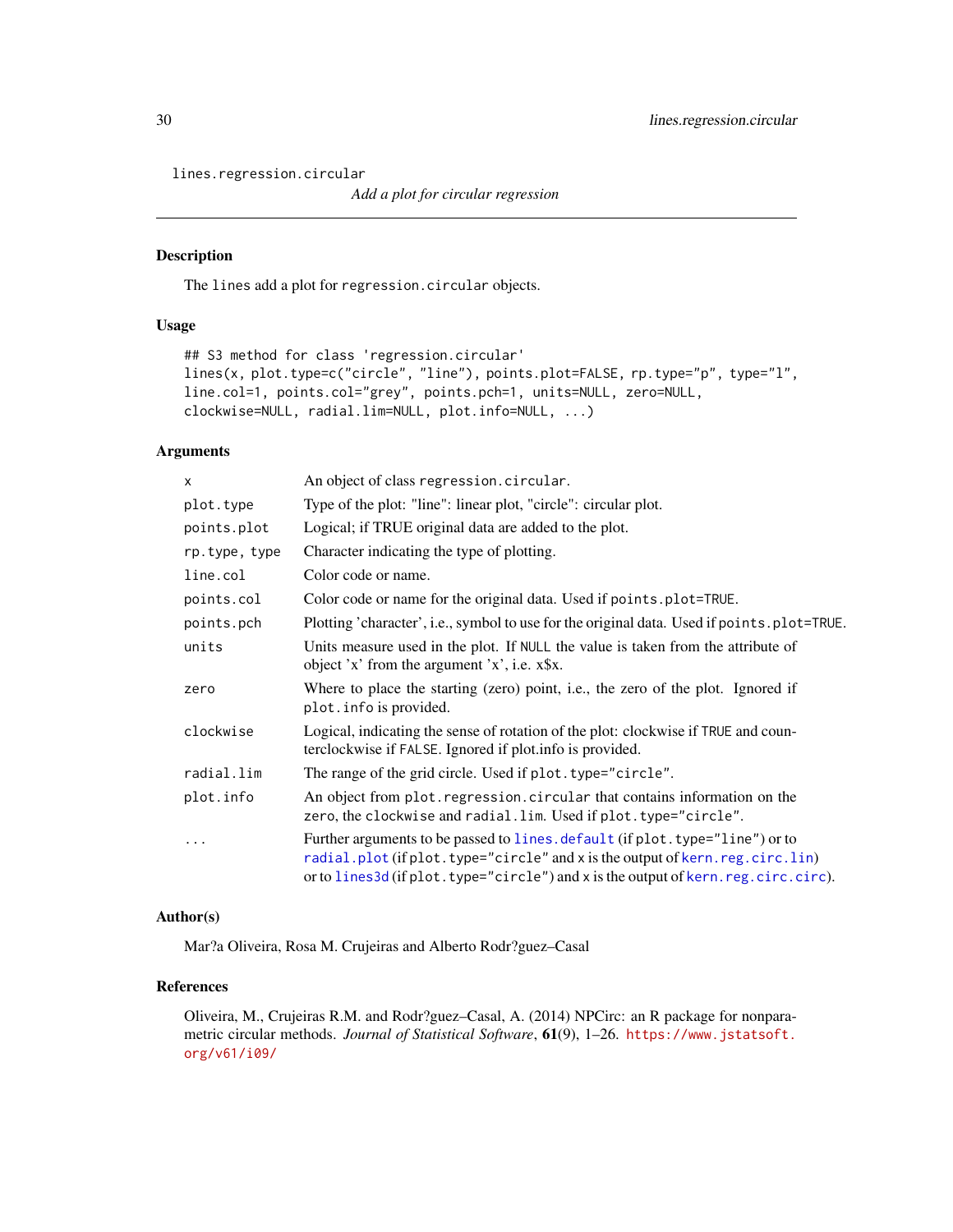## <span id="page-30-0"></span>noeffect.circ.lin 31

## See Also

[kern.reg.circ.lin](#page-26-1), [kern.reg.circ.circ](#page-26-2), [kern.reg.lin.circ](#page-26-2), [plot.regression.circular](#page-33-1)

#### Examples

```
set.seed(1012)
n < -100x <- runif(100, 0, 2*pi)
y \le -\sin(x)+0.5*rnorm(n)estNW<-kern.reg.circ.lin(circular(x),y,t=NULL,bw=10,method="NW")
estLL<-kern.reg.circ.lin(circular(x),y,t=NULL,bw=10,method="LL")
res<-plot(estNW, plot.type="circle", points.plot=TRUE)
lines(estLL, plot.type="circle",line.col=2, plot.info=res)
```
noeffect.circ.lin *No-effect test for regression with circular data*

#### Description

Function noeffect.circ.lin computes the no-effect test for a circular predictor variable and a real-valued response variable as described in Alonso-Pena et al. (2021). It uses the nonparametric Nadaraya-Watson estimator or the Local-Linear estimator for circular-linear data described in Di Marzio et al. (2009) and Oliveira et al. (2013).

Function noeffect.lin.circ computes the no-effect test for a real-valued predictor variable and a circular response variable as described in Alonso-Pena et al. (2021). It uses the nonparametric Nadaraya-Watson estimator or the Local-Linear estimator for linear-circular data described in Di Marzio et al. (2012).

Function noeffect.circ.circ computes the no-effect test for a circular predictor variable and a circular response variable as described in Alonso-Pena et al. (2021). It uses the nonparametric Nadaraya-Watson estimator or the Local-Linear estimator for circular-circular data described in Di Marzio et al. (2012).

## Usage

```
noeffect.circ.lin(x, y, bw, method = "LL", calib = "chisq", n_boot = 500)
noeffect.lin.circ(x, y, bw, method = "LL", n_boot = 500)
noeffect.circ.circ(x, y, bw, method = "LL", n\_boot = 500)
```
#### Arguments

| X | Vector of data for the independent variable. The object is coerced to class                                                                                   |
|---|---------------------------------------------------------------------------------------------------------------------------------------------------------------|
|   | circular when using functions noeffect.circ.lin and noeffect.circ.circ.                                                                                       |
| У | Vector of data for the dependent variable. This must be same length as x. The<br>object is coerced to class circular when using functions noeffect. lin. circ |
|   | and noeffect.circ.circ.                                                                                                                                       |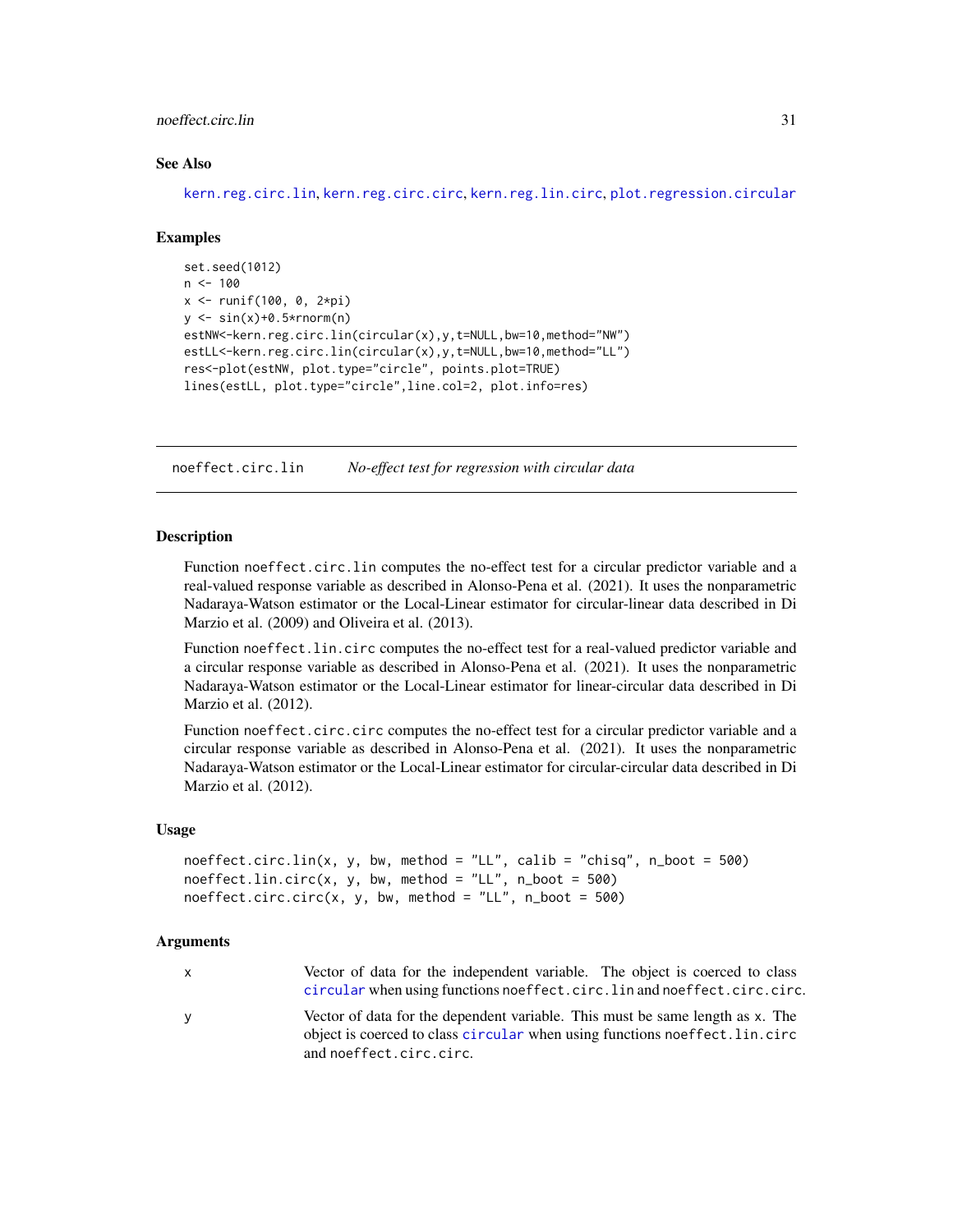<span id="page-31-0"></span>

| bw     | Smoothing parameter to be used. If not provided, functions noeffect.circ.lin<br>and noeffect.circ.circ select 4cv and function noeffect.lin.circ selects<br>$cv/4$ , where cv is the parameter selected by cross-validation. |
|--------|------------------------------------------------------------------------------------------------------------------------------------------------------------------------------------------------------------------------------|
| method | Character string giving the estimator to be used. This must be one of "LL"<br>for Local-Linear estimator or "NW" for Nadaraya-Watson estimator. Default<br>method="LL".                                                      |
| calib  | Character string giving the calibration method to be used in noeffect.circ.lin<br>function. This must be one of "chisq" for the chi-squared approximation or<br>"boot" for the bootstrap calibration.                        |
| n_boot | Number of bootstrap resamples. Default is n_boot=500. In function noeffect.circ.lin,<br>only if calib="boot".                                                                                                                |

## Details

See Alonso-Pena et al. (2021). The NAs will be automatically removed.

## Value

A list with class "htest" containing the following components:

| statistic   | observed value of the statistic.                          |
|-------------|-----------------------------------------------------------|
| bw          | Smoothing parameter used.                                 |
| p.value     | p-value for the test.                                     |
| data.name   | a character string giving the name(s) of the data.        |
| alternative | a character string describing the alternative hypothesis. |

## Author(s)

María Alonso-Pena, Jose Ameijeiras-Alonso and Rosa M. Crujeiras

## References

Alonso-Pena, M., Ameijeiras-Alonso, J. and Crujeiras, R.M. (2021) Nonparametric tests for circular regression. *Journal of Statistical Computation and Simulation*, 91(3), 477–500.

Di Marzio, M., Panzera A. and Taylor, C. C. (2009) Local polynomial regression for circular predictors. *Statistics and Probability Letters*, 79, 2066–2075.

Di Marzio, M., Panzera A. and Taylor, C. C. (2012) Non–parametric regression for circular responses. *Scandinavian Journal of Statistics*, 40, 228–255.

Oliveira, M., Crujeiras R.M. and Rodriguez-Casal, A. (2013) Nonparametric circular methods for exploring environmental data. *Environmental and Ecological Statistics*, 20, 1–17.

## See Also

[kern.reg.circ.lin](#page-26-1), [kern.reg.lin.circ](#page-26-2), [kern.reg.circ.circ](#page-26-2)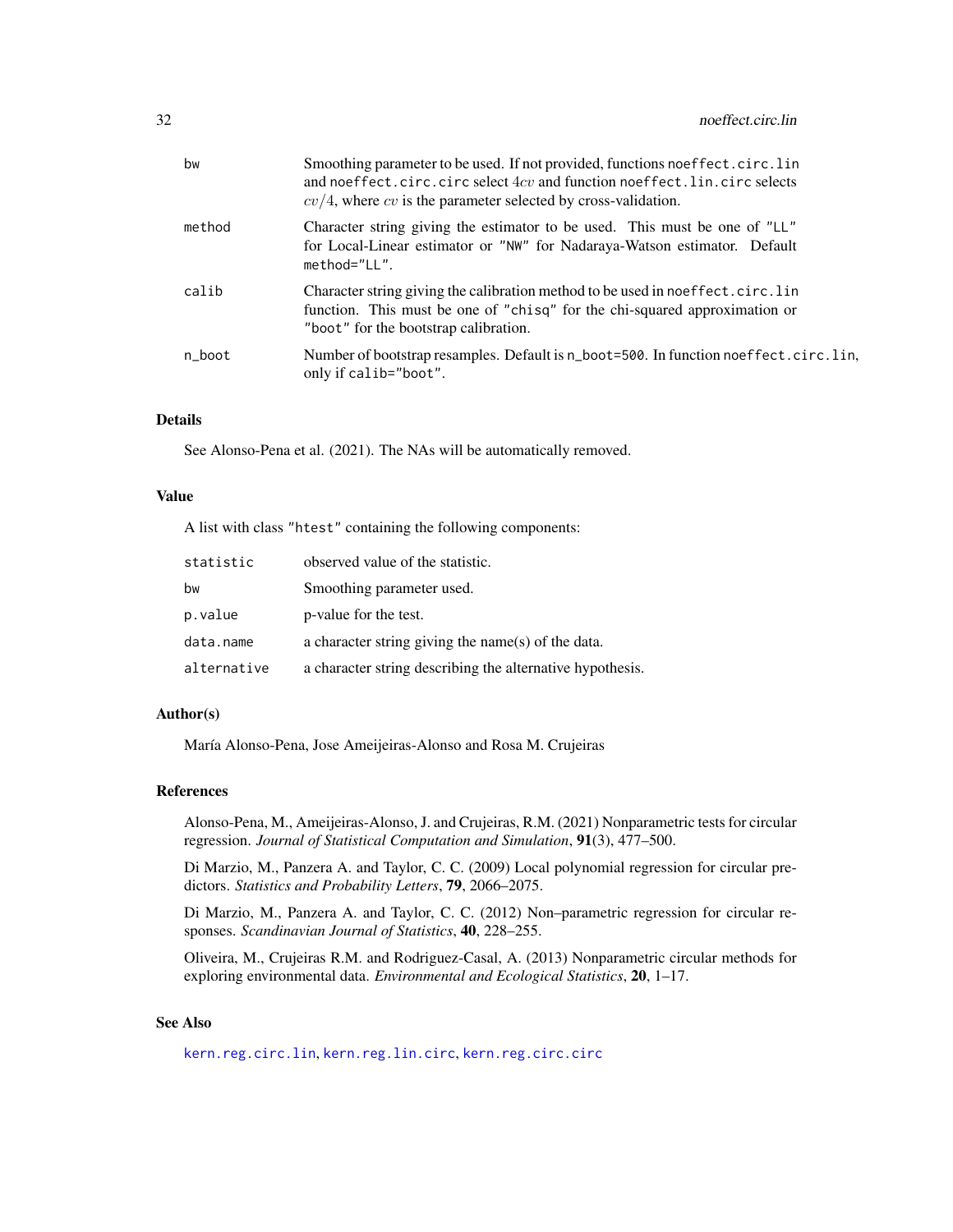## <span id="page-32-0"></span>periwinkles 33

## Examples

```
# No-effect circ-lin
set.seed(2025)
x <- rcircularuniform(200)
y \leftarrow 2*sin(as.numeric(x)) + rnorm(200, sd=2)noeffect.circ.lin(x, y)
# No-effect lin-circ
set.seed(2025)
x \leftarrow runif(200)y <- pi/8 + rvonmises(200, mu = 0, kappa = 0.75)
noeffect.lin.circ(x, y)
# No-effect circ-circ
set.seed(2025)
x <- rcircularuniform(200)
y \le - \text{atan2}(\sin(2*x), \cos(2*x)) + \text{rvonmiss}(200, \text{mu} = 0, \text{kappa} = 2)noeffect.circ.circ(x, y)
```
periwinkles *Orientations of dragonflies*

## Description

These data, presented in Fisher and Lee (1992), contain distance and directions of movements from small blue periwinkles after relocation.

## Usage

data(periwinkles)

## Format

A two-column data frame with 73 observations. Distances are measured in centimeters and directions are measured in degrees.

## Source

Fisher, N. I. and Lee, A. J. (1992) Regression models for angular responses. *Biometrics*, 48, 665– 677.

## Examples

data(periwinkles)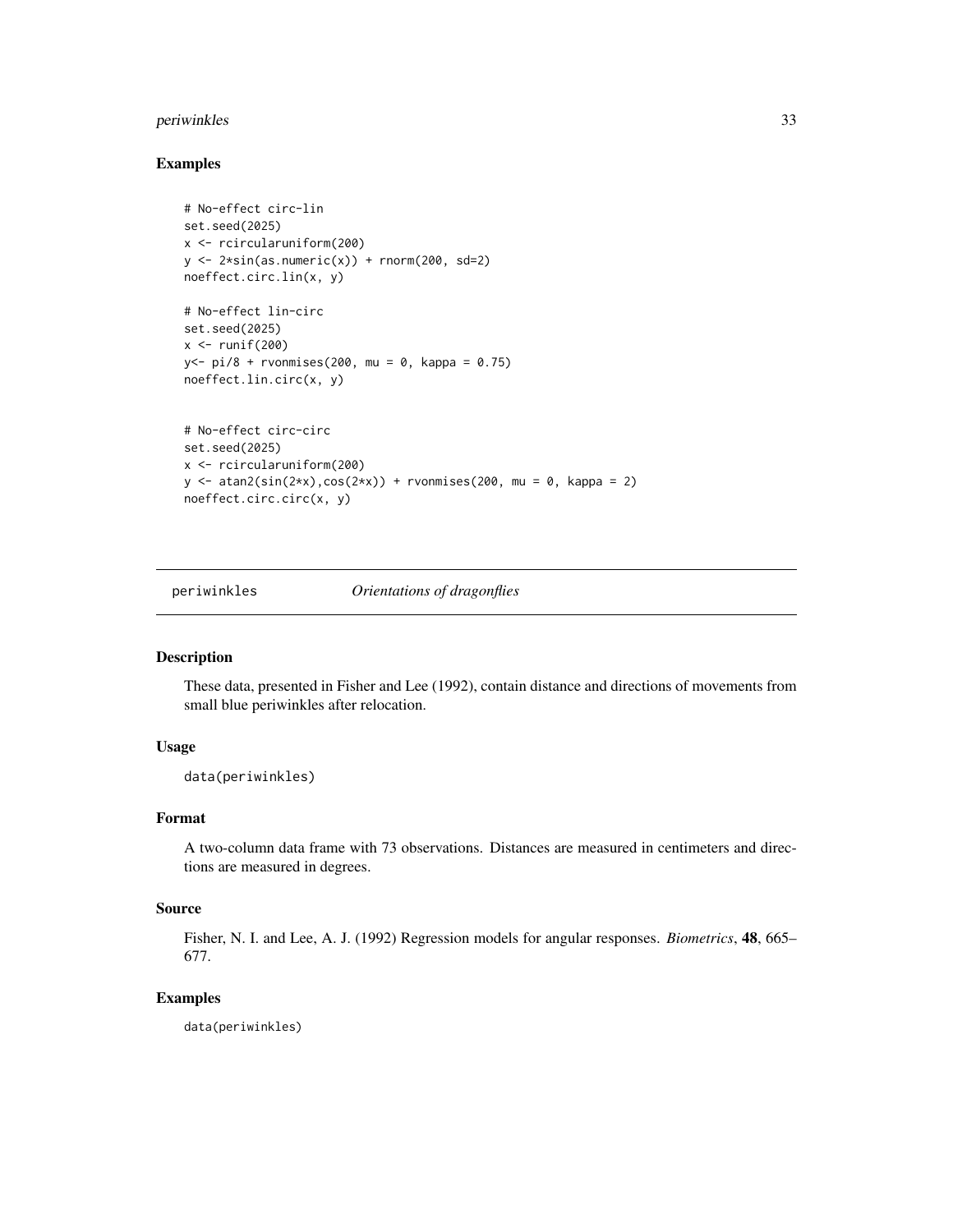<span id="page-33-1"></span><span id="page-33-0"></span>plot.regression.circular

*Plot circular regression*

## Description

The plot method for regression.circular objects.

## Usage

```
## S3 method for class 'regression.circular'
plot(x, plot.type=c("circle", "line"), points.plot=FALSE, rp.type="p", type="l",
line.col=1, points.col="grey", points.pch=1, xlim=NULL, ylim=NULL,
radial.lim=NULL, xlab=NULL, ylab=NULL, labels=NULL, label.pos=NULL, units=NULL,
zero=NULL, clockwise=NULL, main=NULL, ...)
```
## Arguments

| X             | An object of class regression.circular.                                                                                                                                                                                                                  |
|---------------|----------------------------------------------------------------------------------------------------------------------------------------------------------------------------------------------------------------------------------------------------------|
| plot.type     | Type of the plot: "line": linear plot, "circle": circular plot.                                                                                                                                                                                          |
| points.plot   | Logical; if TRUE original data are added to the plot.                                                                                                                                                                                                    |
| rp.type, type | Character indicating the type of plotting. Default type="1" and rp. type="p".                                                                                                                                                                            |
| line.col      | Color code or name.                                                                                                                                                                                                                                      |
| points.col    | Color code or name for the original data. Used if points.plot=TRUE.                                                                                                                                                                                      |
| points.pch    | Plotting 'character', i.e., symbol to use for the original data. Used if points . plot=TRUE.                                                                                                                                                             |
| xlim, ylim    | The ranges to be encompassed by the x and y axes. Used if plot. type="line".                                                                                                                                                                             |
| radial.lim    | The range of the grid circle, used if plot. type="circle".                                                                                                                                                                                               |
| xlab, ylab    | Titles for the x axis and y axis, respectively.                                                                                                                                                                                                          |
| labels        | Character or expression vector of labels to be placed at the label. pos. label. pos<br>must also be supplied.                                                                                                                                            |
| label.pos     | Vector indicating the position (between 0 and $2\pi$ ) at which the labels are to be<br>drawn.                                                                                                                                                           |
| units         | Units measure used in the plot. If NULL the value is taken from the attribute of<br>object 'x' from the argument 'x', i.e. x\$x.                                                                                                                         |
| zero          | Where to place the starting (zero) point, i.e. the zero of the plot. If NULL the<br>value is taken from the attribute of object 'x' from the argument 'x', i.e. $x$ \$x                                                                                  |
| clockwise     | Logical, indicating the sense of rotation of the plot: clockwise if TRUE and coun-<br>terclockwise if FALSE. If NULL the value is taken from the attribute of object 'x'<br>from the argument $x$ , i.e. $x$ \$x                                         |
| main          | An overall title for the plot.                                                                                                                                                                                                                           |
| $\cdots$      | Further arguments to be passed to plot. default (if plot. type="line") or to<br>to radial.plot (if codeplot.type="circle" and x is the output of kern.reg.circ.lin)<br>or to lines3d (if plot.type="circle") and x is the output of kern.reg.circ.circ). |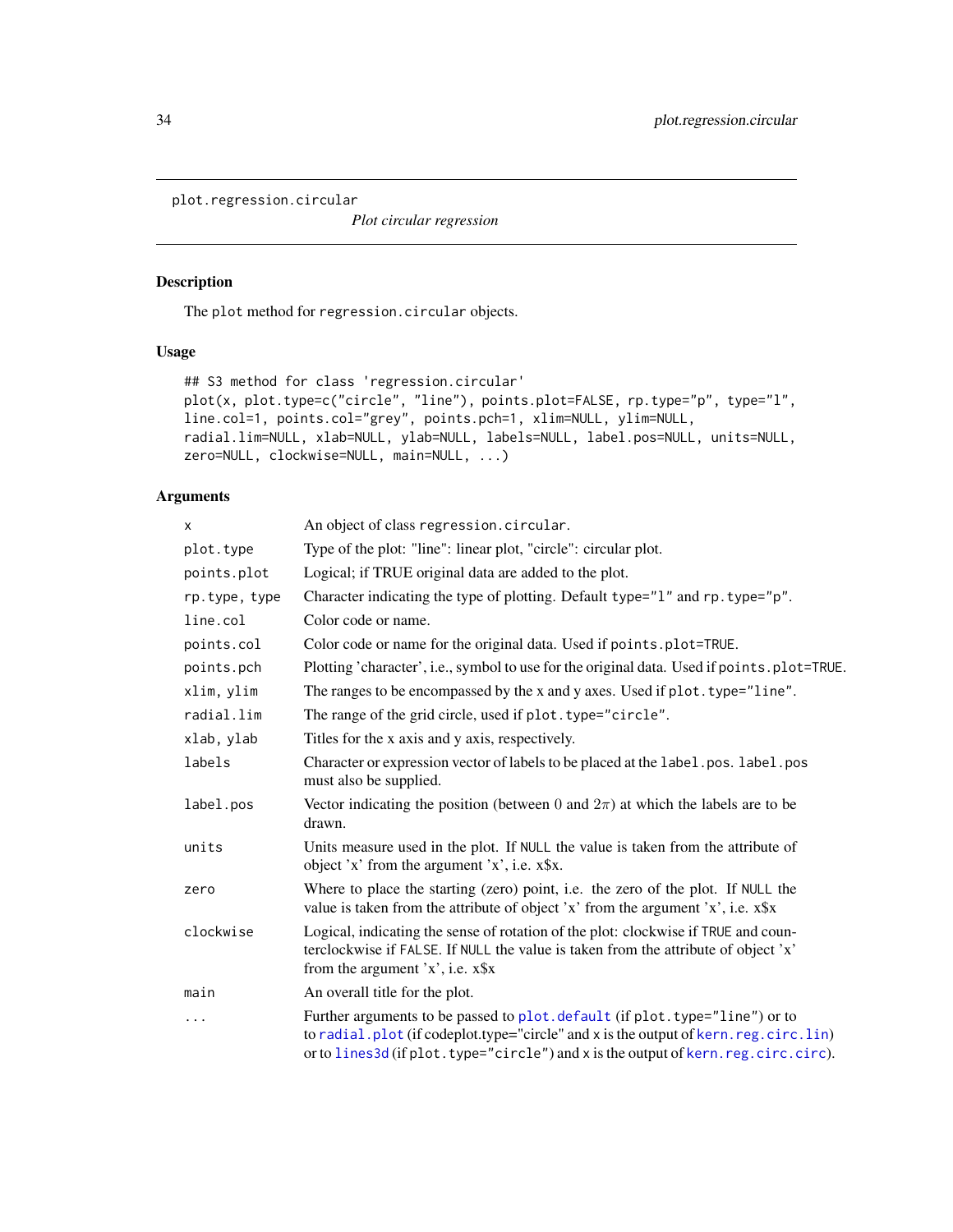#### <span id="page-34-0"></span>speed.wind 35

## Value

If plot.type="circle" and x is the output of kern.reg.circ.lin), this function returns a list with information on the plot: zero, clockwise and radial.lim.

#### Author(s)

Mar?a Oliveira, Rosa M. Crujeiras and Alberto Rodr?guez–Casal

## References

Oliveira, M., Crujeiras R.M. and Rodr?guez–Casal, A. (2014) NPCirc: an R package for nonparametric circular methods. *Journal of Statistical Software*, 61(9), 1–26. [https://www.jstatsoft.](https://www.jstatsoft.org/v61/i09/) [org/v61/i09/](https://www.jstatsoft.org/v61/i09/)

#### See Also

[kern.reg.circ.lin](#page-26-1), [kern.reg.circ.circ](#page-26-2), [kern.reg.lin.circ](#page-26-2), [lines.regression.circular](#page-28-1)

## Examples

```
set.seed(1012)
n < - 100x <- runif(100, 0, 2*pi)
y \leftarrow \sin(x)+0.5*rnorm(n)estNW<-kern.reg.circ.lin(circular(x),y,t=NULL,bw=10,method="NW")
plot(estNW, plot.type="line", points.plot=TRUE)
plot(estNW, plot.type="circle", points.plot=TRUE)
```
speed.wind *Wind speed and wind direction data*

#### Description

This dataset consists of hourly observations of wind direction and wind speed in winter season (from November to February) from 2003 until 2012 in the Atlantic coast of Galicia (NW–Spain). Data are registered by a buoy located at longitude -0.210E and latitude 43.500N in the Atlantic Ocean. The dataset speed.wind2, analized in Oliveira et al. (2013), is a subset of speed.wind which is obtained by taking the observations with a lag period of 95 hours.

#### Usage

```
data(speed.wind)
data(speed.wind2)
```
#### Format

speed.wind is a data frame with 19488 observations on six variables: day, month, year, hour, wind speed (in m/s) and wind direction (in degrees). speed.wind2 is a subset with 200 observations.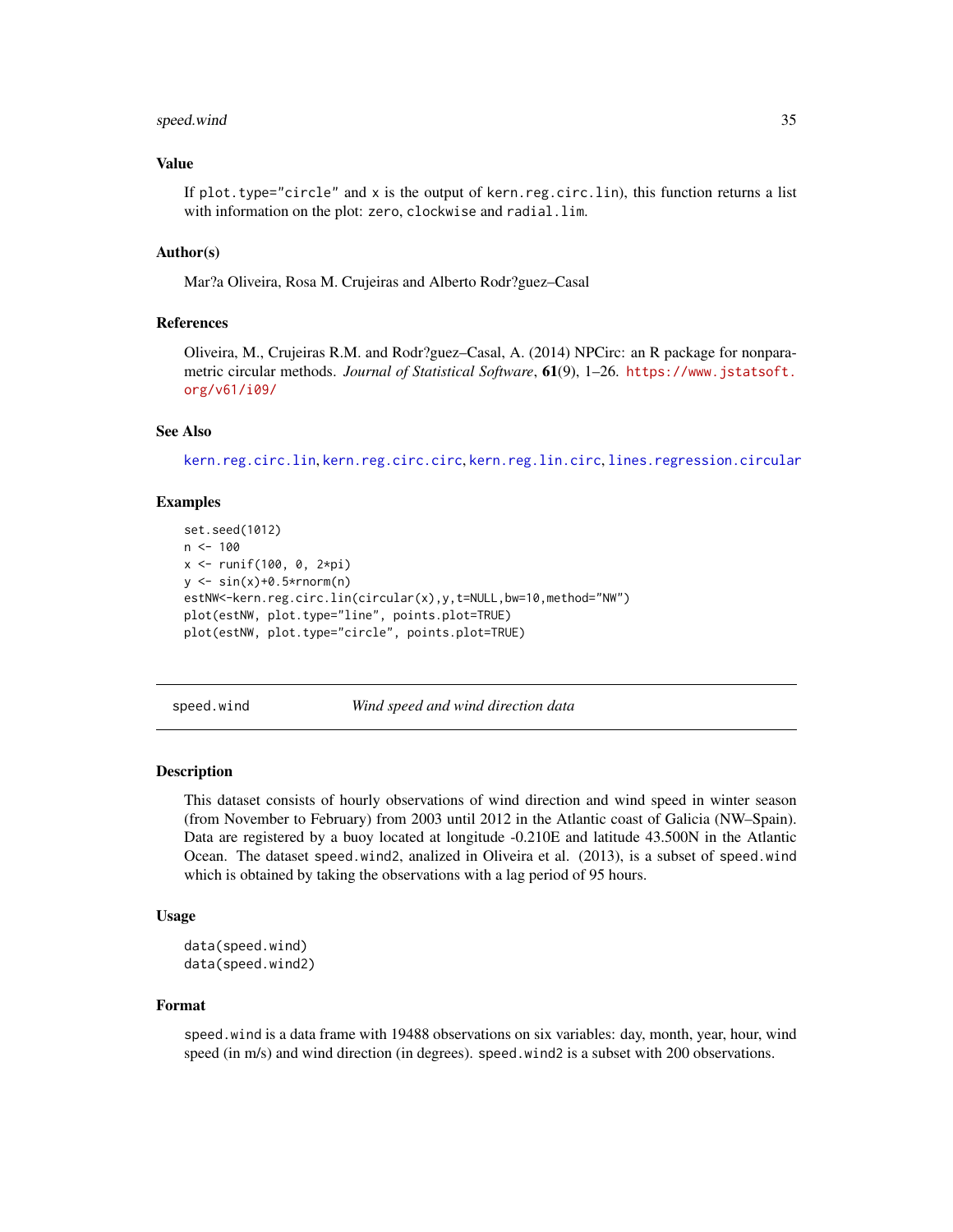#### <span id="page-35-0"></span>Details

Data contains NAs. There is no data in November 2005, December 2005, January 2006, February 2006, February 2007, February 2009 and November 2009. Months of November 2004, December 2004, January 2007, December 2009 are not fully observed.

#### Source

Data can be freely downloaded from the Spanish Portuary Authority (<http://www.puertos.es>).

## References

Oliveira, M., Crujeiras, R.M. and Rodríguez–Casal (2014) CircSiZer: an exploratory tool for circular data. *Environmental and Ecological Statistics*, 21, 143–159.

#### Examples

data(speed.wind2)

```
# Density
dir <- circular(speed.wind2$Direction, units="degrees", template="geographics")
plot(dir, stack=TRUE, shrink= 1.1)
rose.diag(dir, bins=16, add=TRUE)
lines(kern.den.circ(dir,bw=1), lwd=2, col=2)
lines(kern.den.circ(dir,bw=10), lwd=2, col=3)
lines(kern.den.circ(dir,bw=40), lwd=2, col=4)
```

```
# Regression
vel <- speed.wind2$Speed
nas <- which(is.na(vel))
dir <- dir[-nas]
vel <- vel[-nas]
res<-plot(kern.reg.circ.lin(dir, vel, bw=1, method="LL"), plot.type="circle",
points.plot=TRUE, line.col=2, lwd=2, main="")
lines(kern.reg.circ.lin(dir, vel, bw=10, method="LL"), plot.type="circle", plot.info=res,
line.col=3, lwd=2)
lines(kern.reg.circ.lin(dir, vel, bw=40, method="LL"), plot.type="circle", plot.info=res,
line.col=4, lwd=2)
```
temp.wind *Temperature and wind direction data*

#### **Description**

These data, analyzed by Oliveira et al. (2013), consists of observations of temperature and wind direction during the austral summer season 2008-2009 (from November 2008 to March 2009) in Vinciguerra (Tierra del Fuego, Argentina).

#### Usage

data(temp.wind)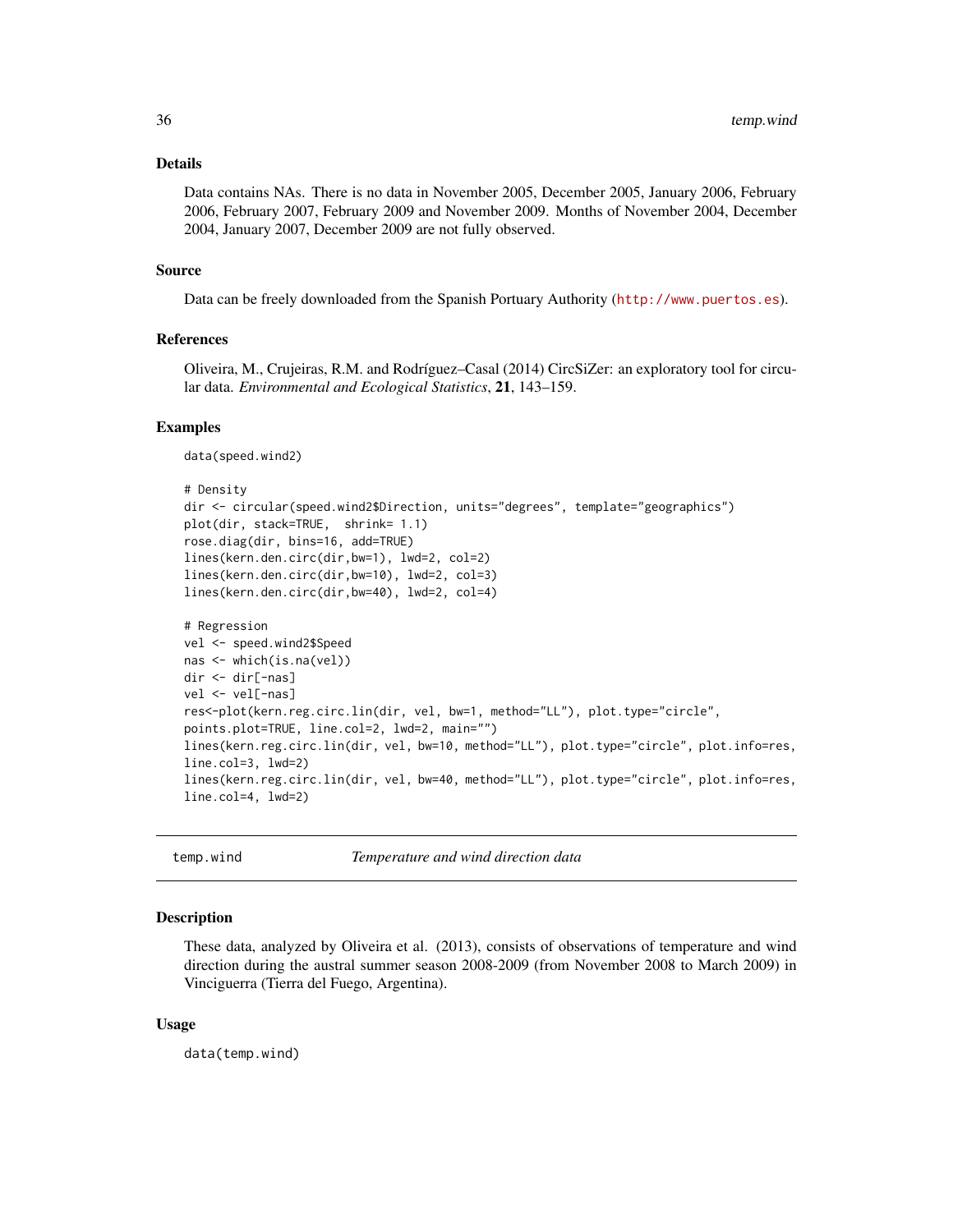#### <span id="page-36-0"></span> $\omega$  and  $\omega$  37

## Format

A data frame with 3648 observations on four variables: Date, Time, Temperature (in degrees Celsius) and Direction (in degrees).

## Details

Data contains NAs.

## Source

The authors want to acknowledge Prof. Augusto Pérez–Alberti for providing the data, collected within the Project POL2006-09071 from the Spanish Ministry of Education and Science.

#### References

Oliveira, M., Crujeiras R.M. and Rodríguez–Casal, A. (2013) Nonparametric circular methods for exploring environmental data. *Environmental and Ecological Statistics*, 20, 1–17.

## Examples

```
data(temp.wind)
winddir <- temp.wind[,4]
temp \leftarrow temp<u>.\text{wind}[, 3]</u>
nas <- which(is.na(winddir))
winddir <- circular(winddir[-nas], units="degrees")
temp <- temp[-nas]
est <- kern.reg.circ.lin(winddir, temp, t=NULL, bw=3.41, method="LL")
plot(est, plot.type="line", xlab="wind direction", ylab="temperature")
plot(est, plot.type="circle", points.plot=TRUE)
```
wind *Wind direction data*

#### Description

This dataset consists of hourly observations of wind direction measured at a weather station in Texas from May 20 to July 31, 2003 inclusive.

## Usage

data(wind)

## Format

wind is a data frame with observations on three variables: data, hour and wind direction (in radians).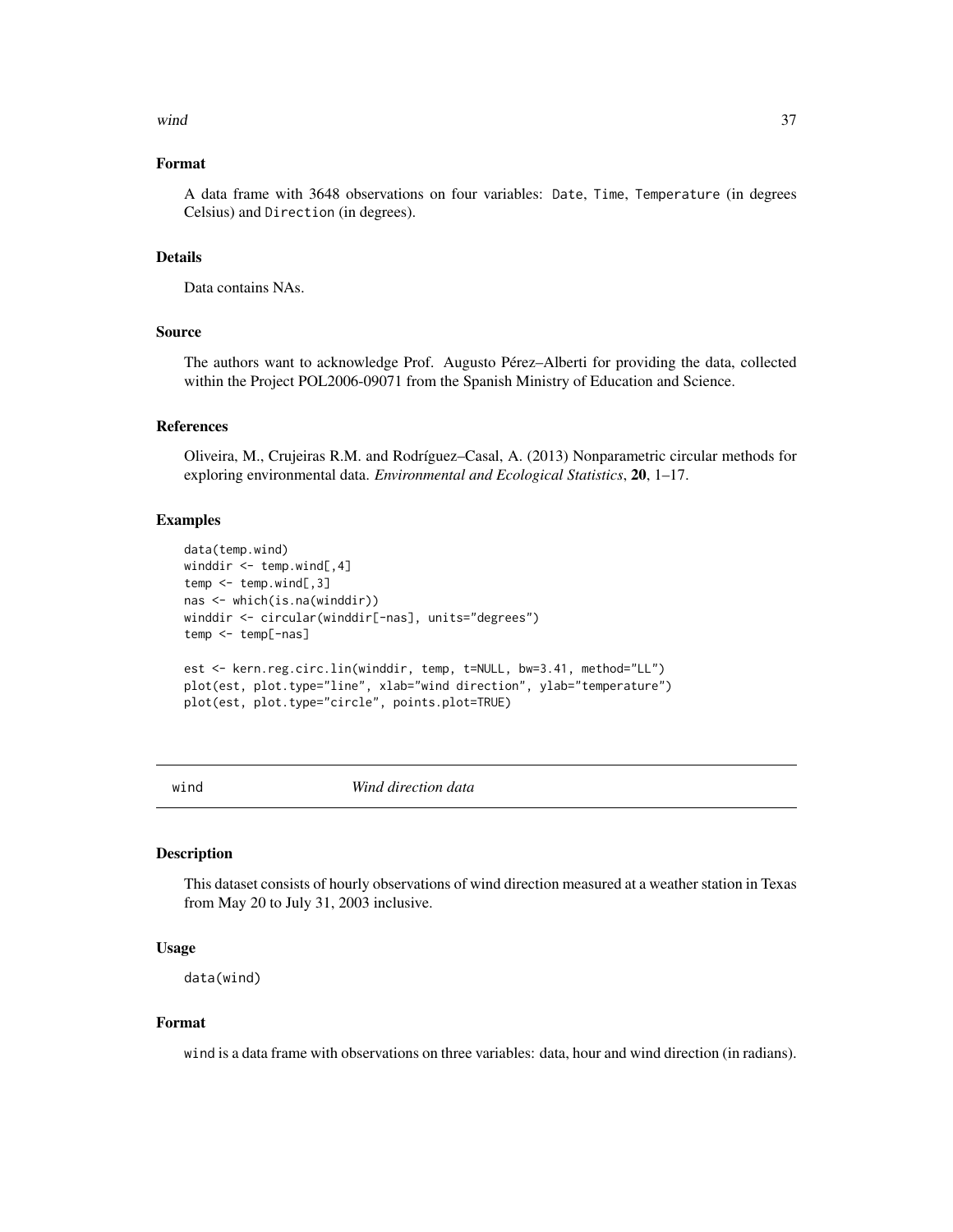The data, which correspons to the weather station designated as C28\_1, are part of a larger data set taken from the Codiac data archive, available at <https://data.eol.ucar.edu/dataset/85.034>. The full data set contains hourly resolution surface meteorological data from the Texas Natural Resources Conservation Commission Air Quality Monitoring Network, from May 20 to July 31, 2003 inclusive. These data are provided by NCAR/EOL under the sponsorship of the National Science Foundation.

## References

Kato, S. and Jones, M. C. (2010) A family of distributions on the circle with links to, and applications arising from, M?bius transformation. *Journal of the American Statistical Association*, 105, 249–262.

Di Marzio, M., Panzera A. and Taylor, C. C. (2012) Non–parametric regression for circular responses. *Scandinavian Journal of Statistics*, 40, 228–255.

## Examples

data(wind)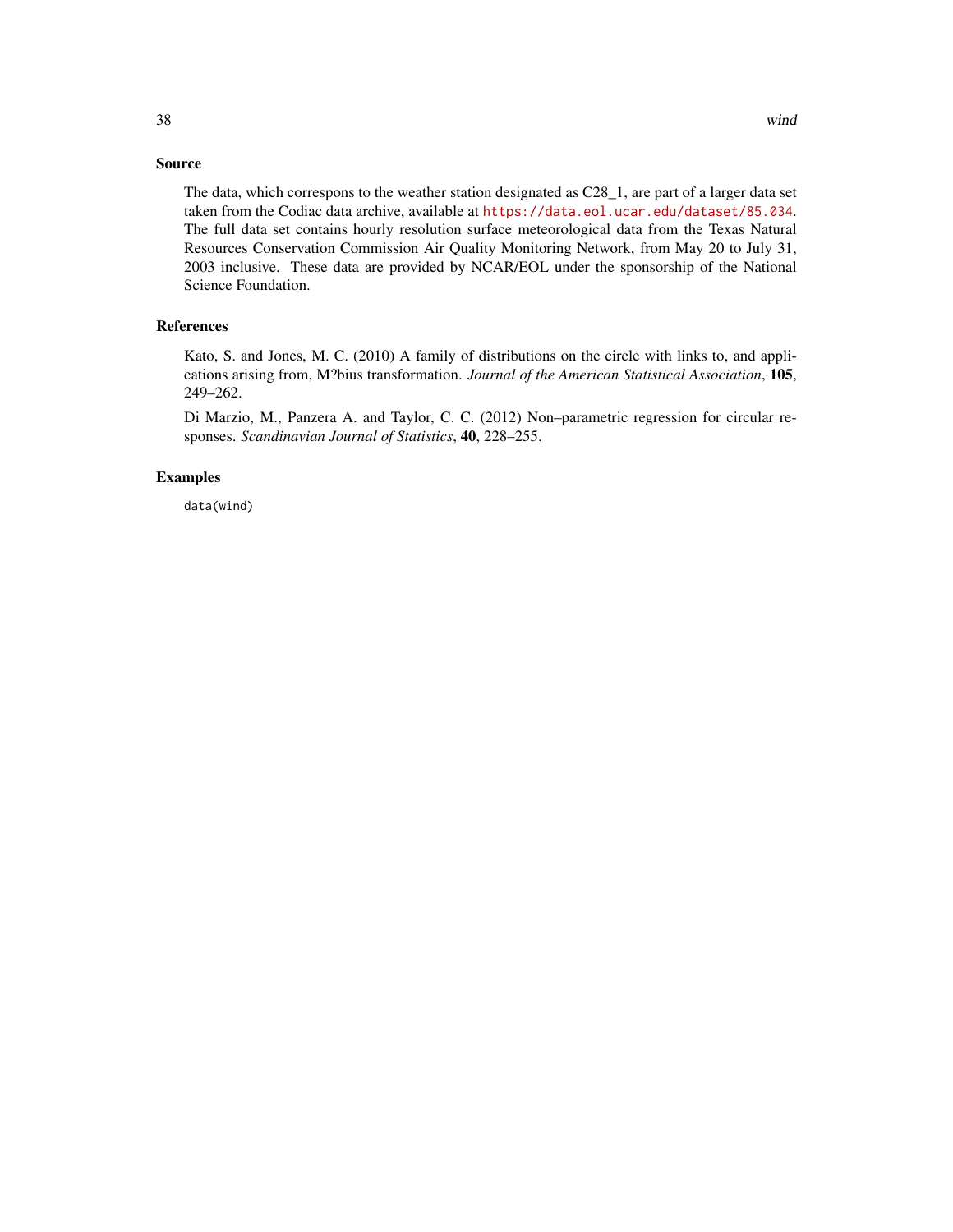# <span id="page-38-0"></span>**Index**

∗ ~htest ancova.circ.lin, [4](#page-3-0) noeffect.circ.lin, [31](#page-30-0) ∗ ~smooth ancova.circ.lin, [4](#page-3-0) noeffect.circ.lin, [31](#page-30-0) ∗ circsizer circsizer.map, [16](#page-15-0) ∗ circular density bw.boot, [6](#page-5-0) bw.CV, [8](#page-7-0) bw.pi, [9](#page-8-0) bw.rt, [12](#page-11-0) circsizer.density, [13](#page-12-0) dcircmix, [21](#page-20-0) dwsn, [24](#page-23-0) kern.den.circ, [25](#page-24-0) ∗ circular regression bw.reg.circ.lin, [10](#page-9-0) circsizer.regression, [17](#page-16-0) kern.reg.circ.lin, [27](#page-26-0) lines.regression.circular, [30](#page-29-0) plot.regression.circular, [34](#page-33-0) ∗ datasets cross.beds1, [19](#page-18-0) cross.beds2, [19](#page-18-0) cycle.changes, [20](#page-19-0) dragonfly, [23](#page-22-0) periwinkles, [33](#page-32-0) speed.wind, [35](#page-34-0) temp.wind, [36](#page-35-0) wind, [37](#page-36-0) ancova.circ.circ *(*ancova.circ.lin*)*, [4](#page-3-0) ancova.circ.lin, [4](#page-3-0) ancova.lin.circ *(*ancova.circ.lin*)*, [4](#page-3-0) bw.boot, [6,](#page-5-0) *[9,](#page-8-0) [10](#page-9-0)*, *[13](#page-12-0)*, *[25,](#page-24-0) [26](#page-25-0)*

bw.CV, *[7](#page-6-0)*, [8,](#page-7-0) *[10](#page-9-0)*, *[13](#page-12-0)*, *[25,](#page-24-0) [26](#page-25-0)* bw.pi, *[7](#page-6-0)*, *[9](#page-8-0)*, [9,](#page-8-0) *[13](#page-12-0)*, *[25,](#page-24-0) [26](#page-25-0)*

bw.reg.circ.circ, *[27](#page-26-0)* bw.reg.circ.circ *(*bw.reg.circ.lin*)*, [10](#page-9-0) bw.reg.circ.lin, [10,](#page-9-0) *[27](#page-26-0)* bw.reg.lin.circ, *[27](#page-26-0)* bw.reg.lin.circ *(*bw.reg.circ.lin*)*, [10](#page-9-0) bw.rt, *[7](#page-6-0)*, *[9,](#page-8-0) [10](#page-9-0)*, [12,](#page-11-0) *[25,](#page-24-0) [26](#page-25-0)* circsizer.density, [13,](#page-12-0) *[16,](#page-15-0) [17](#page-16-0)* circsizer.map, *[15](#page-14-0)*, [16,](#page-15-0) *[18](#page-17-0)* circsizer.regression, *[16](#page-15-0)*, [17](#page-16-0) circular, *[4](#page-3-0)*, *[7](#page-6-0)[–9](#page-8-0)*, *[11,](#page-10-0) [12](#page-11-0)*, *[14](#page-13-0)*, *[17](#page-16-0)*, *[21](#page-20-0)*, *[24,](#page-23-0) [25](#page-24-0)*, *[27](#page-26-0)*, *[31](#page-30-0)* cross.beds1, [19](#page-18-0) cross.beds2, [19](#page-18-0) cycle.changes, [20](#page-19-0) dcircmix, [21](#page-20-0) density.circular, *[26](#page-25-0)* dragonfly, [23](#page-22-0) dwsn, [24](#page-23-0) kern.den.circ, *[7](#page-6-0)*, *[9,](#page-8-0) [10](#page-9-0)*, *[13](#page-12-0)*, [25](#page-24-0) kern.reg.circ.circ, *[5](#page-4-0)*, *[12](#page-11-0)*, *[30](#page-29-0)[–32](#page-31-0)*, *[34,](#page-33-0) [35](#page-34-0)* kern.reg.circ.circ *(*kern.reg.circ.lin*)*, [27](#page-26-0) kern.reg.circ.lin, *[5](#page-4-0)*, *[12](#page-11-0)*, [27,](#page-26-0) *[30](#page-29-0)[–32](#page-31-0)*, *[34,](#page-33-0) [35](#page-34-0)* kern.reg.lin.circ, *[5](#page-4-0)*, *[12](#page-11-0)*, *[31,](#page-30-0) [32](#page-31-0)*, *[35](#page-34-0)* kern.reg.lin.circ *(*kern.reg.circ.lin*)*,  $27$ lines.default, *[30](#page-29-0)* lines.density.circular, *[26](#page-25-0)* lines.regression.circular, *[28](#page-27-0)*, [29,](#page-28-0) *[35](#page-34-0)* lines3d, *[30](#page-29-0)*, *[34](#page-33-0)* noeffect.circ.circ *(*noeffect.circ.lin*)*, [31](#page-30-0) noeffect.circ.lin, [31](#page-30-0) noeffect.lin.circ *(*noeffect.circ.lin*)*, [31](#page-30-0) NPCirc *(*NPCirc-package*)*, [2](#page-1-0)